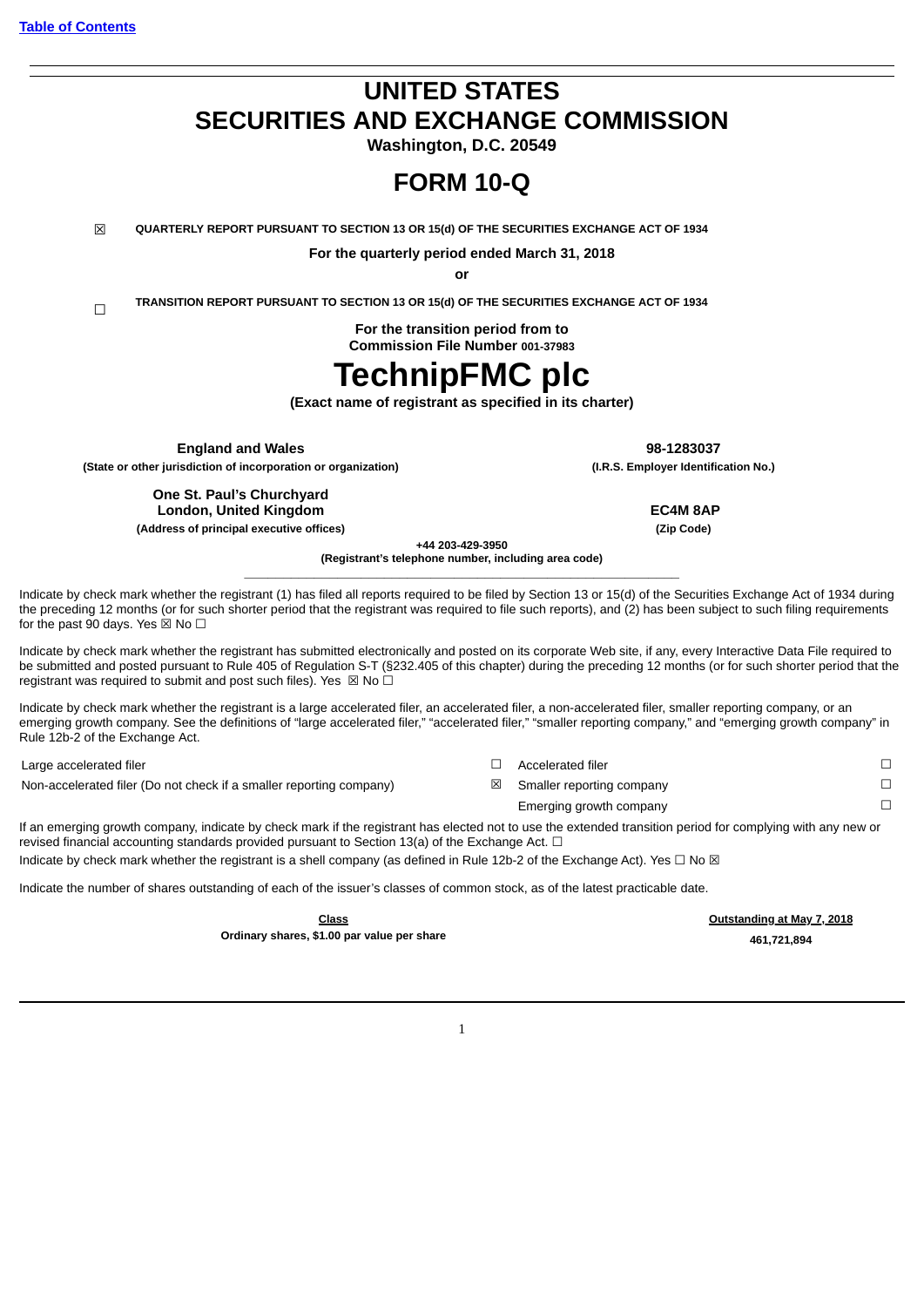## TABLE OF CONTENTS

<span id="page-1-0"></span>

|                                                                                               | Page            |
|-----------------------------------------------------------------------------------------------|-----------------|
| <b>PART I - Financial Information</b>                                                         |                 |
| Item 1. Financial Statements (unaudited)                                                      |                 |
| <b>Condensed Consolidated Statements of Income</b>                                            | $\overline{5}$  |
| <b>Condensed Consolidated Statements of Comprehensive Income</b>                              | 6               |
| <b>Condensed Consolidated Balance Sheets</b>                                                  |                 |
| <b>Condensed Consolidated Statements of Cash Flows</b>                                        | 8               |
| <b>Condensed Consolidated Statements of Changes in Stockholders' Equity</b>                   | 9               |
| <b>Notes to Condensed Consolidated Financial Statements</b>                                   | 10              |
| Item 2. Management's Discussion and Analysis of Financial Condition and Results of Operations | 40              |
| <b>Business Outlook</b>                                                                       | 40              |
| <b>Consolidated Results of Operations</b>                                                     | 42              |
| <b>Segment Results of Operations</b>                                                          | $\frac{44}{1}$  |
| <b>Inbound Orders and Order Backlog</b>                                                       | $\frac{46}{1}$  |
| <b>Liquidity and Capital Resources</b>                                                        | $\frac{47}{1}$  |
| <b>Critical Accounting Estimates</b>                                                          | 49              |
| <b>Other Matters</b>                                                                          | 50              |
| Item 3. Quantitative and Qualitative Disclosures About Market Risk                            | 50              |
| Item 4. Controls and Procedures                                                               | $\overline{51}$ |
| <b>PART II - Other Information</b>                                                            | 52              |
| Item 1. Legal Proceedings                                                                     | 52              |
| Item 1A. Risk Factors                                                                         | 52              |
| Item 2. Unregistered Sales of Equity Securities and Use of Proceeds                           | $\frac{52}{5}$  |
| Item 3. Defaults Upon Senior Securities                                                       | 52              |
| Item 4. Mine Safety Disclosures                                                               | 52              |
| Item 5. Other Information                                                                     | 53              |
| Item 6. Exhibits                                                                              | 53              |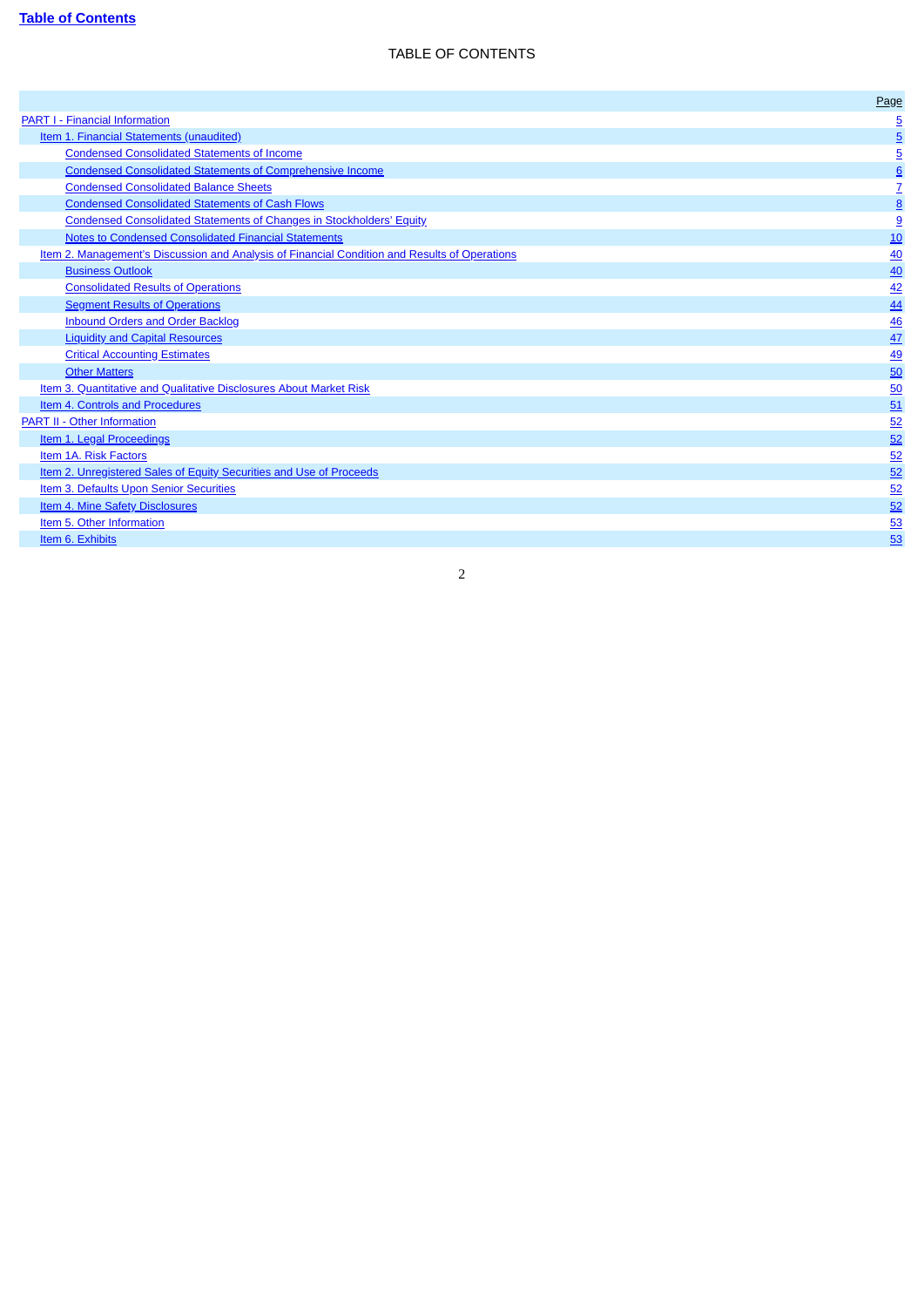#### **CAUTIONARY NOTE REGARDING FORWARD-LOOKING STATEMENTS**

This Quarterly Report on Form 10-Q of TechnipFMC plc (the Company, we, us, or our) contains "forward-looking statements" as defined in Section 27A of the United States Securities Act of 1933, as amended, and Section 21E of the United States Securities Exchange Act of 1934, as amended (the "Exchange Act"). Forward-looking statements usually relate to future events and anticipated revenues, earnings, cash flows or other aspects of our operations or operating results. Forward-looking statements are often identified by the words "believe," "expect," "anticipate," "plan," "intend," "foresee," "should," "would," "could," "may," "estimate," "outlook" and similar expressions, including the negative thereof. The absence of these words, however, does not mean that the statements are not forward-looking. These forward-looking statements are based on our current expectations, beliefs and assumptions concerning future developments and business conditions and their potential effect on us. While management believes that these forward-looking statements are reasonable as and when made, there can be no assurance that future developments affecting us will be those that we anticipate.

All of our forward-looking statements involve risks and uncertainties (some of which are significant or beyond our control) and assumptions that could cause actual results to differ materially from our historical experience and our present expectations or projections. Known material factors that could cause actual results to differ materially from those contemplated in the forward-looking statements include those set forth in Part II, Item 1A, "Risk Factors" and elsewhere in this Quarterly Report on Form 10-Q, as well as the following:

- the remedial measures to address the Company's material weaknesses could be insufficient or additional issues relating to disclosure controls and procedures or internal control over financial reporting could be identified;
- unanticipated changes relating to competitive factors in our industry;
- demand for our products and services, which is affected by changes in the price of, and demand for, crude oil and natural gas in domestic and international markets;
- our ability to develop and implement new technologies and services, as well as our ability to protect and maintain critical intellectual property assets;
- potential liabilities arising out of the installation or use of our products;
- cost overruns related to our fixed price contracts or asset construction projects that may affect revenues;
- our ability to timely deliver our backlog and its effect on our future sales, profitability, and our relationships with our customers;
- our reliance on subcontractors, suppliers, and joint venture partners in the performance of our contracts;
- our ability to hire and retain key personnel;
- piracy risks for our maritime employees and assets;
- the potential impacts of seasonal and weather conditions;
- the cumulative loss of major contracts or alliances;
- U.S. and international laws and regulations, including environmental regulations, that may increase our costs, limit the demand for our products and services or restrict our operations;
- disruptions in the political, regulatory, economic and social conditions of the countries in which we conduct business;
- risks associated with The Depository Trust Company and Euroclear for clearance services for shares traded on the NYSE and Euronext Paris, respectively;
- results of the United Kingdom's referendum on withdrawal from the European Union;
- risks associated with being an English public limited company, including the need for court approval of "distributable profits" and stockholder approval of certain capital structure decisions;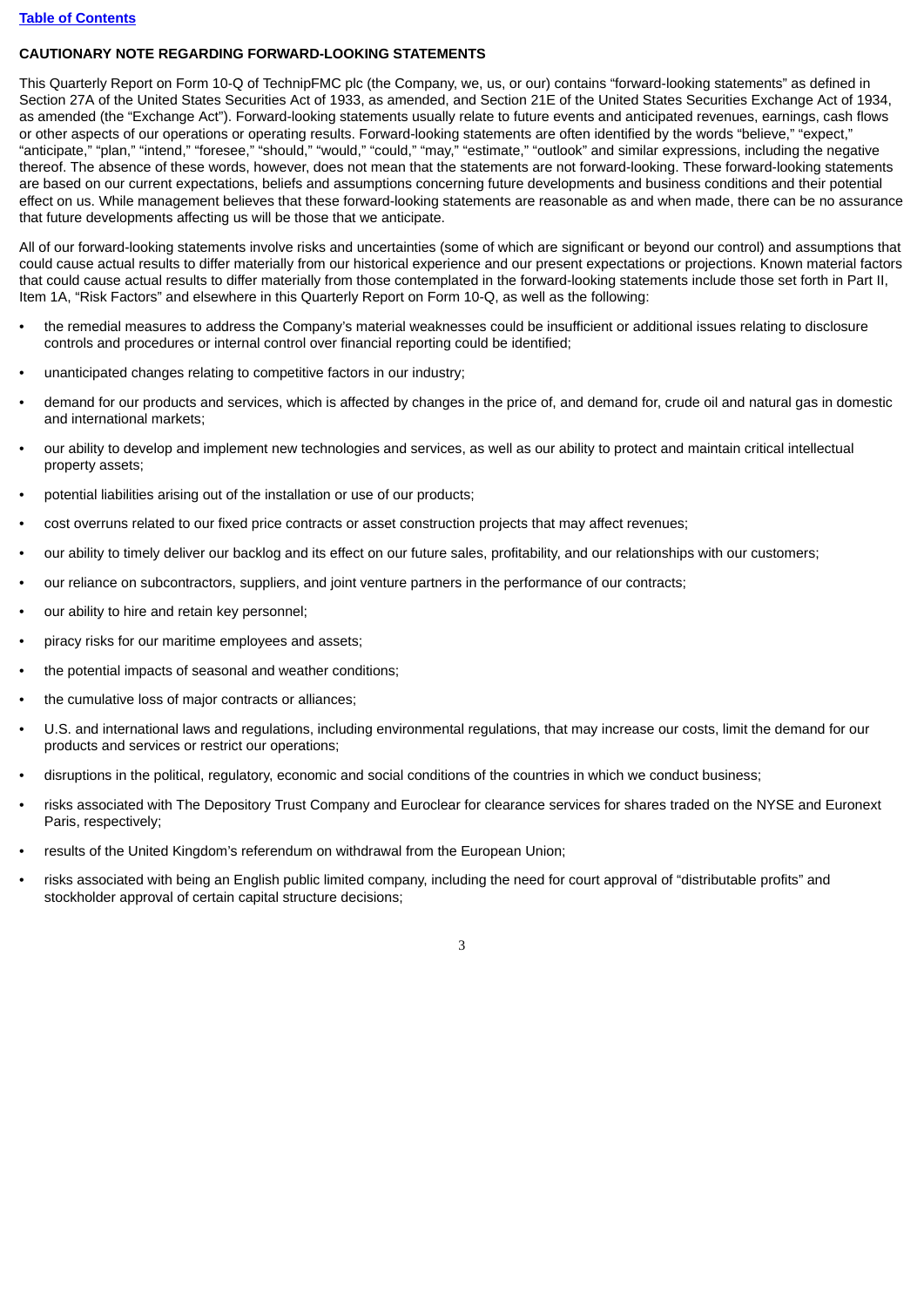- our ability to pay dividends or repurchase shares in accordance with our announced capital allocation plan;
- compliance with covenants under our debt instruments and conditions in the credit markets;
- downgrade in the ratings of our debt could restrict our ability to access the debt capital markets;
- the outcome of uninsured claims and litigation against us;
- the risks of currency exchange rate fluctuations associated with our international operations;
- risks that the legacy businesses of FMC Technologies, Inc. and Technip S.A. will not be integrated successfully or that the combined company will not realize estimated cost savings, value of certain tax assets, synergies and growth or that such benefits may take longer to realize than expected;
- unanticipated merger-related costs;
- failure of our information technology infrastructure or any significant breach of security, including related to cyber attacks;
- risks associated with tax liabilities, the impact of changes in the U.S. federal tax code as a result of recent U.S. federal tax legislation and uncertainty as to how some of those changes may be applied, or other changes in U.S. federal or international tax laws or interpretations to which they are subject; and
- such other risk factors set forth in our filings with the United States Securities and Exchange Commission and in our filings with the Autorité des marchés financiers or the U.K. Financial Conduct Authority.

We caution you not to place undue reliance on any forward-looking statements, which speak only as of the date hereof. We undertake no obligation to publicly update or revise any of our forward-looking statements after the date they are made, whether as a result of new information, future events or otherwise, except to the extent required by law.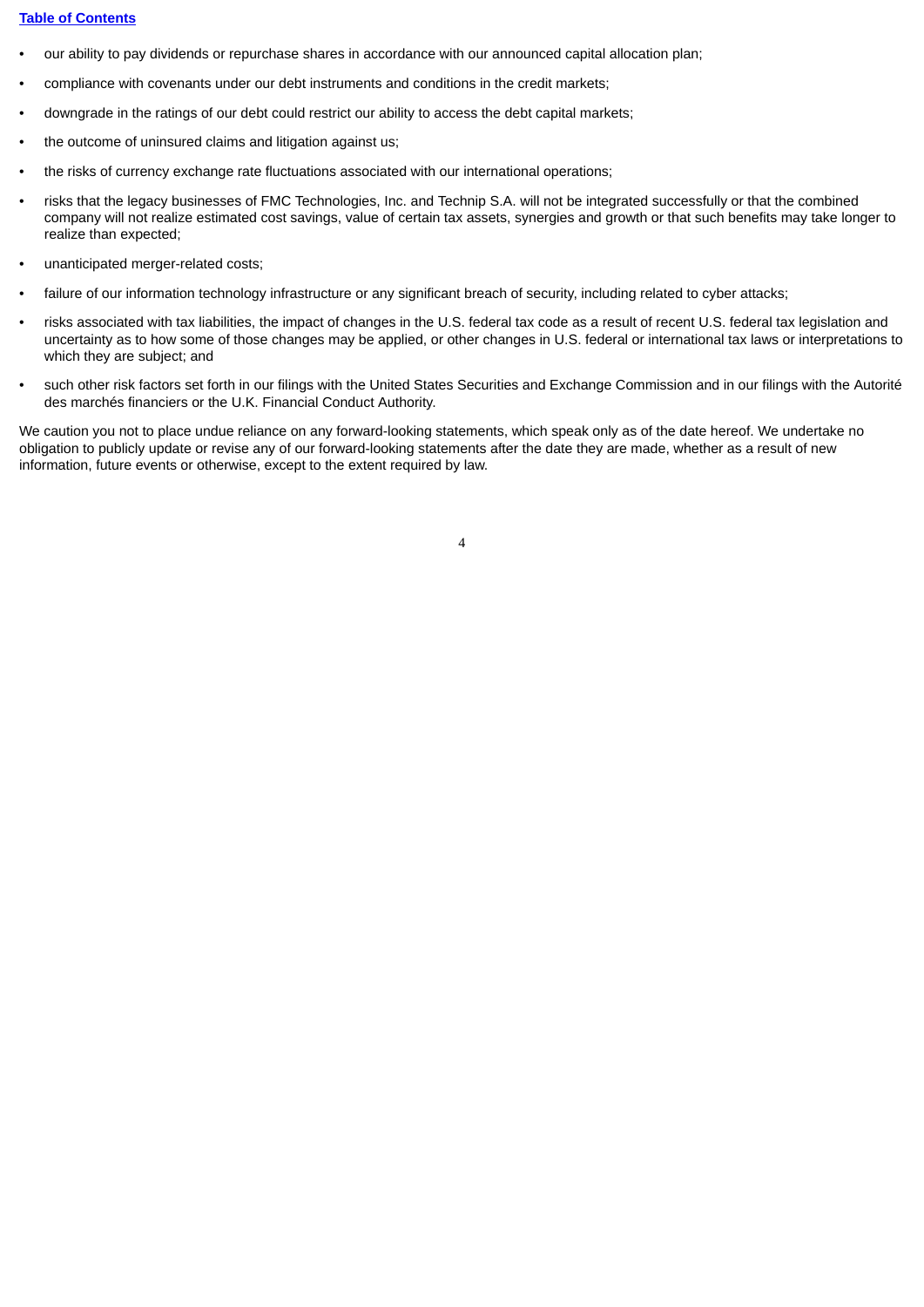## <span id="page-4-0"></span>**PART I - FINANCIAL INFORMATION**

#### <span id="page-4-2"></span><span id="page-4-1"></span>**ITEM 1. FINANCIAL STATEMENTS**

## **TECHNIPFMC PLC AND CONSOLIDATED SUBSIDIARIES CONDENSED CONSOLIDATED STATEMENTS OF INCOME (UNAUDITED)**

|                                                            |                           | <b>Three Months Ended</b> |                |         |  |  |  |
|------------------------------------------------------------|---------------------------|---------------------------|----------------|---------|--|--|--|
|                                                            |                           | March 31,                 |                |         |  |  |  |
| (In millions, except per share data)                       |                           | 2018                      |                | 2017    |  |  |  |
| Revenue                                                    |                           |                           |                |         |  |  |  |
| Service revenue                                            | \$                        | 2,427.4                   | \$             | 2,791.8 |  |  |  |
| Product revenue                                            |                           | 648.4                     |                | 562.5   |  |  |  |
| Lease and other revenue                                    |                           | 49.4                      |                | 33.7    |  |  |  |
| <b>Total revenue</b>                                       |                           | 3,125.2                   |                | 3,388.0 |  |  |  |
|                                                            |                           |                           |                |         |  |  |  |
| Costs and expenses                                         |                           |                           |                |         |  |  |  |
| Cost of service revenue                                    |                           | 1,952.5                   |                | 2,377.6 |  |  |  |
| Cost of product revenue                                    |                           | 534.8                     |                | 577.7   |  |  |  |
| Cost of lease and other revenue                            |                           | 37.3                      |                | 25.0    |  |  |  |
| Selling, general and administrative expense                |                           | 303.1                     |                | 254.1   |  |  |  |
| Research and development expense                           |                           | 41.1                      |                | 43.4    |  |  |  |
| Impairment, restructuring and other expenses               |                           | 11.5                      |                | 9.7     |  |  |  |
| Merger transaction and integration costs                   |                           | 5.6                       |                | 54.7    |  |  |  |
| <b>Total costs and expenses</b>                            |                           | 2,885.9                   |                | 3,342.2 |  |  |  |
|                                                            |                           |                           |                |         |  |  |  |
| Other income (expense), net                                |                           | (25.2)                    |                | 63.5    |  |  |  |
| Income from equity affiliates                              |                           | 14.0                      |                | 9.4     |  |  |  |
| Income before net interest expense and income taxes        |                           | 228.1                     |                | 118.7   |  |  |  |
| Net interest expense                                       |                           | (87.4)                    |                | (82.1)  |  |  |  |
| Income before income taxes                                 |                           | 140.7                     |                | 36.6    |  |  |  |
| Provision for income taxes                                 |                           | 49.3                      |                | 51.8    |  |  |  |
| Net income (loss)                                          |                           | 91.4                      |                | (15.2)  |  |  |  |
| Net (income) loss attributable to noncontrolling interests |                           | 3.7                       |                | (3.5)   |  |  |  |
| Net income (loss) attributable to TechnipFMC plc           | $\boldsymbol{\mathsf{S}}$ | 95.1                      | $\mathfrak{s}$ | (18.7)  |  |  |  |
|                                                            |                           |                           |                |         |  |  |  |
| Earnings per share attributable to TechnipFMC plc          |                           |                           |                |         |  |  |  |
| <b>Basic</b>                                               | \$                        | 0.20                      | \$             | (0.04)  |  |  |  |
| <b>Diluted</b>                                             | $\mathfrak{S}$            | 0.20                      | $\mathfrak{S}$ | (0.04)  |  |  |  |
|                                                            |                           |                           |                |         |  |  |  |
| Weighted average shares outstanding                        |                           |                           |                |         |  |  |  |
| <b>Basic</b>                                               |                           | 464.3                     |                | 466.6   |  |  |  |
| <b>Diluted</b>                                             |                           | 465.7                     |                | 466.6   |  |  |  |
|                                                            |                           |                           |                |         |  |  |  |
| Cash dividends declared per share                          | \$                        | 0.13                      | $\frac{2}{3}$  |         |  |  |  |

The accompanying notes are an integral part of the condensed consolidated financial statements.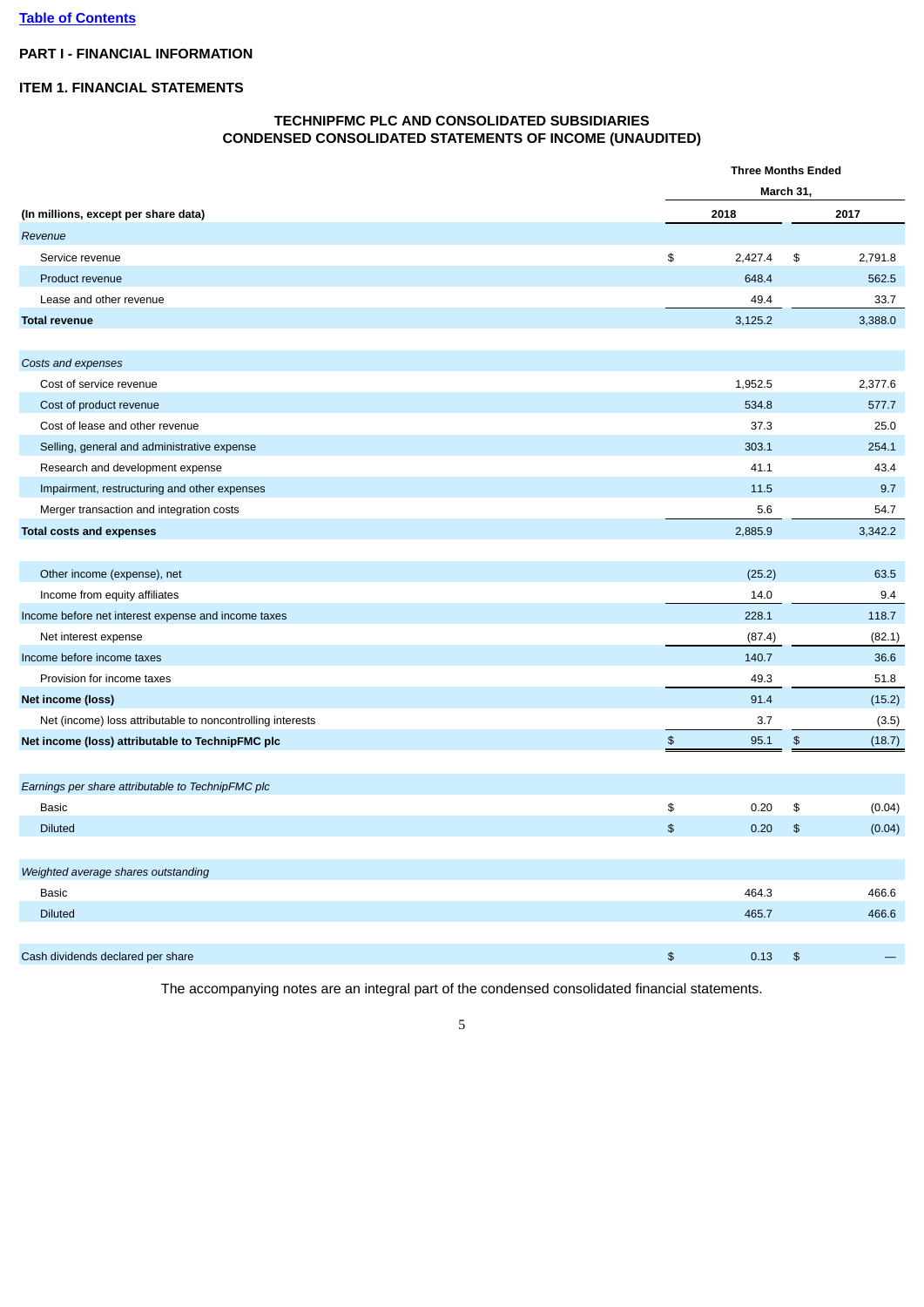#### **TECHNIPFMC PLC AND CONSOLIDATED SUBSIDIARIES CONDENSED CONSOLIDATED STATEMENTS OF COMPREHENSIVE INCOME (UNAUDITED)**

<span id="page-5-0"></span>

|                                                                                           | <b>Three Months Ended</b> |       |               |        |  |  |  |  |
|-------------------------------------------------------------------------------------------|---------------------------|-------|---------------|--------|--|--|--|--|
|                                                                                           | March 31,                 |       |               |        |  |  |  |  |
| (In millions)                                                                             |                           | 2018  | 2017          |        |  |  |  |  |
| Net income (loss)                                                                         | \$                        | 91.4  | $\frac{2}{3}$ | (15.2) |  |  |  |  |
| Foreign currency translation adjustments <sup>(a)</sup>                                   |                           | 2.4   |               | 6.6    |  |  |  |  |
|                                                                                           |                           |       |               |        |  |  |  |  |
| Net unrealized gains on available-for-sale securities                                     |                           |       |               |        |  |  |  |  |
| Net unrealized gains arising during the period                                            |                           |       |               | 0.8    |  |  |  |  |
| Net unrealized gains on available-for-sale securities <sup>(b)</sup>                      |                           |       |               | 0.8    |  |  |  |  |
|                                                                                           |                           |       |               |        |  |  |  |  |
| Net gains on hedging instruments                                                          |                           |       |               |        |  |  |  |  |
| Net gains arising during the period                                                       |                           | 11.2  |               | 24.7   |  |  |  |  |
| Reclassification adjustment for net losses included in net income                         |                           | 0.2   |               | 34.4   |  |  |  |  |
| Net gain on hedging instruments <sup>(c)</sup>                                            |                           | 11.4  |               | 59.1   |  |  |  |  |
|                                                                                           |                           |       |               |        |  |  |  |  |
| Pension and other post-retirement benefits                                                |                           |       |               |        |  |  |  |  |
| Net losses arising during the period                                                      |                           | (0.4) |               |        |  |  |  |  |
| Reclassification adjustment for amortization of prior service cost included in net income |                           |       |               | 0.1    |  |  |  |  |
| Reclassification adjustment for amortization of net actuarial loss included in net income |                           |       |               | 0.4    |  |  |  |  |
| Net pension and other postretirement benefits <sup>(d)</sup>                              |                           | (0.4) |               | 0.5    |  |  |  |  |
| Other comprehensive income, net of tax                                                    |                           | 13.4  |               | 67.0   |  |  |  |  |
| <b>Comprehensive income</b>                                                               |                           | 104.8 |               | 51.8   |  |  |  |  |
| Comprehensive loss (income) attributable to noncontrolling interest                       | 2.1                       |       |               |        |  |  |  |  |
| Comprehensive income attributable to TechnipFMC plc                                       | \$<br>106.9<br>\$<br>48.1 |       |               |        |  |  |  |  |

a. Net of income tax (expense) benefit of nil and \$(0.7) for the three months ended March 31, 2018 and 2017, respectively.

b. Net of income tax (expense) benefit of nil and nil for the three months ended March 31, 2018 and 2017, respectively.

c. Net of income tax (expense) benefit of \$(3.2) and \$(18.6) for the three months ended March 31, 2018 and 2017, respectively.

d. Net of income tax (expense) benefit of \$0.2 and \$0.2 for the three months ended March 31, 2018 and 2017, respectively.

The accompanying notes are an integral part of the condensed consolidated financial statements.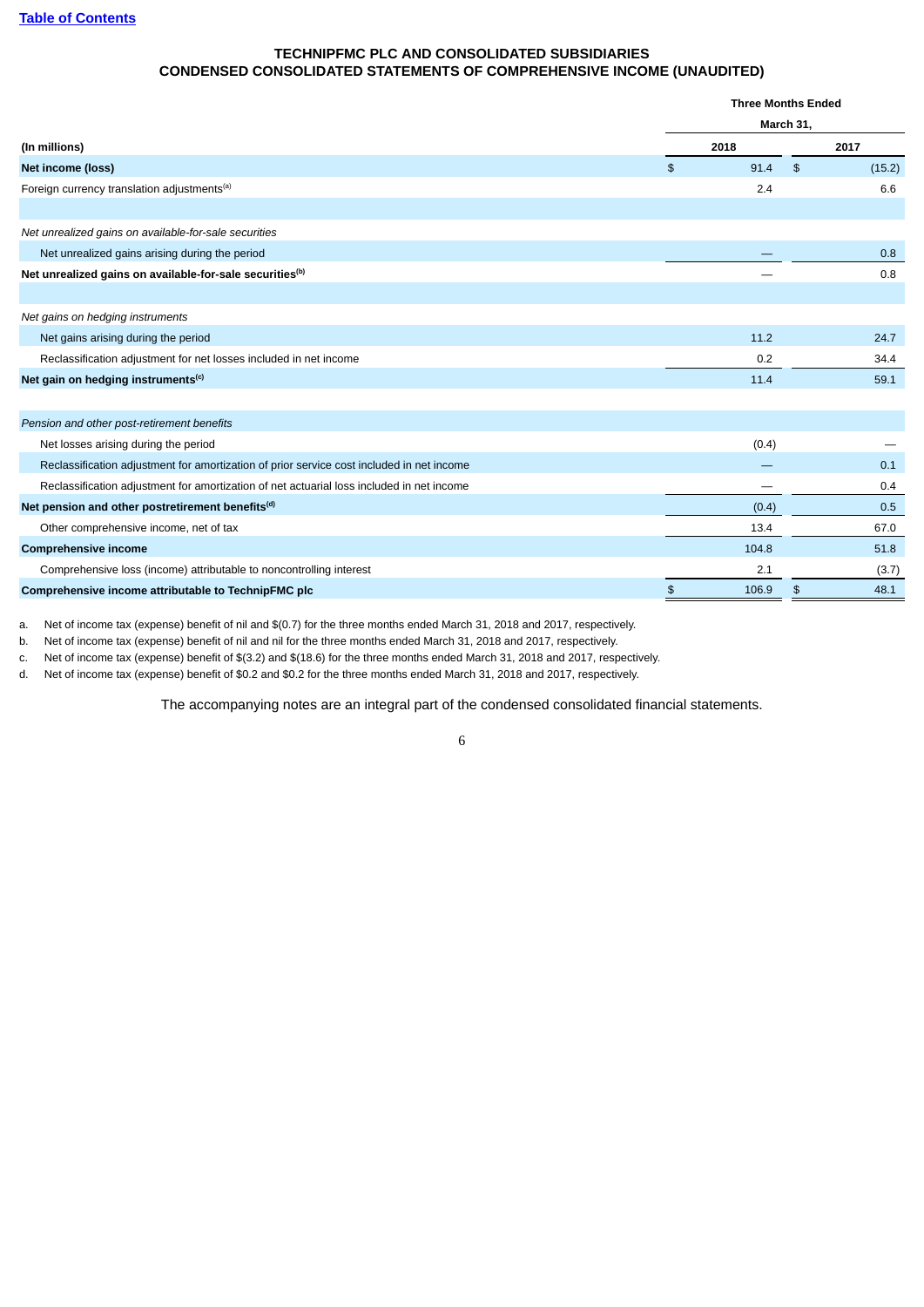## **TECHNIPFMC PLC AND CONSOLIDATED SUBSIDIARIES CONDENSED CONSOLIDATED BALANCE SHEETS (UNAUDITED)**

<span id="page-6-0"></span>

| March 31,<br>2018<br>(In millions, except par value data)                                                 |               | December 31,<br>2017 |                |          |
|-----------------------------------------------------------------------------------------------------------|---------------|----------------------|----------------|----------|
| <b>Assets</b>                                                                                             |               |                      |                |          |
| Cash and cash equivalents                                                                                 | \$            | 6,220.6              | \$             | 6,737.4  |
| Trade receivables, net of allowances of \$130.9 in 2018 and \$117.4 in 2017                               |               | 2,444.0              |                | 1,484.4  |
| Contract assets                                                                                           |               | 1,470.1              |                | 1,755.5  |
| Inventories, net                                                                                          |               | 1,036.8              |                | 987.0    |
| Derivative financial instruments                                                                          |               | 104.6                |                | 78.3     |
| Income taxes receivable                                                                                   |               | 319.0                |                | 337.0    |
| Advances paid to suppliers                                                                                |               | 424.7                |                | 391.3    |
| Other current assets                                                                                      |               | 1,153.7              |                | 1,206.2  |
| Total current assets                                                                                      |               | 13,173.5             |                | 12,977.1 |
| Investments in equity affiliates                                                                          |               | 287.1                |                | 272.5    |
| Property, plant and equipment, net of accumulated depreciation of \$2,063.2 in 2018 and \$1,947.9 in 2017 |               | 3,900.3              |                | 3.871.5  |
| Goodwill                                                                                                  |               | 9,012.2              |                | 8,929.8  |
| Intangible assets, net of accumulated amortization of \$535.1 in 2018 and \$486.9 in 2017                 |               | 1,301.6              |                | 1,333.8  |
| Deferred income taxes                                                                                     |               | 480.2                |                | 454.7    |
| Derivative financial instruments                                                                          |               | 74.5                 |                | 94.9     |
| Other assets                                                                                              |               | 298.4                |                | 329.4    |
| <b>Total assets</b>                                                                                       | \$            | 28,527.8             | \$             | 28,263.7 |
|                                                                                                           |               |                      |                |          |
| Liabilities and equity                                                                                    |               |                      |                |          |
| Short-term debt and current portion of long-term debt                                                     | $\frac{1}{2}$ | 87.2                 | $\mathfrak{S}$ | 77.1     |
| Accounts payable, trade                                                                                   |               | 3,729.2              |                | 3,958.7  |
| <b>Contract liabilities</b>                                                                               |               | 3,914.2              |                | 3,314.2  |
| Accrued payroll                                                                                           |               | 401.8                |                | 402.2    |
| Derivative financial instruments                                                                          |               | 63.2                 |                | 69.0     |
| Income taxes payable                                                                                      |               | 233.0                |                | 320.3    |
| Other current liabilities                                                                                 |               | 1,842.1              |                | 1,687.9  |
| <b>Total current liabilities</b>                                                                          |               | 10,270.7             |                | 9,829.4  |
| Long-term debt, less current portion                                                                      |               | 3,735.8              |                | 3,777.9  |
|                                                                                                           |               |                      |                |          |

| Accrued pension and other post-retirement benefits, less current portion | 266.2 | 282.0 |
|--------------------------------------------------------------------------|-------|-------|
| Derivative financial instruments                                         | 52.7  | 68.1  |
| Deferred income taxes                                                    | 412.7 | 419.7 |
| Other liabilities                                                        | 507.9 | 477.2 |
| Commitments and contingent liabilities                                   |       |       |

*Stockholders' equity*

Ordinary shares, \$1.00 par value; 618.3 shares and 525.0 shares authorized in 2018 and 2017, respectively; 462.2 shares and 465.1 shares issued and outstanding in 2018 and 2017, respectively; 3.0 and 2.1 shares canceled in 2018 and 2017, respectively 462.2 465.1 Ordinary shares held in employee benefit trust, at cost; 0.1 shares in 2018 and 2017 (4.8) (4.8) Capital in excess of par value of ordinary shares 10,483.3 10,429.3 10,429.3 Retained earnings 3,448.0 Accumulated other comprehensive loss (991.9) (1,003.7) Total TechnipFMC plc stockholders' equity and the control of the control of the control of the control of the control of the control of the control of the control of the control of the control of the control of the control Noncontrolling interests 21.5 21.5 22.15 Total equity 13,281.8 13,409.4 **Total liabilities and equity** \$ 28,527.8 \$ 28,263.7

The accompanying notes are an integral part of the condensed consolidated financial statements.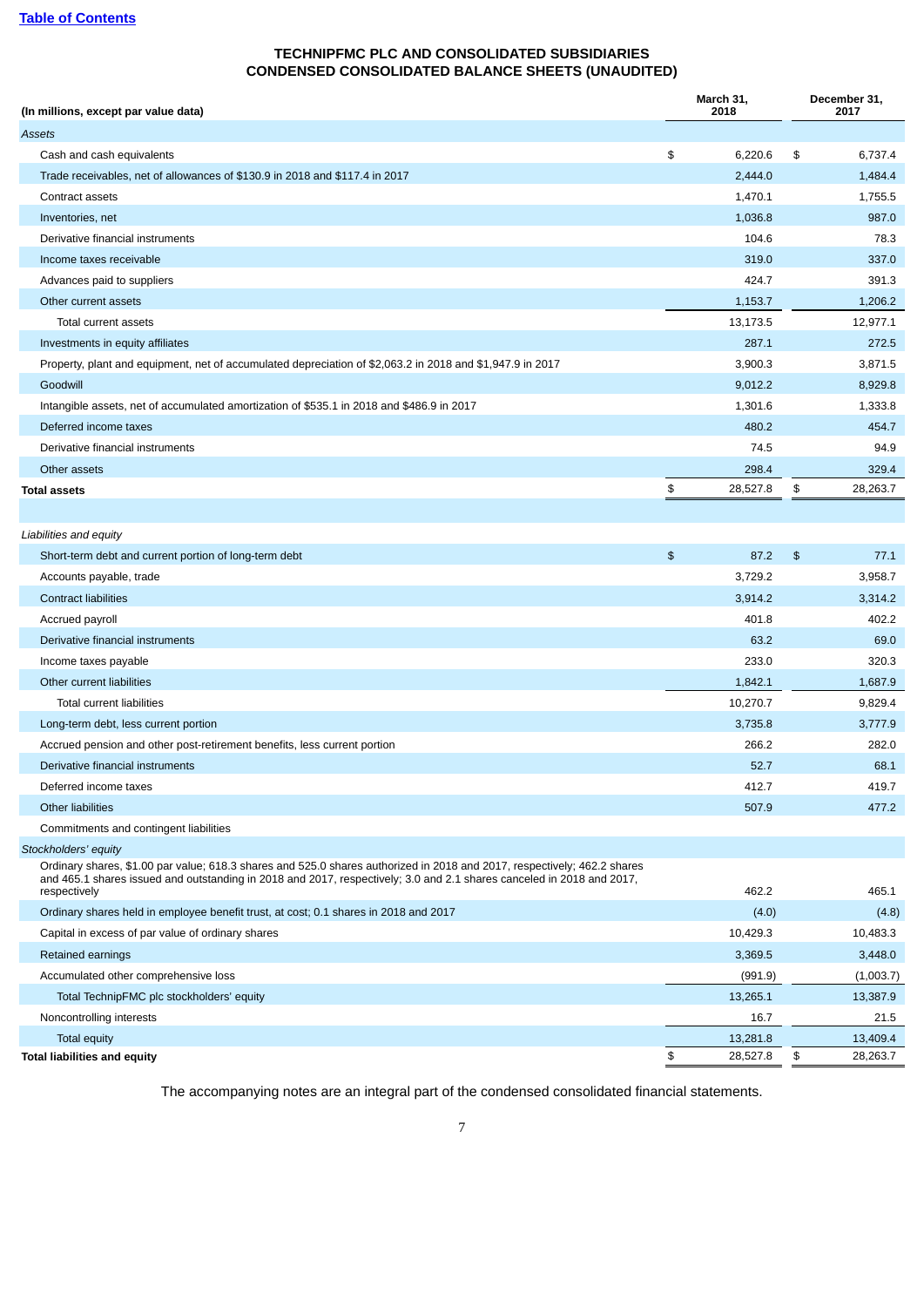### **TECHNIPFMC PLC AND CONSOLIDATED SUBSIDIARIES CONDENSED CONSOLIDATED STATEMENTS OF CASH FLOWS (UNAUDITED)**

<span id="page-7-0"></span>

|                                                                                                | <b>Three Months Ended</b><br>March 31, |         |                |         |  |
|------------------------------------------------------------------------------------------------|----------------------------------------|---------|----------------|---------|--|
| (In millions)                                                                                  |                                        | 2018    | 2017           |         |  |
| Cash provided (required) by operating activities                                               |                                        |         |                |         |  |
| Net income (loss)                                                                              | \$                                     | 91.4    | \$             | (15.2)  |  |
| Adjustments to reconcile net income (loss) to cash provided (required) by operating activities |                                        |         |                |         |  |
| Depreciation                                                                                   |                                        | 86.4    |                | 83.2    |  |
| Amortization                                                                                   |                                        | 45.4    |                | 68.0    |  |
| Employee benefit plan and share-based compensation costs                                       |                                        | 7.4     |                | 8.1     |  |
| Deferred income tax provision (benefit), net                                                   |                                        | (59.9)  |                | 4.0     |  |
| Unrealized loss (gain) on derivative instruments and foreign exchange                          |                                        | 7.3     |                | (10.7)  |  |
| <b>Impairments</b>                                                                             |                                        | 0.4     |                | 0.4     |  |
| Income from equity affiliates, net of dividends received                                       |                                        | (13.2)  |                | (8.9)   |  |
| Other                                                                                          |                                        | 136.0   |                | 62.9    |  |
| Changes in operating assets and liabilities, net of effects of acquisitions                    |                                        |         |                |         |  |
| Trade receivables, net and contract assets                                                     |                                        | (522.7) |                | 267.7   |  |
| Inventories, net                                                                               |                                        | (59.7)  |                | 126.6   |  |
| Accounts payable, trade                                                                        |                                        | (332.2) |                | (168.8) |  |
| <b>Contract liabilities</b>                                                                    |                                        | 462.0   |                | 43.3    |  |
| Income taxes payable (receivable), net                                                         |                                        | 15.9    |                | (88.1)  |  |
| Other assets and liabilities, net                                                              |                                        | (66.1)  |                | (221.5) |  |
| Cash provided (required) by operating activities                                               |                                        | (201.6) |                | 151.0   |  |
|                                                                                                |                                        |         |                |         |  |
| Cash provided (required) by investing activities                                               |                                        |         |                |         |  |
| Capital expenditures                                                                           |                                        | (53.2)  |                | (51.2)  |  |
| Cash acquired in merger of FMC Technologies, Inc. and Technip S.A. (Note 2)                    |                                        |         |                | 1,479.2 |  |
| Acquisitions, net of cash acquired                                                             |                                        | (62.0)  |                |         |  |
| Proceeds from sale of assets                                                                   |                                        | 1.8     |                | 4.4     |  |
| Other                                                                                          |                                        | (0.2)   |                | 10.5    |  |
| Cash provided (required) by investing activities                                               |                                        | (113.6) |                | 1.442.9 |  |
|                                                                                                |                                        |         |                |         |  |
| Cash required by financing activities                                                          |                                        |         |                |         |  |
| Net increase (decrease) in short-term debt                                                     |                                        | 2.4     |                | 4.2     |  |
| Net increase (decrease) in commercial paper                                                    |                                        | (117.6) |                | (290.2) |  |
| Proceeds from issuance of long-term debt                                                       |                                        | 0.5     |                |         |  |
| Repayments of long-term debt                                                                   |                                        | (5.3)   |                | (534.1) |  |
| Payments related to taxes withheld on share-based compensation                                 |                                        |         |                | (46.6)  |  |
| Purchase of treasury stock                                                                     |                                        | (92.6)  |                |         |  |
| Other                                                                                          |                                        | 1.4     |                | 1.2     |  |
| Cash provided (required) by financing activities                                               |                                        | (211.2) |                | (865.5) |  |
| Effect of changes in foreign exchange rates on cash and cash equivalents                       |                                        | 9.6     |                | 44.0    |  |
| Increase (decrease) in cash and cash equivalents                                               |                                        | (516.8) |                | 772.4   |  |
| Cash and cash equivalents, beginning of period                                                 |                                        | 6,737.4 |                | 6,269.3 |  |
| Cash and cash equivalents, end of period                                                       | $\boldsymbol{\mathfrak{s}}$            | 6,220.6 | $\mathfrak{P}$ | 7,041.7 |  |

The accompanying notes are an integral part of the condensed consolidated financial statements.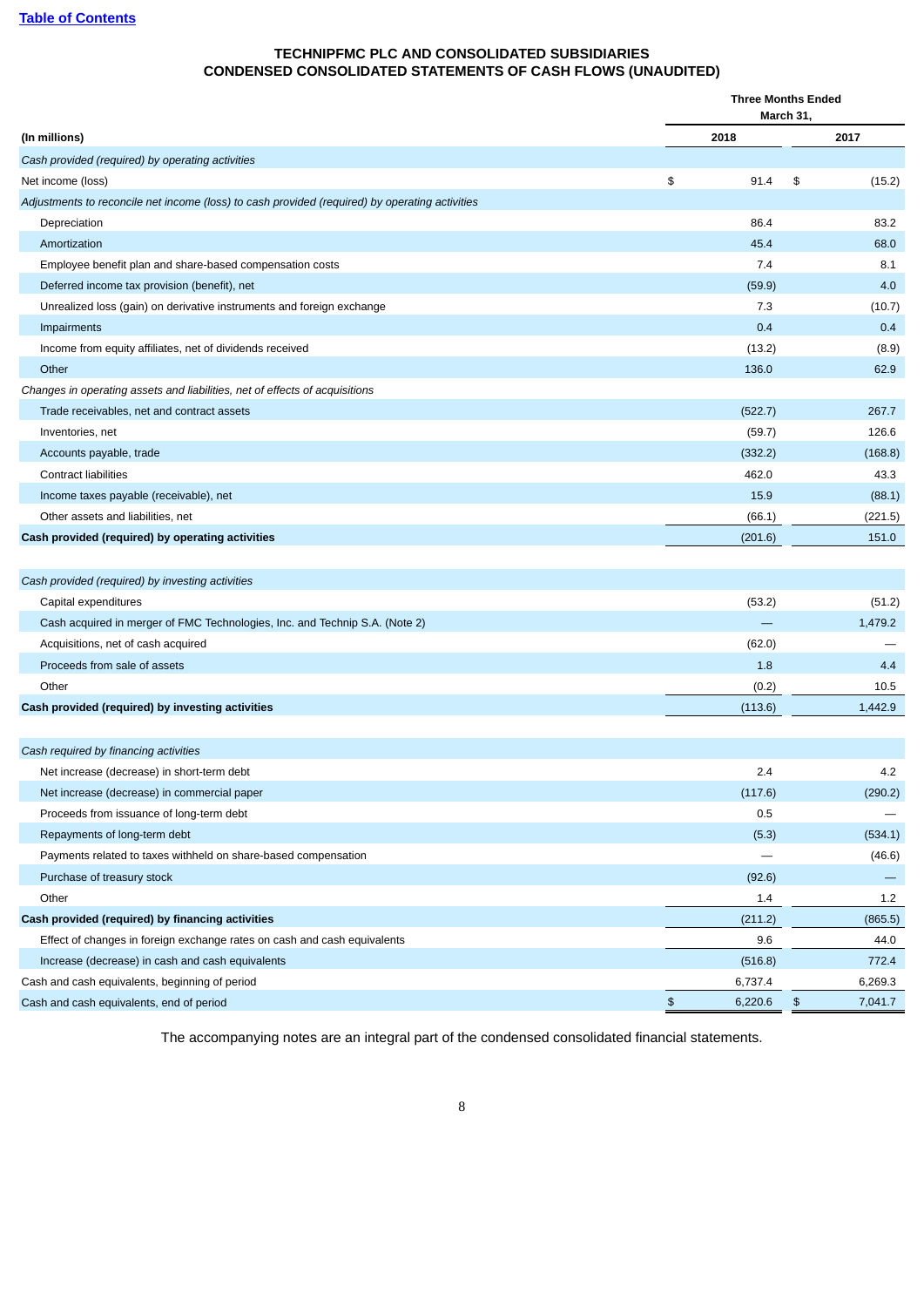## **TECHNIPFMC PLC AND CONSOLIDATED SUBSIDIARIES CONDENSED CONSOLIDATED STATEMENTS OF CHANGES IN STOCKHOLDERS' EQUITY (UNAUDITED)**

<span id="page-8-0"></span>

| (In millions)                                              | <b>Ordinary Shares</b> |                | Ordinary<br><b>Shares Held in</b><br><b>Treasury and</b><br>Employee<br><b>Benefit</b><br><b>Trust</b> |    | Capital in<br><b>Excess of Par</b><br>Value of<br><b>Ordinary Shares</b> |    | Retained<br>Earnings |    | <b>Accumulated</b><br>Other<br>Comprehensive<br>Income<br>(Loss) |    | Non-<br>controlling<br><b>Interest</b> | <b>Total</b><br>Stockholders'<br>Equity |
|------------------------------------------------------------|------------------------|----------------|--------------------------------------------------------------------------------------------------------|----|--------------------------------------------------------------------------|----|----------------------|----|------------------------------------------------------------------|----|----------------------------------------|-----------------------------------------|
| Balance as of December 31, 2017                            | \$<br>465.1            | $\mathfrak{S}$ | (4.8)                                                                                                  | \$ | 10,483.3                                                                 | \$ | 3,448.0              | \$ | (1,003.7)                                                        | \$ | 21.5                                   | \$<br>13,409.4                          |
| Adoption of accounting standards (Note<br>4)               |                        |                |                                                                                                        |    |                                                                          |    | (91.5)               |    |                                                                  |    | 0.1                                    | (91.4)                                  |
| Net income (loss)                                          | —                      |                |                                                                                                        |    |                                                                          |    | 95.1                 |    | —                                                                |    | (3.7)                                  | 91.4                                    |
| Other comprehensive income (loss)                          |                        |                |                                                                                                        |    |                                                                          |    |                      |    | 11.8                                                             |    | 1.6                                    | 13.4                                    |
| Cancellation of treasury shares                            | (3.0)                  |                |                                                                                                        |    | (67.7)                                                                   |    | (21.9)               |    |                                                                  |    |                                        | (92.6)                                  |
| Issuance of ordinary shares                                | 0.1                    |                |                                                                                                        |    |                                                                          |    |                      |    |                                                                  |    |                                        | 0.1                                     |
| Net sales of ordinary shares for<br>employee benefit trust |                        |                | 0.8                                                                                                    |    |                                                                          |    | —                    |    |                                                                  |    |                                        | 0.8                                     |
| <b>Dividends</b>                                           |                        |                |                                                                                                        |    |                                                                          |    | (60.2)               |    |                                                                  |    |                                        | (60.2)                                  |
| Share-based compensation                                   |                        |                |                                                                                                        |    | 12.9                                                                     |    | –                    |    |                                                                  |    |                                        | 12.9                                    |
| Other                                                      | –                      |                | -                                                                                                      |    | 0.8                                                                      |    | —                    |    | —                                                                |    | (2.8)                                  | (2.0)                                   |
| Balance as of March 31, 2018                               | \$<br>462.2            | \$             | (4.0)                                                                                                  | \$ | 10,429.3                                                                 | \$ | 3,369.5              | \$ | (991.9)                                                          | \$ | 16.7                                   | \$<br>13,281.8                          |

The accompanying notes are an integral part of the condensed consolidated financial statements.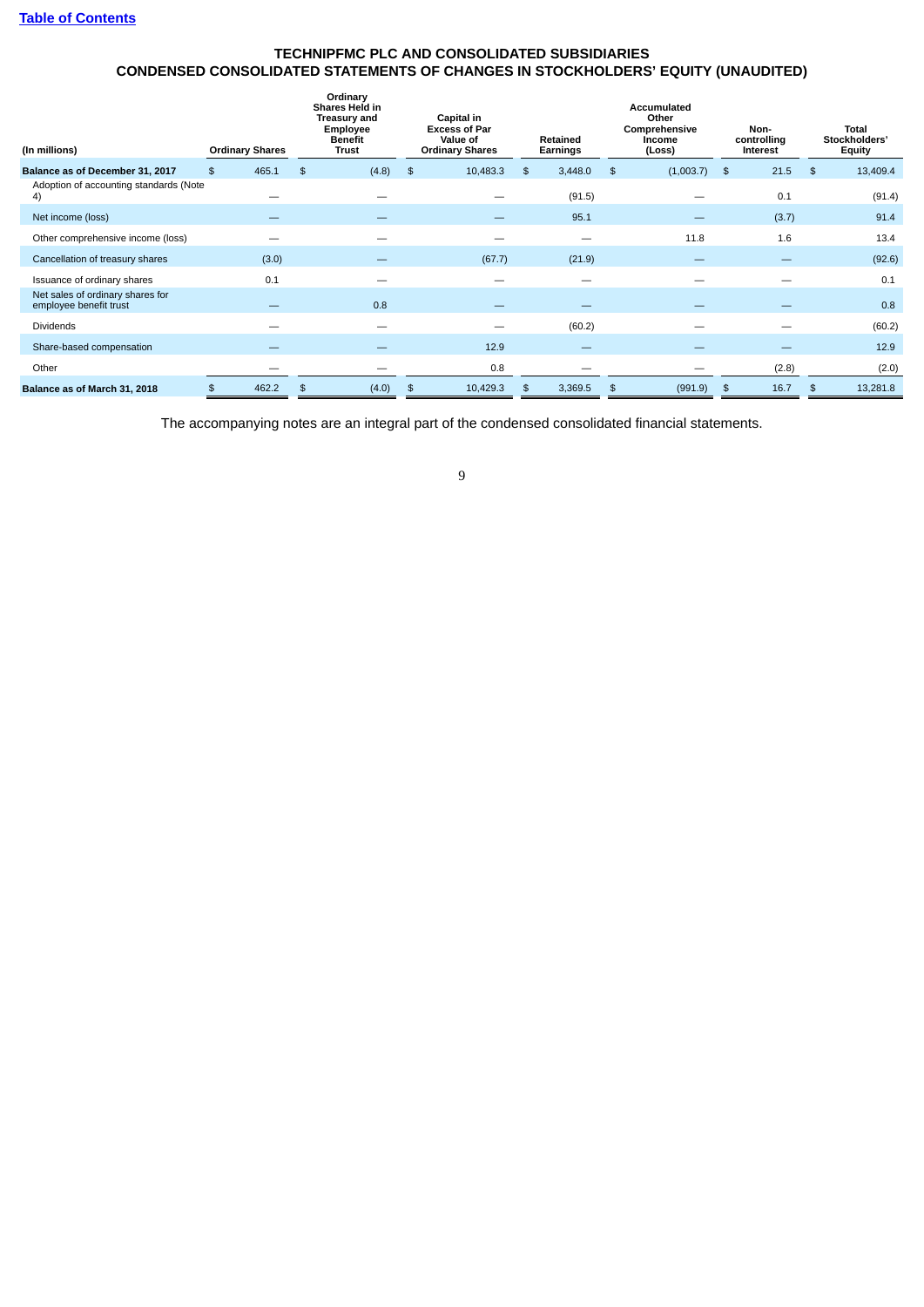#### **TECHNIPFMC PLC AND CONSOLIDATED SUBSIDIARIES NOTES TO CONDENSED CONSOLIDATED FINANCIAL STATEMENTS (UNAUDITED)**

#### <span id="page-9-0"></span>**NOTE 1. BASIS OF PRESENTATION SUMMARY OF SIGNIFICANT ACCOUNTING POLICIES**

The accompanying unaudited condensed consolidated financial statements of TechnipFMC plc and its consolidated subsidiaries ("TechnipFMC" or the "Company") have been prepared in accordance with United States generally accepted accounting principles ("GAAP") and rules and regulations of the Securities and Exchange Commission ("SEC") pertaining to interim financial information. As permitted under those rules, certain footnotes or other financial information that are normally required by GAAP have been condensed or omitted. These unaudited condensed consolidated financial statements should be read together with our audited consolidated financial statements contained in our Annual Report on Form 10-K ("Form 10-K") for the year ended December 31, 2017.

Our accounting policies are in accordance with GAAP. The preparation of financial statements in conformity with these accounting principles requires us to make estimates and assumptions that affect the reported amounts of assets and liabilities at the date of the financial statements and the reported amounts of revenue and expenses during the reporting period. Ultimate results could differ from our estimates.

In the opinion of management, the accompanying unaudited condensed consolidated financial statements reflect all adjustments, consisting of normal recurring adjustments as well as adjustments to our financial position pursuant to a business combination, necessary for a fair statement of our financial condition and operating results as of and for the periods presented. Revenue, expenses, assets and liabilities can vary during each quarter of the year. Therefore, the results and trends in these financial statements may not be representative of the results that may be expected for the year ended December 31, 2018.

*Principles of consolidation -* The consolidated financial statements include the accounts of TechnipFMC and its majority-owned subsidiaries and affiliates. Intercompany accounts and transactions are eliminated in consolidation.

*Use of estimates -* The preparation of financial statements in conformity with GAAP requires management to make estimates and assumptions that affect the reported amounts of assets and liabilities and disclosures of contingent assets and liabilities at the date of the financial statements and the reported amounts of revenue and expenses during the reporting period. Actual results could differ from those estimates. Such estimates include, but are not limited to, estimates of total contract profit or loss on long-term construction-type contracts; estimated realizable value on excess and obsolete inventory; estimates related to pension accounting; estimates related to fair value for purposes of assessing goodwill, long-lived assets and intangible assets for impairment; estimates of fair value in business combinations and estimates related to income taxes.

*Investments in the common stock of unconsolidated affiliates -* The equity method of accounting is used to account for investments in unconsolidated affiliates where we have the ability to exert significant influence over the affiliates operating and financial policies. The cost method of accounting is used where significant influence over the affiliate is not present. For certain construction joint ventures, we use the proportionate consolidation method, whereby our proportionate share of each entity's assets, liabilities, revenues, and expenses are included in the appropriate classifications in the accompanying consolidated financial statements. Intercompany balances and transactions have been eliminated in preparing the accompanying consolidated financial statements.

Investments in unconsolidated affiliates are assessed for impairment whenever events or changes in facts and circumstances indicate the carrying value of the investments may not be fully recoverable. When such a condition is subjectively determined to be other than temporary, the carrying value of the investment is written down to fair value. Management's assessment as to whether any decline in value is other than temporary is based on our ability and intent to hold the investment and whether evidence indicating the carrying value of the investment is recoverable within a reasonable period of time outweighs evidence to the contrary. Management generally considers our investments in equity method investees to be strategic, long-term investments and completes its assessments for impairment with a long-term viewpoint.

Investments in which ownership is less than 20% or that do not represent significant investments are reported in other assets on the consolidated balance sheets. Where no active market exists and where no other valuation method can be used, these financial assets are maintained at historical cost, less any accumulated impairment losses.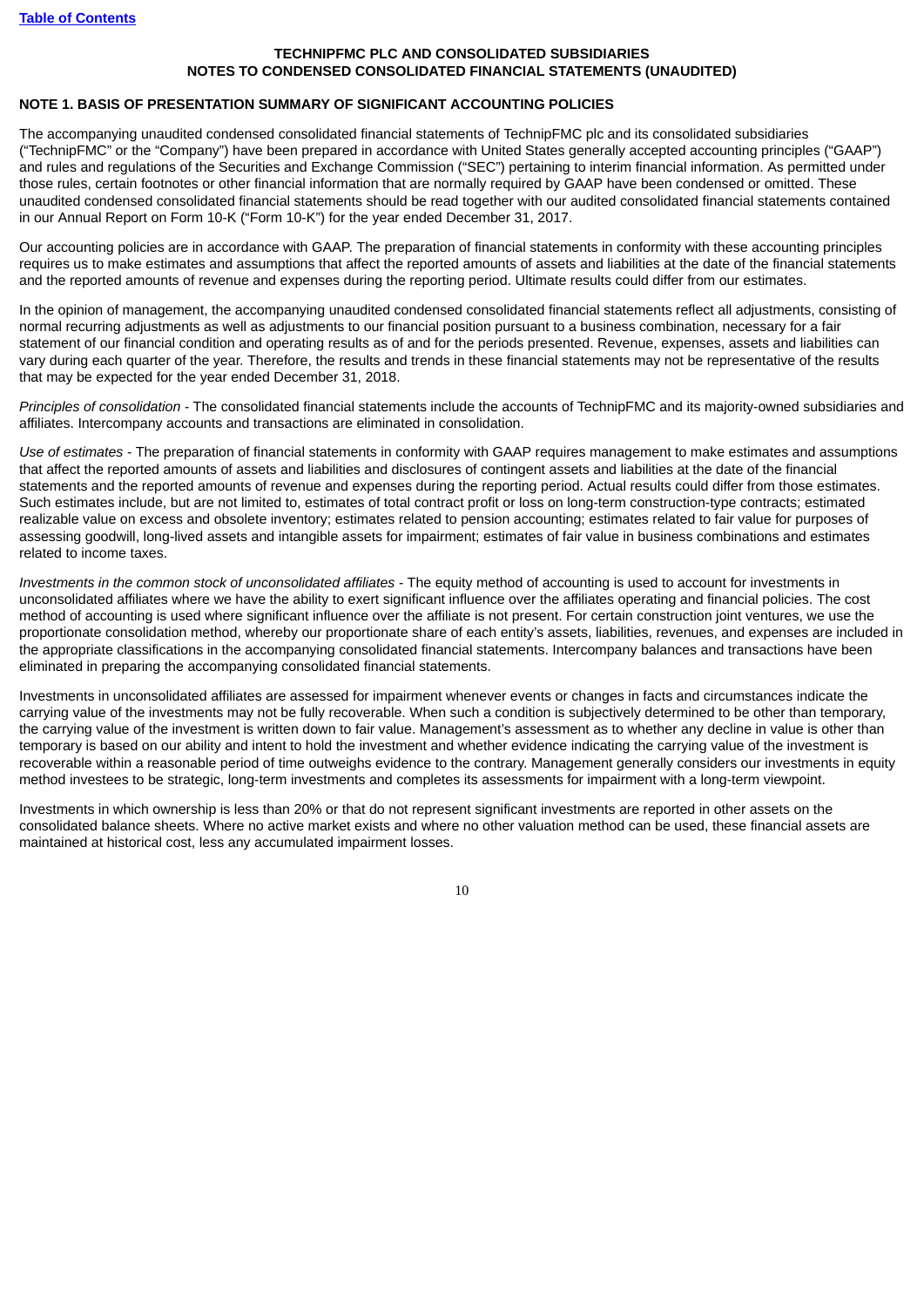We determine whether investments involve a variable interest entity ("VIE") based on the characteristics of the subject entity. If the entity is determined to be a VIE, then management determines if we are the primary beneficiary of the entity and whether or not consolidation of the VIE is required. The primary beneficiary consolidating the VIE must normally have both (i) the power to direct the activities that most significantly affect the VIE's economic performance and (ii) the obligation to absorb significant losses of or the right to receive significant benefits from the VIE. If we are deemed to be the primary beneficiary, the VIE is consolidated and the other party's equity interest in the VIE is accounted for as a non-controlling interest. Our unconsolidated VIEs are accounted for using the equity method of accounting.

*Business combinations -* Business combinations are accounted for using the acquisition method of accounting. Under the acquisition method, assets acquired and liabilities assumed are recorded at their respective fair values as of the acquisition date. Determining the fair value of assets and liabilities involves significant judgment regarding methods and assumptions used to calculate estimated fair values. The purchase price is allocated to the assets, assumed liabilities and identifiable intangible assets based on their estimated fair values. Any excess of the purchase price over the estimated fair values of the net assets acquired is recorded as goodwill. Transaction-related costs are expensed as incurred.

*Revenue recognition -* The majority of our revenue is derived from long-term contracts that can span several years. We account for revenue in accordance with Accounting Standard Codification ("ASC") Topic 606, Revenue from Contracts with Customers, which we adopted on January 1, 2018, using the modified retrospective method. See Note 4 to our condensed consolidated financial statements of this Quarterly Report for further discussion of the adoption, including the impact on our 2018 financial statements.

*Contract costs to obtain a contract -* Our incremental direct costs of obtaining a contract are deferred and amortized over the period of contract performance or a longer period, generally the estimated life of the customer relationship, if renewals are expected and the renewal commission is not commensurate with the initial commission. We classify deferred commissions as current or noncurrent based on the timing of when we expect to recognize the expense. The current and noncurrent portions of deferred commissions are included in other current assets and other assets*,* respectively, in our Consolidated Balance Sheets.

We recognize the incremental costs of obtaining contracts as an expense when incurred if the amortization period of the assets that we otherwise would have recognized is one year or less. These costs are included in selling, general, and administrative expenses.

*Cash equivalents -* Cash equivalents are highly-liquid, short-term instruments with original maturities of generally three months or less from their date of purchase.

*Trade receivables, net of allowances -* An allowance for doubtful accounts is provided on receivables equal to the estimated uncollectible amounts. This estimate is based on historical collection experience and a specific review of each customer's receivables balance.

*Inventories -* Inventories are stated at the lower of cost or net realizable value, except as it relates to inventory measured using the last-in, firstout ("LIFO") method, for which the inventories are stated at the lower of cost or market. Inventory costs include those costs directly attributable to products, including all manufacturing overhead, but excluding costs to distribute. Cost for a significant portion of the U.S. domiciled inventories is determined on the LIFO method. The first-in, first-out or weighted average methods are used to determine the cost for the remaining inventories. Write-downs on inventories are recorded when the net realizable value of inventories is lower than their net book value.

*Property, plant and equipment -* Property, plant and equipment are recorded at cost. Depreciation is principally provided on the straight-line basis over the estimated useful lives of the assets (vessels - 10 to 30 years; buildings - 10 to 50 years; and machinery and equipment - 3 to 20 years). Gains and losses are realized upon the sale or retirement of assets and are recorded in other income (expense), net on our consolidated statements of income. Maintenance and repair costs are expensed as incurred. Expenditures that extend the useful lives of property, plant and equipment are capitalized and depreciated over the estimated new remaining life of the asset.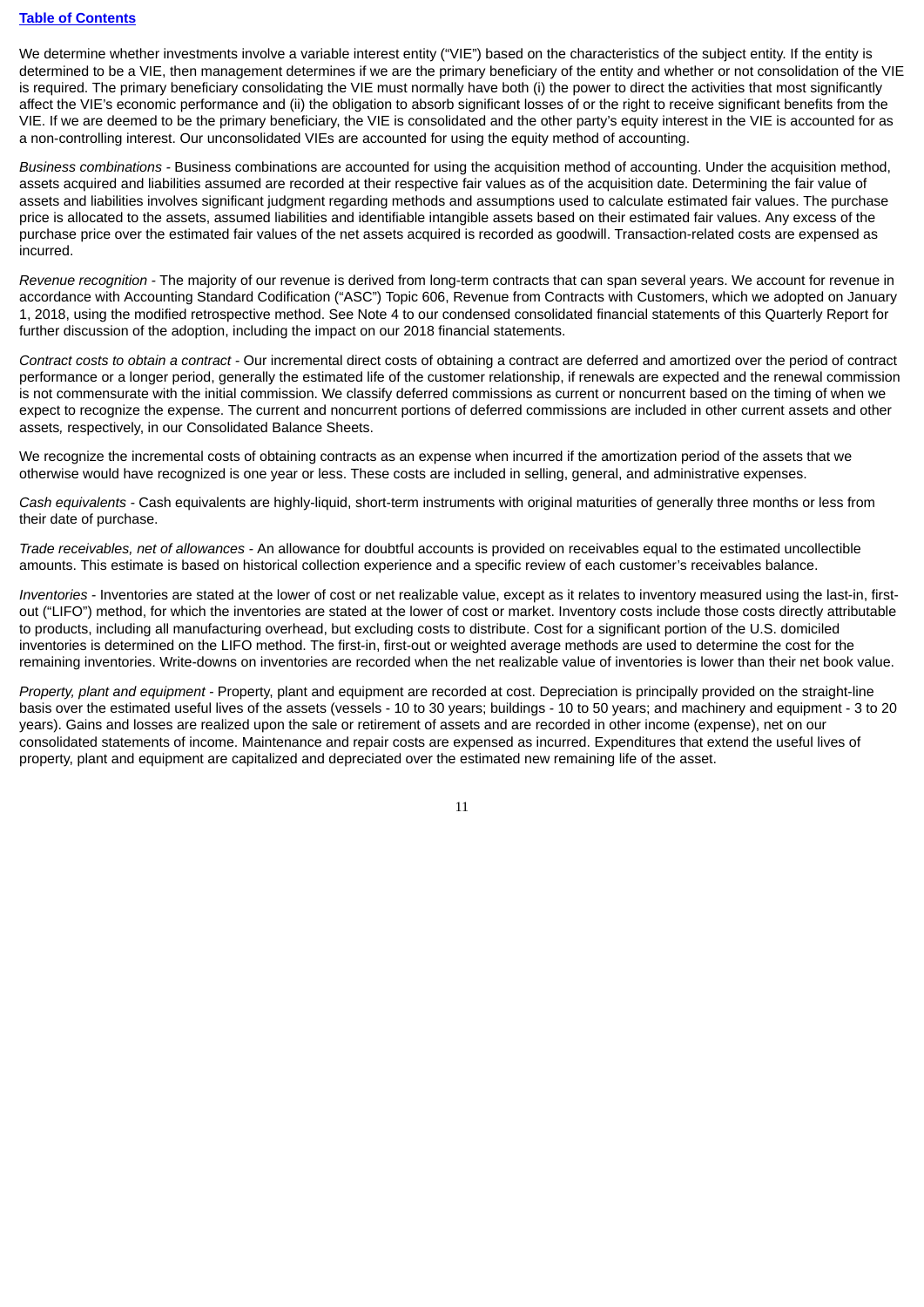*Impairment of property, plant and equipment -* Property, plant and equipment are reviewed for impairment whenever events or changes in circumstances indicate the carrying value of the long-lived asset may not be recoverable. The carrying value of an asset group is not recoverable if it exceeds the sum of the undiscounted cash flows expected to result from the use and eventual disposition of the asset. If it is determined that an impairment loss has occurred, the impairment loss is measured as the amount by which the carrying value of the long-lived asset exceeds its fair value.

Long-lived assets classified as held for sale are reported at the lower of carrying value or fair value less cost to sell.

*Goodwill -* Goodwill is not subject to amortization but is tested for impairment on an annual basis (or more frequently if impairment indicators arise) by comparing the estimated fair value of each reporting unit to its carrying value, including goodwill. A reporting unit is defined as an operating segment or one level below the operating segment. We have established October 31 as the date of our annual test for impairment of goodwill. Reporting units with goodwill are tested for impairment using a quantitative impairment test known as the income approach, which estimates fair value by discounting each reporting unit's estimated future cash flows using a weighted-average cost of capital that reflects current market conditions and the risk profile of the reporting unit. To arrive at our future cash flows, we use estimates of economic and market assumptions, including growth rates in revenues, costs, estimates of future expected changes in operating margins, tax rates and cash expenditures. Future revenues are also adjusted to match changes in our business strategy. If the fair value of the reporting unit is less than its carrying amount as a result of this method, then an impairment loss is recorded.

A lower fair value estimate in the future for any of our reporting units could result in goodwill impairments. Factors that could trigger a lower fair value estimate include sustained price declines of the reporting unit's products and services, cost increases, regulatory or political environment changes, changes in customer demand, and other changes in market conditions, which may affect certain market participant assumptions used in the discounted future cash flow model.

*Intangible assets -* Our acquired intangible assets are generally amortized on a straight-line basis over their estimated useful lives, which generally range from 2 to 20 years. Our acquired intangible assets do not have indefinite lives. Intangible assets are reviewed for impairment whenever events or changes in circumstances indicate the carrying amount of the intangible asset may not be recoverable. The carrying amount of an intangible asset is not recoverable if it exceeds the sum of the undiscounted cash flows expected to result from the use and eventual disposition of the asset. If it is determined that an impairment loss has occurred, the loss is measured as the amount by which the carrying amount of the intangible asset exceeds its fair value.

Capitalized software costs are recorded at cost. Capitalized software costs include purchases of software and internal and external costs incurred during the application development stage of software projects. These costs are amortized on a straight-line basis over the estimated useful lives. For internal use software, the useful lives range from 3 to 10 years. For Internet website costs, the estimated useful lives do not exceed 3 years.

*Debt instruments -* Debt instruments include convertible and synthetic bonds, senior and private placement notes and other borrowings. Issuance fees and redemption premium on debt instruments are included in the cost of debt in the consolidated balance sheets, as an adjustment to the nominal amount of the debt. Loan origination costs for revolving credit facilities are recorded as an asset and amortized over the life of the underlying debt.

*Fair value measurements -* Fair value is defined as the price that would be received to sell an asset or paid to transfer a liability (an exit price) in an orderly transaction between market participants at the reporting date. The fair value framework requires the categorization of assets and liabilities measured at fair value into three levels based upon the assumptions (inputs) used to price the assets or liabilities, with the exception of certain assets and liabilities measured using the net asset value practical expedient, which are not required to be leveled. Level 1 provides the most reliable measure of fair value, whereas Level 3 generally requires significant management judgment. The three levels are defined as follows:

- *Level 1*: Unadjusted quoted prices in active markets for identical assets and liabilities.
- *• Level 2*: Observable inputs other than quoted prices included in Level 1. For example, quoted prices for similar assets or liabilities in active markets or quoted prices for identical assets or liabilities in inactive markets.
- *• Level 3*: Unobservable inputs reflecting management's own assumptions about the assumptions market participants would use in pricing the asset or liability.

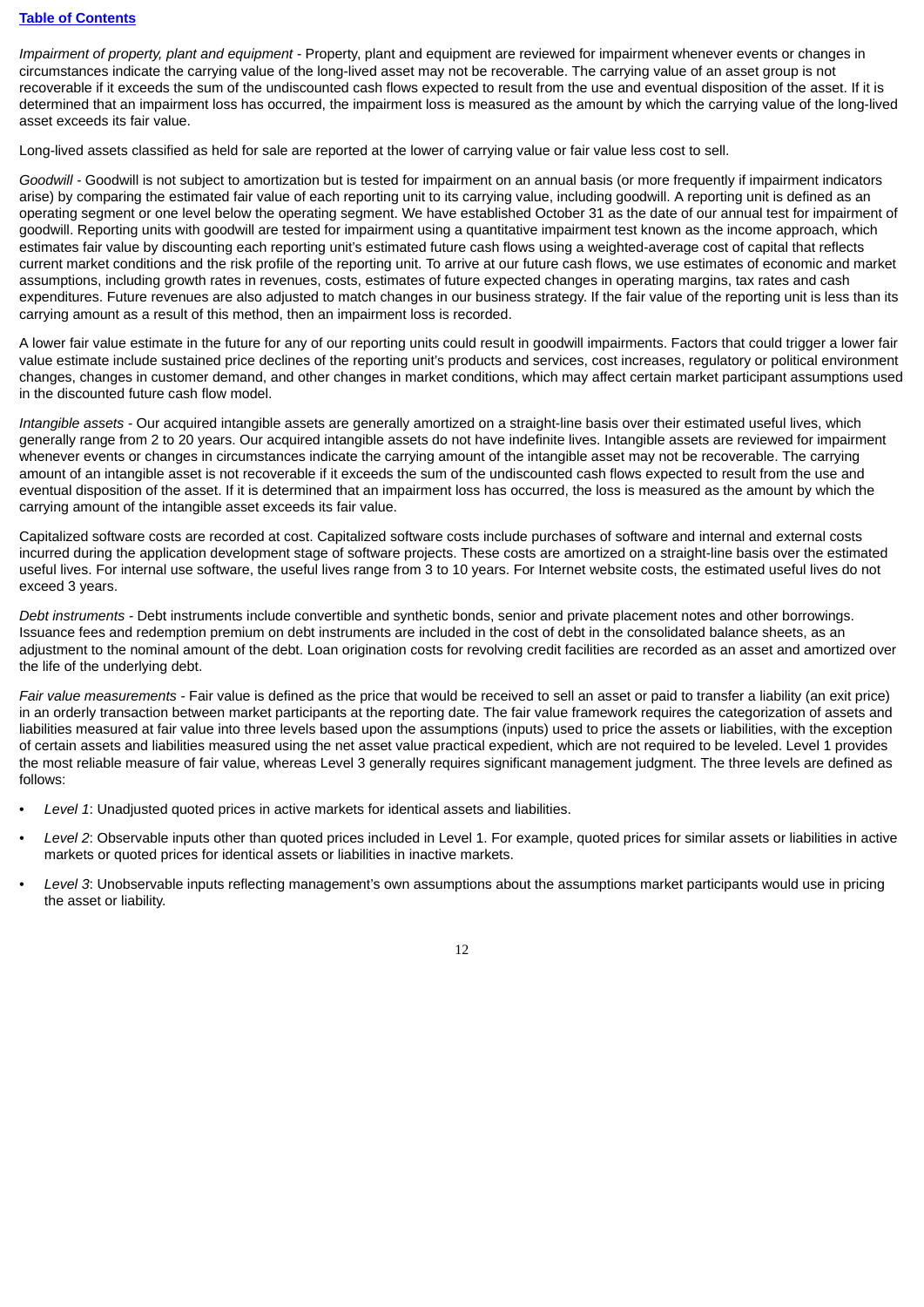*Income taxes -* Current income taxes are provided on income reported for financial statement purposes, adjusted for transactions that do not enter into the computation of income taxes payable in the same year. Deferred tax assets and liabilities are measured using enacted tax rates for the expected future tax consequences of temporary differences between the carrying amounts and the tax basis of assets and liabilities. A valuation allowance is established whenever management believes that it is more likely than not that deferred tax assets may not be realizable.

Income taxes are not provided on our equity in undistributed earnings of foreign subsidiaries or affiliates to the extent we have determined that the earnings are indefinitely reinvested. Income taxes are provided on such earnings in the period in which we can no longer support that such earnings are indefinitely reinvested.

Tax benefits related to uncertain tax positions are recognized when it is more likely than not, based on the technical merits, that the position will be sustained upon examination.

We classify interest expense and penalties recognized on underpayments of income taxes as income tax expense.

*Share-based employee compensation -* The measurement of share-based compensation expense on restricted share awards and performance share awards is based on the market price at the grant date and the number of shares awarded. We used the Cox Ross Rubinstein binomial model to measure the fair value of stock options granted prior to December 31, 2016 and Black-Scholes options pricing model to measure the fair value of stock options granted on or after January 1, 2017. The share-based compensation expense for each award is recognized ratably over the applicable service period or the period beginning at the start of the service period and ending when an employee becomes eligible for retirement, after taking into account estimated forfeitures,.

*Ordinary shares held in employee benefit trust -* Our ordinary shares are purchased by the plan administrator of the FMC Technologies, Inc. Non-Qualified Savings and Investment Plan and placed in a trust that we own. Purchased shares are recorded at cost and classified as a reduction of stockholders' equity on the consolidated balance sheets.

*Earnings per ordinary share ("EPS") -* Basic EPS is computed using the weighted-average number of ordinary shares outstanding during the year. We use the treasury stock method to compute diluted EPS which gives effect to the potential dilution of earnings that could have occurred if additional shares were issued for awards granted under our incentive compensation and stock plan. The treasury stock method assumes proceeds that would be obtained upon exercise of awards granted under our incentive compensation and stock plan are used to purchase outstanding ordinary shares at the average market price during the period.

Convertible bonds that could be converted into or be exchangeable for new or existing shares would additionally result in a dilution of earnings per share. The ordinary shares assumed to be converted as of the issuance date are included to compute diluted EPS under the if-converted method. Additionally, the net profit of the period is adjusted as if converted for the after-tax interest expense related to these dilutive shares.

*Foreign currency -* Financial statements of operations for which the U.S. dollar is not the functional currency, and which are located in nonhighly inflationary countries, are translated into U.S. dollars prior to consolidation. Assets and liabilities are translated at the exchange rate in effect at the balance sheet date, while income statement accounts are translated at the average exchange rate for each period. For these operations, translation gains and losses are recorded as a component of accumulated other comprehensive income (loss) in stockholders' equity until the foreign entity is sold or liquidated. For operations in highly inflationary countries and where the local currency is not the functional currency, inventories, property, plant and equipment, and other non-current assets are converted to U.S. dollars at historical exchange rates, and all gains or losses from conversion are included in net income. Foreign currency effects on cash, cash equivalents and debt in hyperinflationary economies are included in interest income or expense.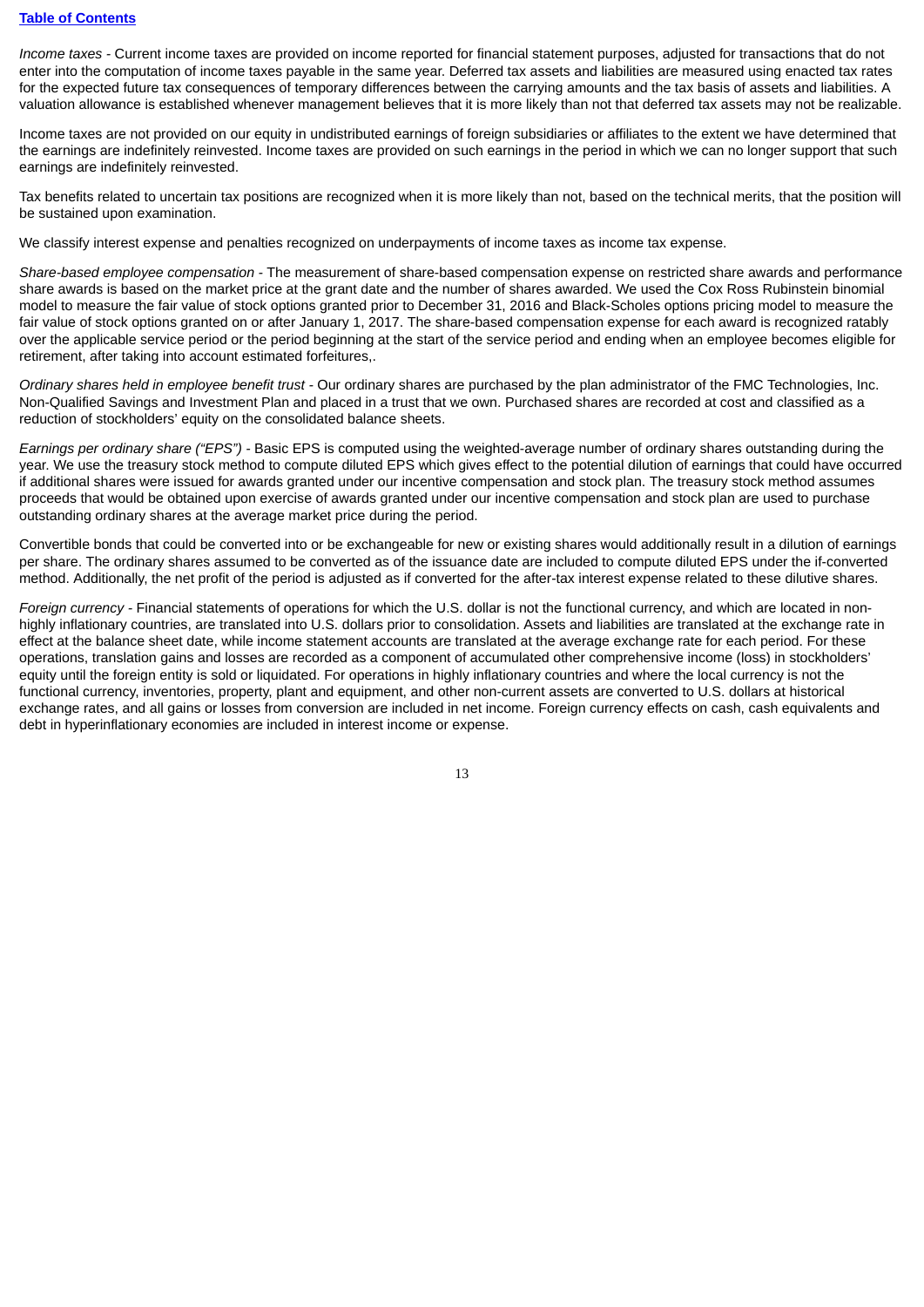For certain committed and anticipated future cash flows and recognized assets and liabilities which are denominated in a foreign currency, we may choose to manage our risk against changes in the exchange rates, when compared against the functional currency, through the economic netting of exposures instead of derivative instruments. Cash outflows or liabilities in a foreign currency are matched against cash inflows or assets in the same currency, such that movements in exchange rates will result in offsetting gains or losses. Due to the inherent unpredictability of the timing of cash flows, gains and losses in the current period may be economically offset by gains and losses in a future period. All gains and losses are recorded in our consolidated statements of income in the period in which they are incurred. Gains and losses from the remeasurement of assets and liabilities are recognized in other income (expense), net.

*Derivative instruments -* Derivatives are recognized on the consolidated balance sheets at fair value, with classification as current or noncurrent based upon the maturity of the derivative instrument. Changes in the fair value of derivative instruments are recorded in current earnings or deferred in accumulated other comprehensive income (loss), depending on the type of hedging transaction and whether a derivative is designated as, and is effective as, a hedge. Each instrument is accounted for individually and assets and liabilities are not offset.

Hedge accounting is only applied when the derivative is deemed to be highly effective at offsetting changes in anticipated cash flows of the hedged item or transaction. Changes in fair value of derivatives that are designated as cash flow hedges are deferred in accumulated other comprehensive income (loss) until the underlying transactions are recognized in earnings. At such time, related deferred hedging gains or losses are recorded in earnings on the same line as the hedged item. Effectiveness is assessed at the inception of the hedge and on a quarterly basis. Effectiveness of forward contract cash flow hedges are assessed based solely on changes in fair value attributable to the change in the spot rate. The change in the fair value of the contract related to the change in forward rates is excluded from the assessment of hedge effectiveness. Changes in this excluded component of the derivative instrument, along with any ineffectiveness identified, are recorded in earnings as incurred. We document our risk management strategy and hedge effectiveness at the inception of, and during the term of, each hedge.

We also use forward contracts to hedge foreign currency assets and liabilities, for which we do not apply hedge accounting. The changes in fair value of these contracts are recognized in other income (expense), net on our consolidated statements of income, as they occur and offset gains or losses on the remeasurement of the related asset or liability.

#### **NOTE 2. MERGER OF FMC TECHNOLOGIES AND TECHNIP**

#### *Description of the merger of FMC Technologies and Technip*

On June 14, 2016, FMC Technologies and Technip entered into a definitive business combination agreement providing for the business combination among FMC Technologies, FMC Technologies SIS Limited, a private limited company incorporated under the laws of England and Wales and a wholly-owned subsidiary of FMC Technologies, and Technip. On August 4, 2016, the legal name of FMC Technologies SIS Limited was changed to TechnipFMC Limited, and on January 11, 2017, was subsequently re-registered as TechnipFMC plc, a public limited company incorporated under the laws of England and Wales.

On January 16, 2017, the business combination was completed. Pursuant to the terms of the definitive business combination agreement, Technip merged with and into TechnipFMC, with TechnipFMC continuing as the surviving company (the "Technip Merger"), and each ordinary share of Technip (the "Technip Shares"), other than Technip Shares owned by Technip or its wholly-owned subsidiaries, were exchanged for 2.0 ordinary shares of TechnipFMC, subject to the terms of the definitive business combination agreement. Immediately following the Technip Merger, a wholly-owned indirect subsidiary of TechnipFMC ("Merger Sub") merged with and into FMC Technologies, with FMC Technologies continuing as the surviving company and as a wholly-owned indirect subsidiary of TechnipFMC, and each share of common stock of FMC Technologies (the "FMCTI Shares"), other than FMCTI Shares owned by FMC Technologies, TechnipFMC, Merger Sub or their wholly-owned subsidiaries, was exchanged for 1.0 ordinary share of TechnipFMC, subject to the terms of the definitive business combination agreement.

Under the acquisition method of accounting, Technip was identified as the accounting acquirer and acquired a 100% interest in FMC Technologies.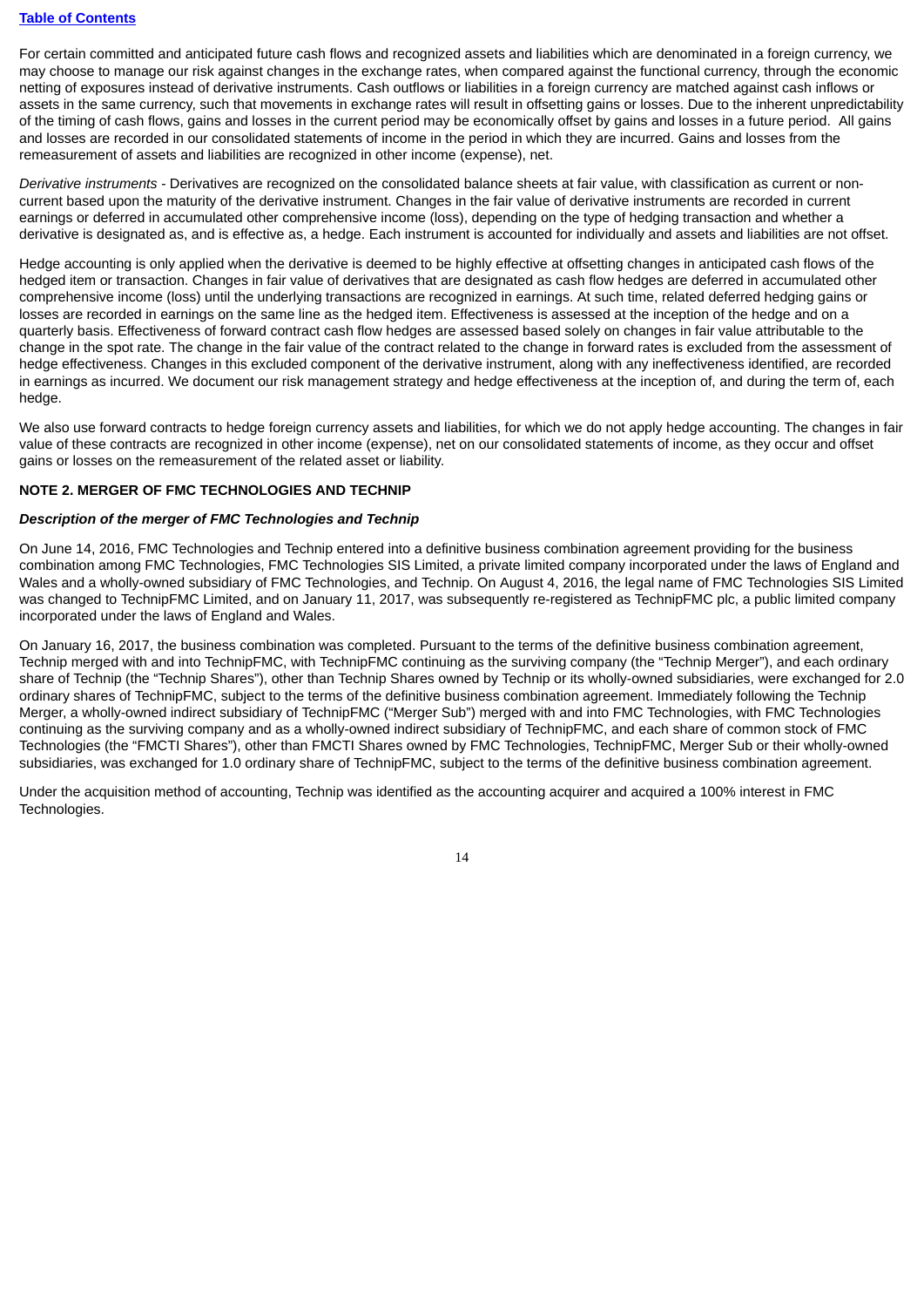The merger of FMC Technologies and Technip (the "Merger") has created a larger and more diversified company that is better equipped to respond to economic and industry developments and better positioned to develop and build on its offerings in the subsea, surface, and onshore/offshore markets as compared to the former companies on a standalone basis. More importantly, the Merger has brought about the ability of the combined company to (i) standardize its product and service offerings to customers, (ii) reduce costs to customers, and (iii) provide integrated product offerings to the oil and gas industry with the aim to innovate the markets in which the combined company operates.

We incurred merger transaction and integration costs of \$5.6 million and \$54.7 million during the three months ended March 31, 2018 and 2017, respectively.

#### *Description of FMC Technologies as Accounting Acquiree*

FMC Technologies is a global provider of technology solutions for the energy industry. FMC Technologies designs, manufactures and services technologically sophisticated systems and products, including subsea production and processing systems, surface wellhead production systems, high pressure fluid control equipment, measurement solutions and marine loading systems for the energy industry. Subsea systems produced by FMC Technologies are used in the offshore production of crude oil and natural gas and are placed on the seafloor to control the flow of crude oil and natural gas from the reservoir to a host processing facility. Additionally, FMC Technologies provides a full range of drilling, completion and production wellhead systems for both standard and custom-engineered applications. Surface wellhead production systems, or trees, are used to control and regulate the flow of crude oil and natural gas from the well and are used in both onshore and offshore applications.

#### *Consideration Transferred*

The acquisition-date fair value of the consideration transferred consisted of the following:

#### **(In millions, except per share data)**

| Total FMC Technologies Inc. shares subject to exchange as of January 16, 2017 | 228.9   |
|-------------------------------------------------------------------------------|---------|
| FMC Technologies Inc. exchange ratio <sup>(a)</sup>                           | 0.5     |
| Shares of TechnipFMC issued                                                   | 114.4   |
| Value per share of Technip as of January 16, 2017 <sup>(b)</sup>              |         |
| Total purchase consideration                                                  | 8.170.7 |

As the calculation is deemed to reflect a share capital increase of the accounting acquirer, the FMC Technologies exchange ratio (1 share of TechnipFMC for 1 share of FMC Technologies as provided in the business combination agreement) is adjusted by dividing the FMC Technologies exchange ratio by the Technip exchange ratio (2 shares of TechnipFMC for 1 share of Technip as provided in the business combination agreement), i.e.,  $1/2 = 0.5$  in order to reflect the number of shares of Technip that FMC Technologies stockholders would have received if Technip were to have issued its own shares.

b. Closing price of Technip's ordinary shares on Euronext Paris on January 16, 2017 in Euro converted at the Euro to U.S. dollar exchange rate of \$1.0594 on January 16, 2017.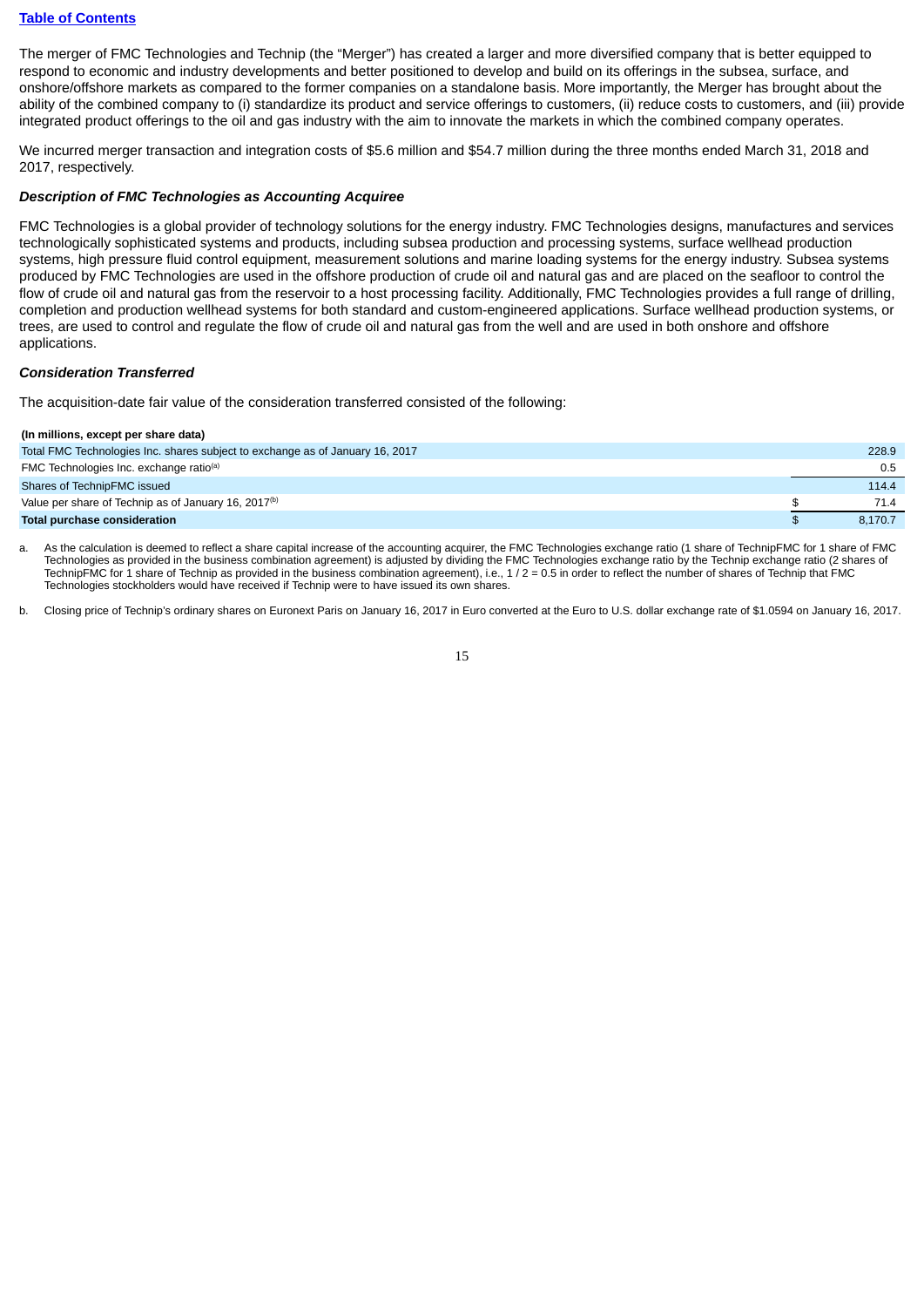## *Assets Acquired and Liabilities Assumed*

The following table summarizes the final allocation of the fair values of the assets acquired and liabilities assumed at the acquisition date:

| (In millions)                                                               |               |
|-----------------------------------------------------------------------------|---------------|
| <b>Assets</b>                                                               |               |
| Cash                                                                        | \$<br>1,479.2 |
| Accounts receivable                                                         | 647.8         |
| Costs and estimated earnings in excess of billings on uncompleted contracts | 599.6         |
| Inventory                                                                   | 764.8         |
| Income taxes receivable                                                     | 139.2         |
| Other current assets                                                        | 282.2         |
| Property, plant and equipment                                               | 1.293.3       |
| Intangible assets                                                           | 1,390.3       |
| Other long-term assets                                                      | 167.3         |
| Total identifiable assets acquired                                          | 6.763.7       |
| Liabilities                                                                 |               |
| Short-term and current portion of long-term debt                            | 319.5         |
| Accounts payable, trade                                                     | 386.0         |
| Billings in excess of costs and estimated earnings on uncompleted contracts | 454.0         |
| Income taxes payable                                                        | 92.1          |
| Other current liabilities                                                   | 524.3         |
| Long-term debt, less current portion                                        | 1,444.2       |
| Accrued pension and other post-retirement benefits, less current portion    | 195.5         |
| Deferred income taxes                                                       | 219.4         |
| Other long-term liabilities                                                 | 138.7         |
| <b>Total liabilities assumed</b>                                            | 3.773.7       |
| Net identifiable assets acquired                                            | 2,990.0       |
| Goodwill                                                                    | 5,180.7       |
| Net assets acquired                                                         | \$<br>8.170.7 |

#### *Segment Allocation of Goodwill*

The final allocation of goodwill to the reporting segments based on the final valuation is as follows:

| (In millions)        | <b>Allocated Goodwill</b> |
|----------------------|---------------------------|
| Subsea               | \$<br>2,527.7             |
| Onshore/Offshore     | 1,635.5                   |
| Surface Technologies | 1,017.5                   |
| <b>Total</b>         | \$<br>5,180.7             |

Goodwill is calculated as the excess of the consideration transferred over the net assets recognized and represents the expected revenue and cost synergies of the combined company, which are further described above. Goodwill recognized as a result of the acquisition is not deductible for tax purposes.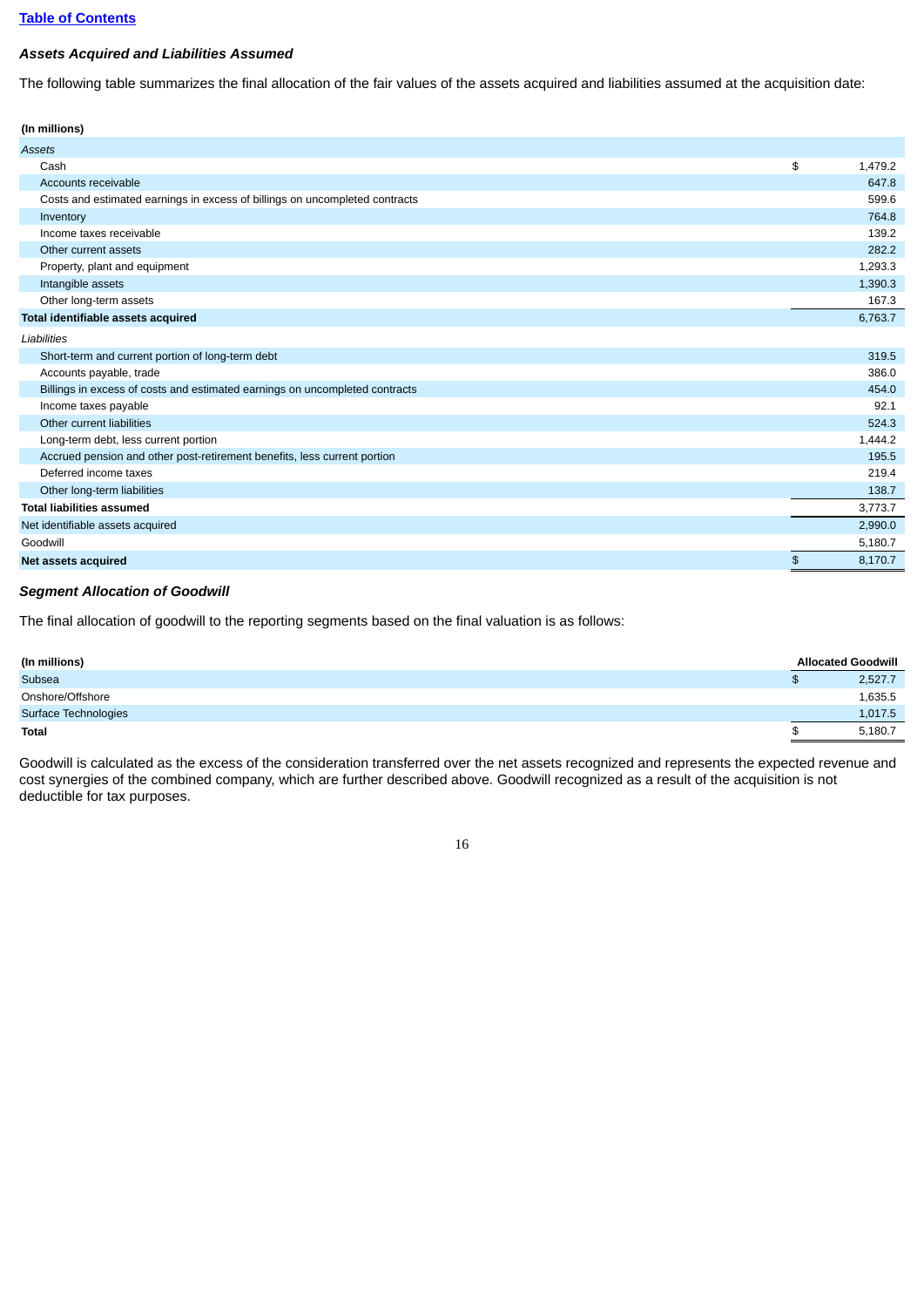## *Acquired Identifiable Intangible Assets*

The identifiable intangible assets acquired include the following:

| (In millions, except estimated useful lives)  | <b>Fair Value</b> |         | <b>Estimated</b><br><b>Useful Lives</b> |
|-----------------------------------------------|-------------------|---------|-----------------------------------------|
| Acquired technology                           | \$                | 240.0   | 10                                      |
| Backlog                                       |                   | 175.0   | 2                                       |
| <b>Customer relationships</b>                 |                   | 285.0   | 10                                      |
| Tradenames                                    |                   | 635.0   | 20                                      |
| Software                                      |                   | 55.3    | <b>Various</b>                          |
| Total identifiable intangible assets acquired |                   | 1,390.3 |                                         |

As part of the ongoing review of the purchase price allocation, a \$19.7 million adjustment to deferred tax liability balance was recorded during the first quarter which increased Surface Technologies goodwill.

#### **NOTE 3. NEW ACCOUNTING STANDARDS**

#### *Recently Adopted Accounting Standards under U.S. GAAP*

Effective January 1, 2018, we adopted Accounting Standards Update ("ASU") No. 2014-09, *"Revenue from Contracts with Customers (Topic 606)."* This update requires an entity to recognize revenue to depict the transfer of promised goods or services to customers in an amount that reflects the consideration to which the entity expects to be entitled in exchange for those goods or services. See Note 4 to our condensed consolidated financial statements of this Quarterly Report for more information.

In March 2016, the Financial Accounting Standards Board ("FASB") issued ASU No. 2016-08, *"Principal versus Agent Considerations (Reporting Revenue Gross versus Net)"* which clarifies the implementation guidance on principal versus agent considerations. Entities are permitted to apply the amendments either retrospectively to each prior reporting period presented or retrospectively with the cumulative effect of initially applying the ASU recognized at the date of initial application. The adoption of this update did not have a material impact on our consolidated financial statements.

Effective January 1, 2018, we adopted ASU No. 2016-01, *"Recognition and Measurement of Financial Assets and Financial Liabilities."* This update addresses certain aspects of recognition, measurement, presentation and disclosure of financial instruments. Among other amendments, this update requires equity investments not accounted for under the equity method of accounting to be measured at fair value with changes in fair value recognized in net income. An entity may choose to measure equity investments that do not have readily determinable fair values at cost minus impairment, if any, plus or minus changes resulting from observable price changes in orderly transactions for the identical or a similar investment of the same issuer. This updated guidance also simplifies the impairment assessment of equity investments without readily determinable fair values and eliminates the requirement to disclose significant assumptions and methods used to estimate the fair value of financial instruments measured at amortized cost. The updated quidance further requires the use of an exit price notion when measuring the fair value of financial instruments for disclosure purposes. All amendments are required to be adopted on a modified retrospective basis, with two exceptions. The amendments related to equity investments without readily determinable fair values and the requirement to use an exit price notion are required to be adopted prospectively. In February 2018 the FASB issued ASU No. 2018-03, "Technical Corrections and Improvements to Financial Instruments-Overall (Subtopic 825-10): Recognition and Measurement of Financial *Assets and Financial Liabilities"* These amendments clarify the guidance in ASU No. 2016-01, on the following issues (among other things): Equity Securities without a Readily Determinable Fair Value-Discontinuation; Equity Securities without a Readily Determinable Fair Value-Adjustments; Forward Contracts and Purchase Options; Presentation Requirements for Certain Fair Value Option Liabilities; Fair Value Option Liabilities Denominated in a Foreign Currency; and Transition Guidance for Equity Securities without a Readily Determinable Fair Value. The amendments in this ASU are effective in conjunction with the adoption of ASU No. 2016-01. In March 2018 the FASB issued ASU No. 2018-04, "Investments-Debt Securities (Topic 320) and Regulated Operations (Topic 980): Amendments to SEC Paragraphs Pursuant to SEC Staff *Accounting Bulletin No. 117 and SEC Release No. 33-9273."* This ASU supersedes SEC paragraphs pursuant to the SEC Staff Accounting Bulletin No. 117, which brings existing guidance into conformity with Topic 321, Investments-Equity Securities, and SEC Release No.

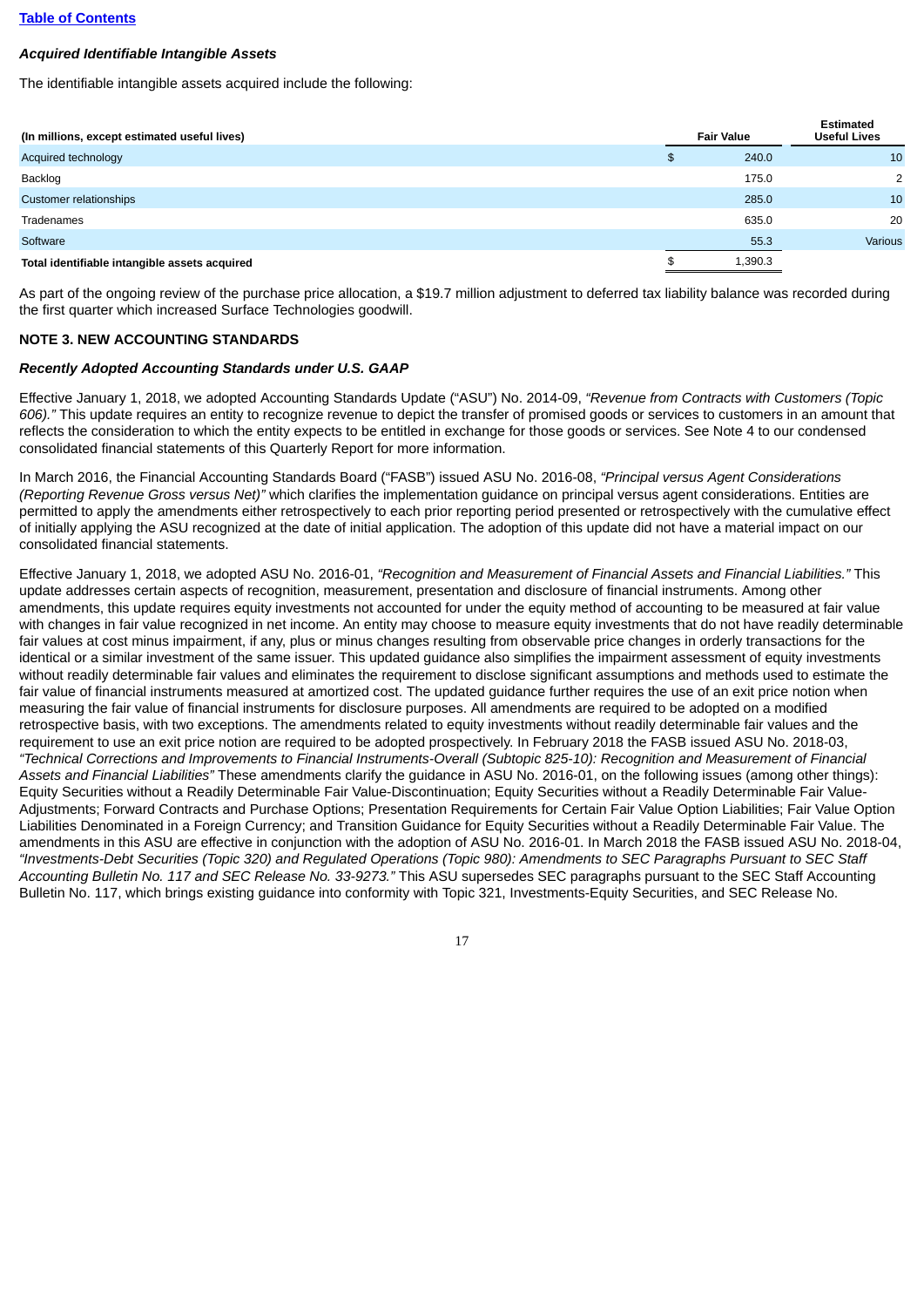33-9273, which removed Regulation S-X Rule 3A-05, Special Requirements as to Public Utility Holding Companies. The adoption of these updates did not have a material impact on our consolidated financial statements.

Effective January 1, 2018, we adopted ASU No. 2016-15*, "Classification of Certain Cash Receipts and Cash Payments."* This update amends the existing guidance for the statement of cash flows and provides guidance on eight classification issues related to the statement of cash flows. The amendments in this ASU are required to be adopted retrospectively. For issues that are impracticable to adopt retrospectively, the amendments may be adopted prospectively as of the earliest date practicable. The adoption of this update did not have a material impact on our consolidated financial statements.

Effective January 1, 2018, we adopted ASU No. 2016-16, *"Intra-Entity Transfers of Assets Other Than Inventory."* This update requires that income tax consequences are recognized on an intra-entity transfer of an asset other than inventory when the transfer occurs. The amendments in this ASU are required to be adopted on a modified retrospective basis. The adoption of this update did not have a material impact on our consolidated financial statements.

Effective January 1, 2018, we adopted ASU No. 2017-01, *"Clarifying the Definition of a Business."* This update clarifies the definition of a business and provides a screen to determine when a set of assets and activities is not a business. The screen requires that when substantially all of the fair value of the gross assets acquired or disposed of is concentrated in a single identifiable asset or a group of similar identifiable assets, such set of assets is not a business. The amendments in this ASU are required to be adopted prospectively. The adoption of this update did not have a material impact on our consolidated financial statements.

Effective January 1, 2018, we adopted ASU No. 2017-07, *"Improving the Presentation of Net Periodic Pension Cost and Net Periodic Postretirement Benefit Cost."* This update requires employers to disaggregate the service cost component from the other components of net benefit cost and disclose the amount of net benefit cost that is included in the income statement or capitalized in assets, by line item. The updated guidance requires employers to report the service cost component in the same line item(s) as other compensation costs and to report other pension-related costs (which include interest costs, amortization of pension-related costs from prior periods, and the gains or losses on plan assets) separately and exclude them from the subtotal of operating income. The updated guidance also allows only the service cost component to be eligible for capitalization when applicable. The amendments in this ASU are effective for us on January 1, 2018. The guidance requires adoption on a retrospective basis for the presentation of the service cost component and the other components of net periodic pension cost and net periodic post-retirement benefit cost in the income statement and on a prospective basis for the capitalization of the service cost component of net periodic pension cost and net periodic post-retirement benefit in assets. The adoption of this update did not have a material impact on our consolidated financial statements.

Effective January 1, 2018, we adopted ASU No. 2017-09, *"Scope of Modification Accounting."* This update provides clarity on when changes to the terms or conditions of a share-based payment award must be accounted for as modifications. The amendments in this ASU are effective for us January 1, 2018 and are required to be adopted prospectively. The adoption of this update did not have a material impact on our consolidated financial statements.

In March, 2018 the FASB issued ASU No. 2018-05, "Income Taxes (Topic 740)-Amendments to SEC Paragraphs Pursuant to SEC Staff Accounting Bulletin No. 118." This ASU adds SEC paragraphs pursuant to the SEC Staff Accounting Bulletin No. 118, which expresses the view of the staff regarding application of Topic 740, Income Taxes, in the reporting period that includes December 22, 2017 - the date on which the Tax Cuts and Jobs Act (H.R.1, An Act to Provide for Reconciliation Pursuant to Titles II and V of the Concurrent Resolution on the Budget for Fiscal Year 2018) (the "Tax Cuts and Jobs Act") was signed into law. The amendments in this ASU are effective upon issuance. The adoption of this update did not have a material impact on our consolidated financial statements.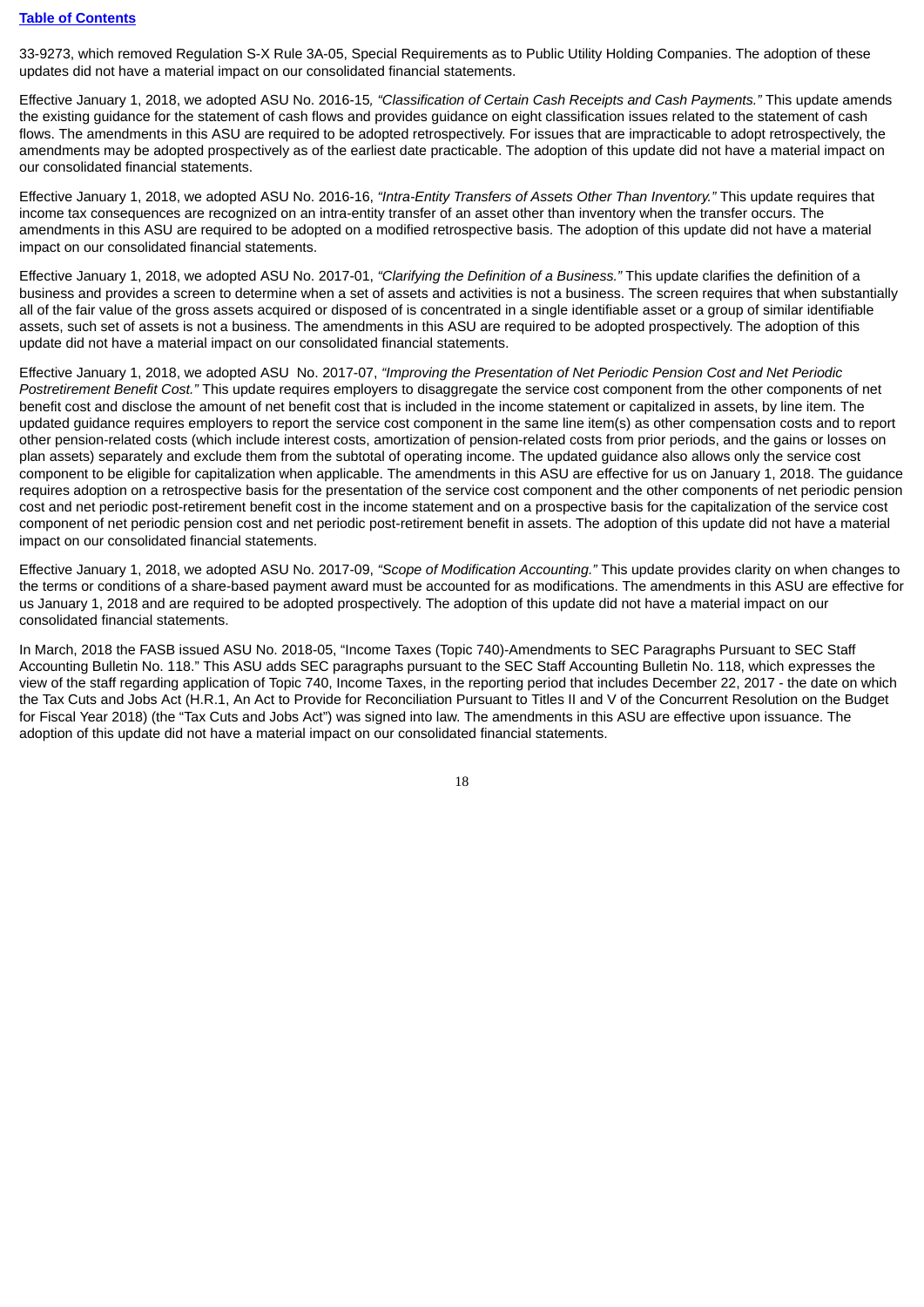#### *Recently Issued Accounting Standards under U.S. GAAP*

In February 2016, the FASB issued ASU No. 2016-02, *"Leases."* This update requires that a lessee recognize in the statement of financial position a liability to make lease payments and a right-of-use asset representing its right to use the underlying asset for the lease term. For leases with a term of 12 months or less, a lessee is permitted to make an accounting policy election by class of underlying asset not to recognize lease assets and lease liabilities. Similar to current guidance, the update continues to differentiate between finance leases and operating leases, however, this distinction now primarily relates to differences in the manner of expense recognition over time and in the classification of lease payments in the statement of cash flows. The updated guidance leaves the accounting for leases by lessors largely unchanged from existing GAAP. Early application is permitted. Entities are required to use a modified retrospective adoption, with certain relief provisions, for leases that exist or are entered into after the beginning of the earliest comparative period in the financial statements when adopted. The guidance will become effective for us on January 1, 2019. The impacts that adoption of the ASU is expected to have on our consolidated financial statements and related disclosures are being evaluated. Additionally, we have not determined the effect of the ASU on our internal control over financial reporting or other changes in business practices and processes.

In June 2016, the FASB issued ASU No. 2016-13, *"Financial Instruments*-*Credit Losses."* This update introduces a new model for recognizing credit losses on financial instruments based on an estimate of current expected credit losses. The updated guidance applies to (i) loans, accounts receivable, trade receivables, and other financial assets measured at amortized cost, (ii) loan commitments and other off-balance sheet credit exposures, (iii) debt securities and other financial assets measured at fair value through other comprehensive income, and (iv) beneficial interests in securitized financial assets. The amendments in this ASU are effective for us on January 1, 2020 and are required to be adopted on a modified retrospective basis. Early adoption is permitted. We are currently evaluating the impact of this ASU on our consolidated financial statements.

In August 2017, the FASB issued ASU No. 2017-12, *"Targeted Improvements to Accounting for Hedging Activities."* This update improves the financial reporting of hedging relationships to better portray the economic results of an entity's risk management activities in its financial statements and make certain targeted improvements to simplify the application of the hedge accounting guidance in current GAAP. The amendments in this update better align an entity's risk management activities and financial reporting for hedging relationships through changes to both the designation and measurement guidance for qualifying hedging relationships and presentation of hedge results. The amendments in this ASU are effective for us January 1, 2019. Early adoption is permitted. For cash flow and net investment hedges as of the adoption date, the guidance requires a modified retrospective approach. The amended presentation and disclosure guidance is required to be adopted prospectively. We are currently evaluating the impact of this ASU on our consolidated financial statements.

On February 14, 2018, the FASB issued ASU No. 2018-02, *"Income Statement-Reporting Comprehensive Income (Topic 220): Reclassification of Certain Tax Effects from Accumulated Other Comprehensive Income (AOCI)."* These amendments provide an option to reclassify stranded tax effects with AOCI to retained earnings in each period in which the effect of the change in the U.S. federal corporate tax rate in the Tax Cuts and Jobs Act (or portion thereof) is recorded. The ASU requires financial statement disclosures that indicate a description of the accounting policy for releasing income tax effects from AOCI; whether there is an election to reclassify the stranded income tax effects from the Tax Cuts and Jobs Act and information about the other income tax effects are reclassified. These amendments affect any organization that is required to apply the provisions of Topic 220, Income Statement-Reporting Comprehensive Income, and has items of other comprehensive income for which the related tax effects are presented in other comprehensive income as required by GAAP. The amendments in this ASU are effective for us January 1, 2019. We are currently evaluating the impact of this ASU on our consolidated financial statements.

#### **NOTE 4. REVENUE**

The majority of our revenues are from long-term contracts associated with designing and manufacturing products and systems and providing services to customers involved in exploration and production of crude oil and natural gas. On January 1, 2018, we adopted ASC Topic 606 of GAAP using the modified retrospective method applied to those contracts that were not completed as of January 1, 2018 resulting in a \$91.5 million reduction to retained earnings. Results for reporting periods beginning after January 1, 2018 are presented under ASC Topic 606, while prior period amounts are not adjusted and continue to be reported in accordance with our historic accounting under ASC Topic 605.

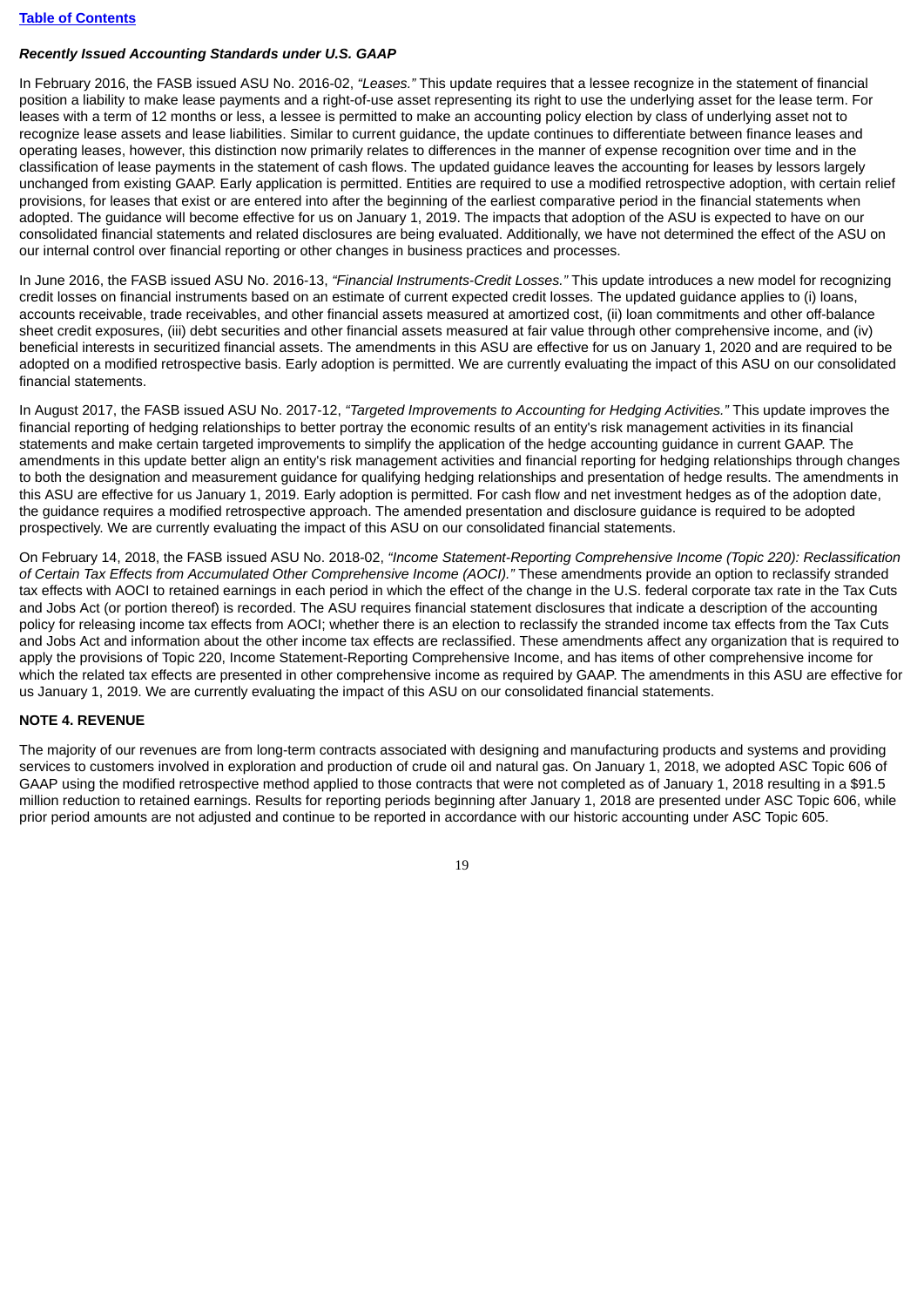#### *Significant Revenue Recognition Criteria Explained*

*Allocation of transaction price to performance obligations -* A contract's transaction price is allocated to each distinct performance obligation and recognized as revenue, when, or as, the performance obligation is satisfied. To determine the proper revenue recognition method, we evaluate whether two or more contracts should be combined and accounted for as one single contract and whether the combined or single contract should be accounted for as more than one performance obligation. This evaluation requires significant judgment; some of our contracts have a single performance obligation as the promise to transfer the individual goods or services is not separately identifiable from other promises in the contracts and, therefore, not distinct. For contracts with multiple performance obligations, we allocate the contract's transaction price to each performance obligation using our best estimate of the standalone selling price of each distinct good or service in the contract.

*Variable consideration -* Due to the nature of the work required to be performed on many of our performance obligations, the estimation of total revenue and cost at completion is complex, subject to many variables and requires significant judgment. It is common for our long-term contracts to contain variable considerations that can either increase or decrease the transaction price. Variability in the transaction price arises primarily due to liquidated damages. The Company considers its experience with similar transactions and expectations regarding the contract in estimating the amount of variable consideration to which it will be entitled, and determining whether the estimated variable consideration should be constrained. We include estimated amounts in the transaction price to the extent it is probable that a significant reversal of cumulative revenue recognized will not occur when the uncertainty associated with the variable consideration is resolved. Our estimates of variable consideration are based largely on an assessment of our anticipated performance and all information (historical, current and forecasted) that is reasonably available to us.

*Payment terms -* Progress billings are generally issued upon completion of certain phases of the work as stipulated in the contract. Payment terms may either be fixed, lump-sum or driven by time and materials (i.e., daily or hourly rates, plus materials). Because typically the customer retains a small portion of the contract price until completion of the contract, our contracts generally result in revenue recognized in excess of billings which we present as a contract assets on the balance sheet. Amounts billed and due from our customers are classified as receivables on the balance sheet. The portion of the payments retained by the customer until final contract settlement is not considered a significant financing component because the intent is to protect the customer. For some contracts, we may be entitled to receive an advance payment. We recognize a liability for these advance payments in excess of revenue recognized and present it as contract liabilities on the balance sheet. The advance payment typically is not considered a significant financing component because it is used to meet working capital demands that can be higher in the early stages of a contract and to protect us from the other party failing to adequately complete some or all of its obligations under the contract.

*Warranty -* Certain contracts include an assurance-type warranty clause, typically between 18 to 36 months, to guarantee that the products comply with agreed specifications. A service-type warranty may also be provided to the customer; in such a case, management allocates a portion of the transaction price to the warranty based on the estimated stand-alone selling price of the service-type warranty.

*Revenue recognized over time -* Our performance obligations are satisfied over time as work progresses or at a point in time. Revenue from products and services transferred to customers over time accounted for approximately 76.2% of our revenue for the three months ended March 31, 2018. Typically, revenue is recognized over time using an input measure (e.g., costs incurred to date relative to total estimated costs at completion) to measure progress.

*Cost-to-cost method -* For our long-term contracts, because of control transferring over time, revenue is recognized based on the extent of progress towards completion of the performance obligation. Upon adoption of the new standard we generally use the cost-to-cost measure of progress for our contracts because it best depicts the transfer of control to the customer which occurs as we incur costs on our contracts. Under the cost-to-cost measure of progress, the extent of progress towards completion is measured based on the ratio of costs incurred to date to the total estimated costs at completion of the performance obligation. Revenues, including estimated fees or profits, are recorded proportionally as costs are incurred. Any expected losses on construction-type contracts in progress are charged to earnings, in total, in the period the losses are identified.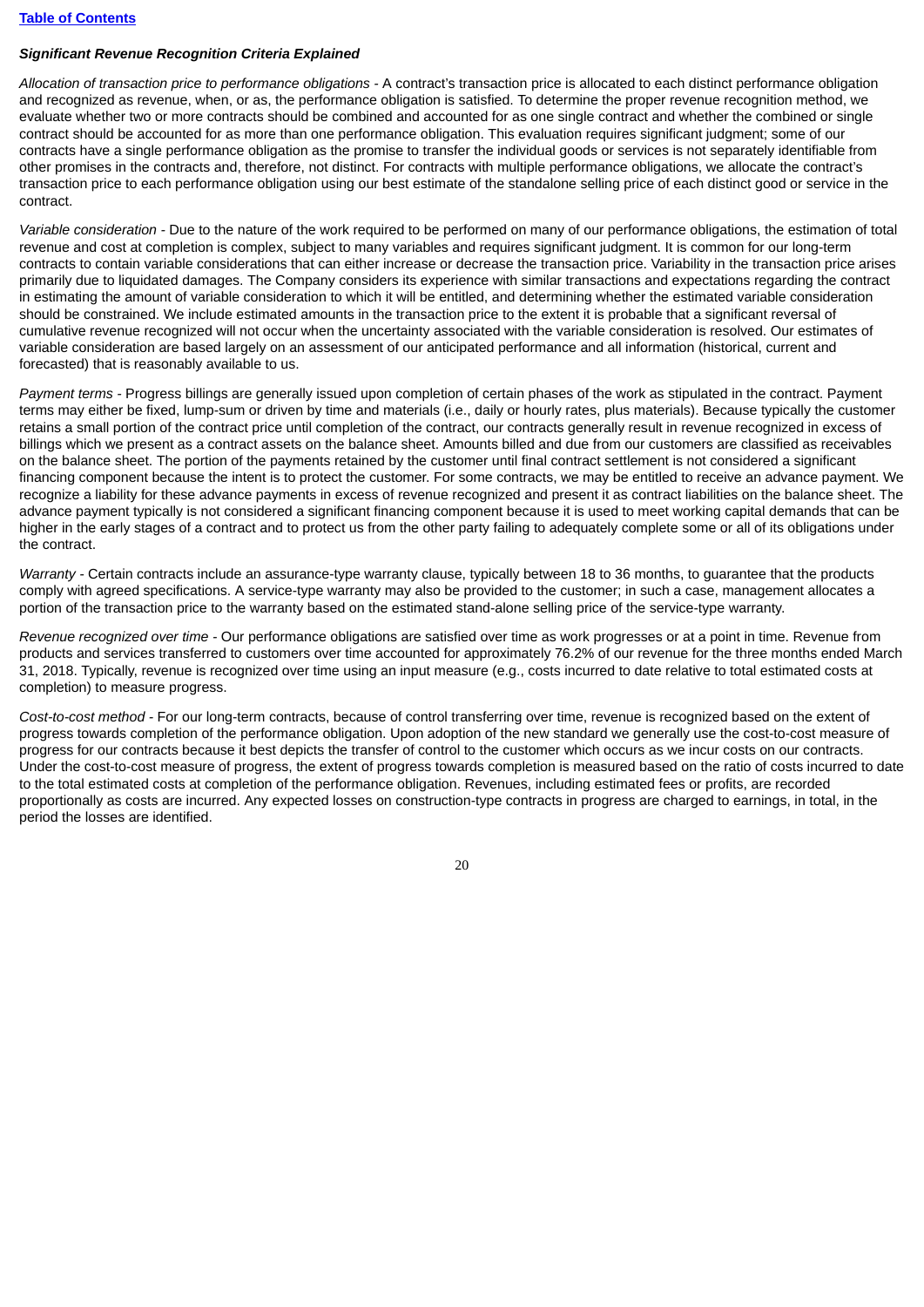*Right to invoice practical expedient -* The right-to-invoice practical expedient can be applied to a performance obligation satisfied over time if we have a right to invoice the customer for an amount that corresponds directly with the value transferred to the customer for our performance completed to date. When this practical expedient is used, we do not estimate variable consideration at the inception of the contract to determine the transaction price or for disclosure purposes. We have contracts which have payment terms dictated by daily or hourly rates where some contracts may have mixed pricing terms which include a fixed fee portion. For contracts in which we charge the customer a fixed rate based on the time or materials spent during the project that correspond to the value transferred to the customer, we recognize revenue in the amount to which we have the right to invoice.

*Contract modifications -* Contracts are often modified to account for changes in contract specifications and requirements. We consider contract modifications to exist when the modification either creates new, or changes the existing, enforceable rights and obligations. Most of our contract modifications are for goods or services that are not distinct from the existing contract due to the significant integration service provided in the context of the contract and are accounted for as if they were part of that existing contract. The effect of a contract modification on the transaction price and our measure of progress for the performance obligation to which it relates, is recognized as an adjustment to revenue (either as an increase in or a reduction of revenue) on a cumulative catch-up basis.

#### *Revenue Recognition by Segment*

The following is a description of principal activities separated by reportable segments from which the Company generates its revenue. See Note 5 to our condensed consolidated financial statements of this Quarterly Report for more detailed information about reportable segments.

#### *a. Subsea*

Our Subsea segment of the Company manufactures and designs products and systems, performs engineering, procurement and project management and provides services used by oil and gas companies involved in offshore exploration and production of crude oil and natural gas. Systems and services may be sold separately or as combined integrated systems and services offered within one contract. Many of the systems and products the Company supplies for subsea applications are highly engineered to meet the unique demands of its customers' field properties and are typically ordered one to two years prior to installation. We often receive advance payments and progress billings from its customers in order to fund initial development and working capital requirements.

Under Subsea engineering, procurement, construction and installation contracts, revenue is principally generated from long term contracts with customers. We have determined these contracts generally have one performance obligation as the delivered product is highly customized to customer and field specifications. We generally recognize revenue over time for such contracts as the customized products do not have an alternative use for the Company and we have an enforceable right to payment plus a reasonable profit for performance completed to date.

Our Subsea segment also performs an array of subsea services including (i) installation services, (ii) asset management services (iii) product optimization, (iv) inspection, maintenance and repair services, and (v) well access and intervention services, where revenue is generally earned through the execution of either installation-type or maintenance-type contracts. For either contract-type, management has determined that the performance of the service generally represents one single performance obligation. We have determined that revenue from these contracts is recognized over time as the customer simultaneously receives and consumes the benefit of the services.

#### *b. Onshore/Offshore*

Our onshore/offshore segment designs and builds onshore facilities related to the production, treatment, and transportation of oil and gas; and designs, manufactures and installs fixed and floating platforms for the offshore production and processing of oil and gas reserves.

Our onshore business combines the study, engineering procurement, construction and project management of the entire range of onshore facilities. Our onshore activity covers all types of onshore facilities related to the production, treatment and transportation of oil and gas, as well as transformation with petrochemicals such as ethylene, polymers and fertilizers. Some of the onshore activities include the development of onshore fields, refining, natural gas treatment and liquefaction, and design and construction of hydrogen and synthesis gas production units.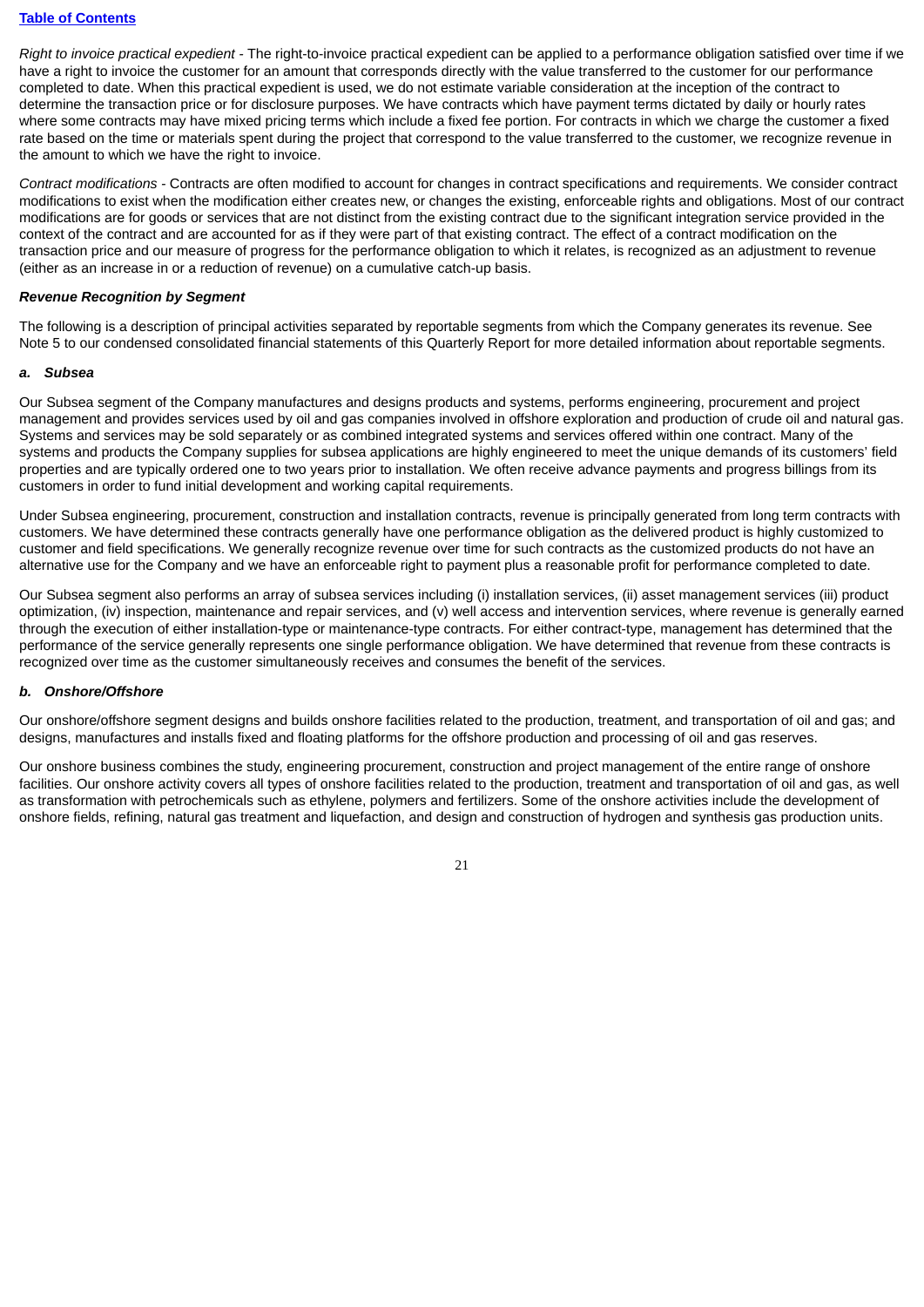Many of these contracts provide a combination of engineering, procurement, construction, and installation services, which may last several years. We have determined that contracts of this nature have generally one performance obligation. In these contracts, the final product is highly customized to the specifications of the field and the customer's requirements. Therefore, the customer obtains control of the asset over time, and thus revenue is recognized over time.

Our Offshore business combines the study, engineering, procurement, construction and project management within the entire range of fixed and floating offshore oil and gas facilities, many of which were the first of their kind, including the development of a floating liquefied natural gas ("FLNG") facilities. Similar to onshore contracts, contracts grouped under this segment provide a combination of services, which may last several years.

We have determined that contracts of this nature have one performance obligation. In these contracts, the final product is highly customized to the specifications of the field and the customer's requirements. We have determined that the customer obtains control of the asset over time, and thus revenue is recognized over time as the customized products do not have an alternative use for us and we have an enforceable right to payment plus reasonable profit for performance completed to date.

#### *c. Surface Technologies*

Our Surface Technologies segment designs, manufactures and supplies technologically advanced wellhead systems and high pressure valves and pumps used in stimulation activities for oilfield service companies and provides installation, flowback and other services for exploration and production companies.

We provide a full range of drilling, completion and production wellhead systems for both standard and custom-engineered applications. Under pressure control product contracts, we design and manufacture flowline products, under the Weco®/Chiksan® trademarks, articulating frac arm manifold trailers, well service pumps, compact valves and reciprocating pumps used in well completion and stimulation activities by major oilfield service companies. Performance obligations within these systems are satisfied either through delivery of a standardized product or equipment or the delivery of a customized product or equipment.

For contracts with a standardized product or equipment performance obligation, management has determined that because there is limited customization to products sold within such contracts and the asset delivered can be resold to another customer, revenue should be recognized as of a point in time, upon transfer of control to the customer and after the customer acceptance provisions have been met.

For contracts with a customized product or equipment performance obligation, the revenue is recognized over time, as the manufacturing of our product does not create an asset with an alternative use for us.

This segment also designs, manufactures and services measurement products globally. Contract-types include standard product or equipment and maintenance-type services where we have determined that each contract under this product line represents one performance obligation.

Revenue from standard measurement equipment contracts is recognized at a point in time, while maintenance-type contracts are typically priced at a daily or hourly rate. We have determined that revenue for these contracts is recognized over time because the customer simultaneously receives and consumes the benefit of the services.

#### *Disaggregation of Revenue*

The Company disaggregates revenue by geographic location and contract types. The tables also include a reconciliation of the disaggregated revenue with the reportable segments.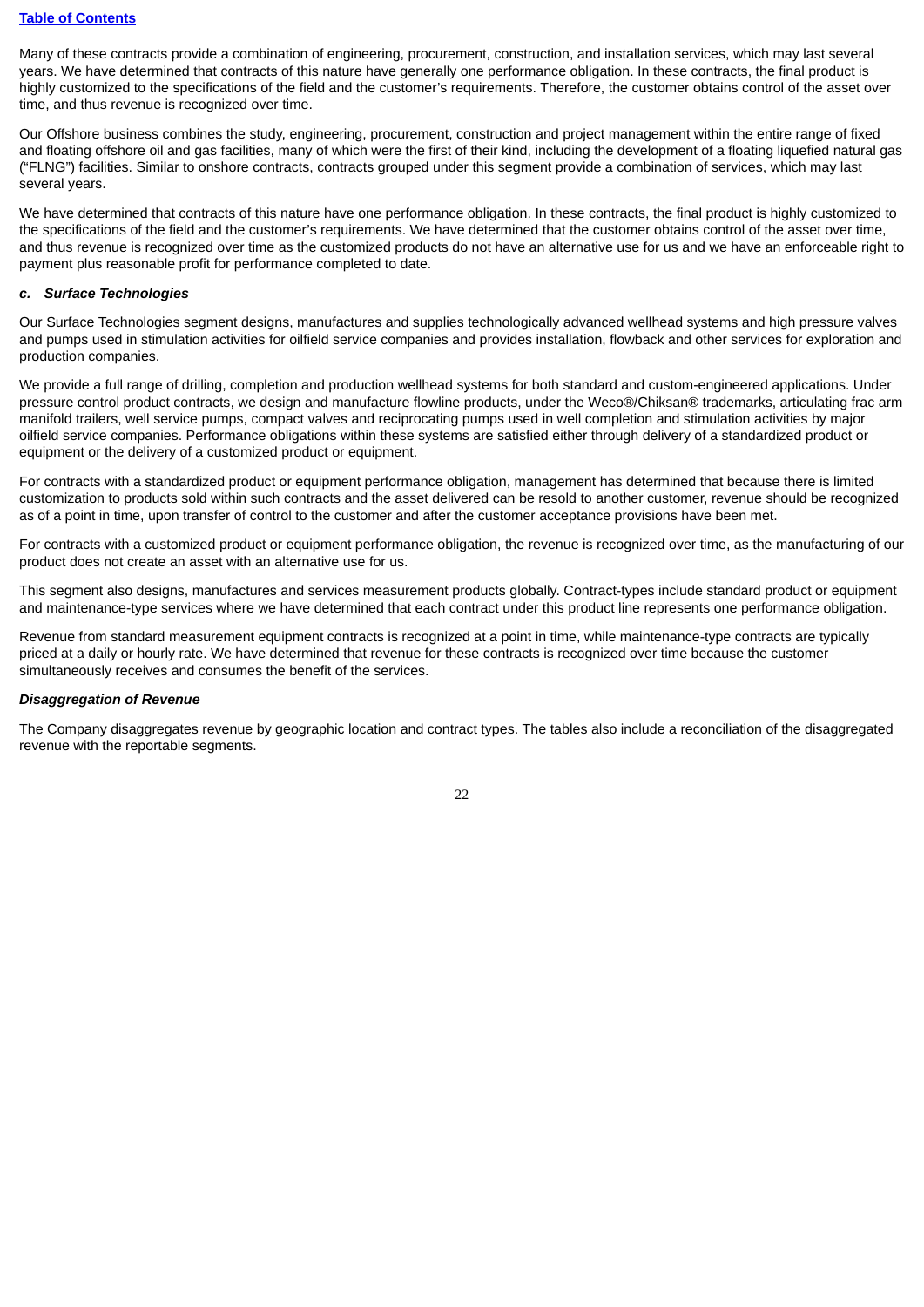The following tables present products and services revenue by geography for each reportable segment for the three months ended March 31, 2018:

|                                     |                            | Three Months Ended March 31, 2018 |    |         |      |                                       |  |  |
|-------------------------------------|----------------------------|-----------------------------------|----|---------|------|---------------------------------------|--|--|
|                                     | <b>Reportable Segments</b> |                                   |    |         |      |                                       |  |  |
| (In millions)                       |                            | <b>Subsea</b><br>Onshore/Offshore |    |         |      | <b>Surface</b><br><b>Technologies</b> |  |  |
| Europe, Russia, Central Asia        | \$                         | 305.5                             | \$ | 1,000.9 | - \$ | 48.2                                  |  |  |
| America                             |                            | 450.6                             |    | 72.7    |      | 207.5                                 |  |  |
| Asia Pacific                        |                            | 112.0                             |    | 295.3   |      | 22.1                                  |  |  |
| Africa                              |                            | 279.8                             |    | 70.6    |      | 15.7                                  |  |  |
| <b>Middle East</b>                  |                            | 6.5                               |    | 133.9   |      | 54.5                                  |  |  |
| Total products and services revenue |                            | 1,154.4                           | \$ | 1,573.4 | \$   | 348.0                                 |  |  |

The following tables represent revenue by contract type for each reportable segment for the three months ended March 31, 2018:

|                                     |                            | Three Months Ended March 31, 2018 |         |    |         |                                       |       |  |  |  |
|-------------------------------------|----------------------------|-----------------------------------|---------|----|---------|---------------------------------------|-------|--|--|--|
|                                     | <b>Reportable Segments</b> |                                   |         |    |         |                                       |       |  |  |  |
| (In millions)                       |                            | <b>Subsea</b><br>Onshore/Offshore |         |    |         | <b>Surface</b><br><b>Technologies</b> |       |  |  |  |
| <b>Services</b>                     | \$                         |                                   | 806.3   | \$ | 1,573.4 | - \$                                  | 47.7  |  |  |  |
| Products                            |                            |                                   | 348.1   |    |         |                                       | 300.3 |  |  |  |
| Total products and services revenue |                            |                                   | 1,154.4 |    | 1,573.4 |                                       | 348.0 |  |  |  |
| Lease and other $(a)$               |                            |                                   | 25.8    |    |         |                                       | 23.6  |  |  |  |
| <b>Total revenue</b>                | \$                         |                                   | 1,180.2 | \$ | 1,573.4 | -\$                                   | 371.6 |  |  |  |

a. Represents revenue not subject to ASC Topic 606.

#### *Contract Balances*

The timing of revenue recognition, billings and cash collections results in billed accounts receivable, costs and estimated earnings in excess of billings on uncompleted contracts (contract assets), and billings in excess of costs and estimated earnings on uncompleted contracts (contract liabilities) on the Consolidated Balance Sheet.

*Contract Assets -* Contract Assets, previously disclosed as costs and estimated earnings in excess of billings on uncompleted contracts, include unbilled amounts typically resulting from sales under long-term contracts when revenue is recognized over time and revenue recognized exceeds the amount billed to the customer, and right to payment is not just subject to the passage of time. Amounts may not exceed their net realizable value. Costs and estimated earnings in excess of billings on uncompleted contracts are generally classified as current.

*Contract Liabilities -* We sometimes receive advances or deposits from our customers, before revenue is recognized, resulting in contract liabilities. We classify contract liabilities as current or noncurrent based on the timing of when we expect to recognize revenue.

The following table provides information about net contract assets (liabilities) as of March 31, 2018 and December 31, 2017:

| (In millions)                     |  | March 31,<br>2018 | December 31,<br>2017 | \$ change     | % change |
|-----------------------------------|--|-------------------|----------------------|---------------|----------|
| Contract assets                   |  | 1.470.1           | 1,755.5              | (285.4)       | (16.3)   |
| <b>Contract liabilities</b>       |  | 3.914.2           | 3.314.2              | 600.0         | 18.1     |
| Net contract assets (liabilities) |  | (2,444.1)         | (1,558.7)            | \$<br>(885.4) | 56.8     |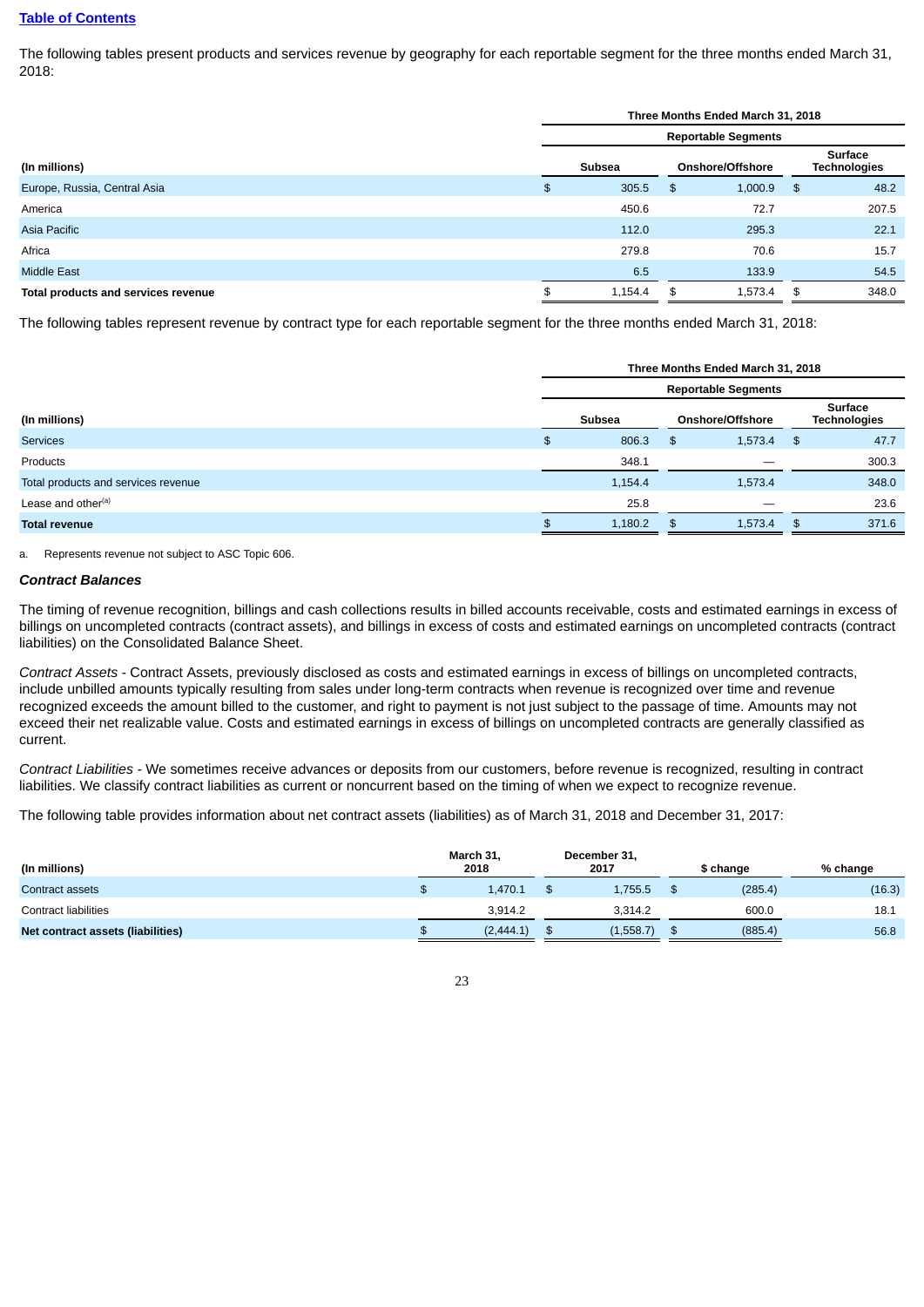The decrease in net contract assets (liabilities) was partially due to the adoption of ASC Topic 606. The adoption resulted in a net reclassification from net contract assets (liabilities) to trade receivables. See *'Impact on Primary Financial Statements'* below. Certain amounts that were previously reported in contract assets and contract liabilities have been reclassified to trade receivables as of March 31, 2018.

The remaining decrease not related to the adoption of ASC Topic 606 in our contract assets from December 31, 2017 to March 31, 2018 was primarily due to the timing of milestone payments. Finally, the remaining increase in our contract liabilities was primarily due to cash received, excluding amounts recognized as revenue during the period.

In order to determine revenue recognized in the period from contract liabilities, we first allocate revenue to the individual contract liability balance outstanding at the beginning of the period until the revenue exceeds that balance. Revenue recognized for the three months ended March 31, 2018, that was included in the Contract Liabilities balance at December 31, 2017 was \$836.3 million.

In addition, net revenue recognized from our performance obligations satisfied in previous periods was \$88.2 million. This primarily relates to the changes in the estimate of the stage completion that impacted revenue.

#### *Transaction Price Allocated to the Remaining Unsatisfied Performance Obligations*

Remaining unsatisfied performance obligations ("RUPO") represent the transaction price for products and services for which we have a material right but work has not been performed. Transaction price of the RUPO includes the base transaction price, variable consideration and changes in transaction price. The RUPO table does not include contracts for which we recognize revenue at the amount to which we have the right to invoice for services performed. The transaction price of RUPO related to unfilled, confirmed customer orders is estimated at each reporting date. As of March 31, 2018, the aggregate amount of the transaction price allocated to RUPO was \$14,012.0 million. The Company expects to recognize revenue on approximately 81.1% of the RUPO through 2019 and 18.9% thereafter.

The following table details the RUPO for each business segment as of March 31, 2018:

| (In millions)                                       | 2018    | 2019         |         |     | <b>Thereafter</b> |  |
|-----------------------------------------------------|---------|--------------|---------|-----|-------------------|--|
| Subsea                                              | 2,868.8 | $\mathbf{f}$ | 1.665.5 | -\$ | 1,576.6           |  |
| Onshore/Offshore                                    | 3,918.2 |              | 2,501.1 |     | 1,072.3           |  |
| Surface Technologies                                | 409.5   |              |         |     |                   |  |
| Total remaining unsatisfied performance obligations | 7.196.5 |              | 4.166.6 | \$  | 2,648.9           |  |
|                                                     |         |              |         |     |                   |  |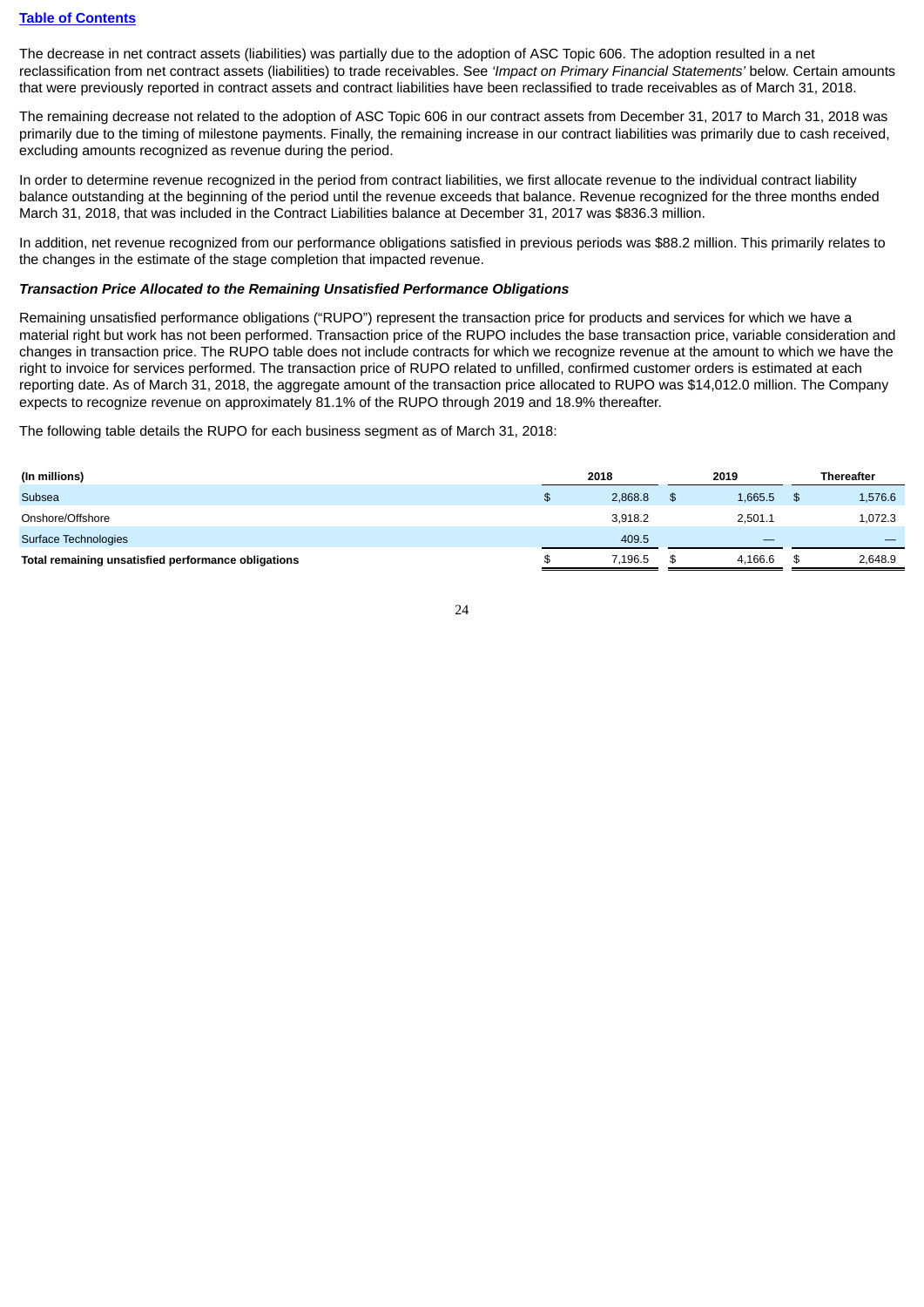#### *Impact on Primary Financial Statements*

The impact to revenues for the quarter ended March 31, 2018 was an increase of \$36.2 million as a result of applying ASC Topic 606. A difference between revenue recognized under ASC Topic 606 as compared to ASC Topic 605 exists for certain contracts in which physical progress was used as the measure of progress for which the cost to cost method best depicts the transfer of control to the customer.

A difference exists in the presentation of trade receivables, contract assets and contract liabilities. Upon adoption of ASC Topic 606, we recognize trade receivables when we have the unconditional right to payment. Previously, we reported certain billed amounts on a net basis within contract assets and contract liabilities when the legal right of offset was present within the contract.

Consolidated Statements of Income for the three months ended March 31, 2018:

|                                                     |                |         |    | <b>Three Months Ended</b>         |               |                               |
|-----------------------------------------------------|----------------|---------|----|-----------------------------------|---------------|-------------------------------|
|                                                     | March 31, 2018 |         |    |                                   |               |                               |
| (In millions, except per share data)                | As reported    |         |    | <b>Effect of ASC Topic</b><br>606 |               | <b>Under ASC Topic</b><br>605 |
| Revenue                                             |                |         |    |                                   |               |                               |
| Service revenue                                     | \$             | 2.427.4 | \$ | (32.6)                            | $\sqrt{5}$    | 2,394.8                       |
| Product revenue                                     |                | 648.4   |    | (3.6)                             |               | 644.8                         |
| Lease and other revenue                             |                | 49.4    |    |                                   |               | 49.4                          |
| <b>Total revenue</b>                                |                | 3,125.2 |    | (36.2)                            |               | 3,089.0                       |
|                                                     |                |         |    |                                   |               |                               |
| Costs and expenses                                  |                |         |    |                                   |               |                               |
| Cost of service revenue                             |                | 1.952.5 |    | (13.9)                            |               | 1,938.6                       |
| Cost of product revenue                             |                | 534.8   |    | (3.0)                             |               | 531.8                         |
| Cost of lease and other revenue                     |                | 37.3    |    |                                   |               | 37.3                          |
| Selling, general and administrative expense         |                | 303.1   |    | –                                 |               | 303.1                         |
| Research and development expense                    |                | 41.1    |    |                                   |               | 41.1                          |
| Impairment, restructuring and other expenses        |                | 11.5    |    |                                   |               | 11.5                          |
| Merger transaction and integration costs            |                | 5.6     |    |                                   |               | 5.6                           |
| <b>Total costs and expenses</b>                     |                | 2,885.9 |    | (16.9)                            |               | 2,869.0                       |
|                                                     |                |         |    |                                   |               |                               |
| Other income (expense), net                         |                | (25.2)  |    |                                   |               | (25.2)                        |
| Income from equity affiliates                       |                | 14.0    |    |                                   |               | 14.0                          |
| Income before net interest expense and income taxes |                | 228.1   |    | (19.3)                            |               | 208.8                         |
| Net interest expense                                |                | (87.4)  |    |                                   |               | (87.4)                        |
| Income before income taxes                          |                | 140.7   |    | (19.3)                            |               | 121.4                         |
| Provision for income taxes                          |                | 49.3    |    | (5.2)                             |               | 44.1                          |
| Net income                                          |                | 91.4    |    | (14.1)                            |               | 77.3                          |
| Net loss attributable to noncontrolling interests   |                | 3.7     |    | 0.1                               |               | 3.8                           |
| Net income attributable to TechnipFMC plc           | $\frac{1}{2}$  | 95.1    | \$ | (14.0)                            | $\frac{1}{2}$ | 81.1                          |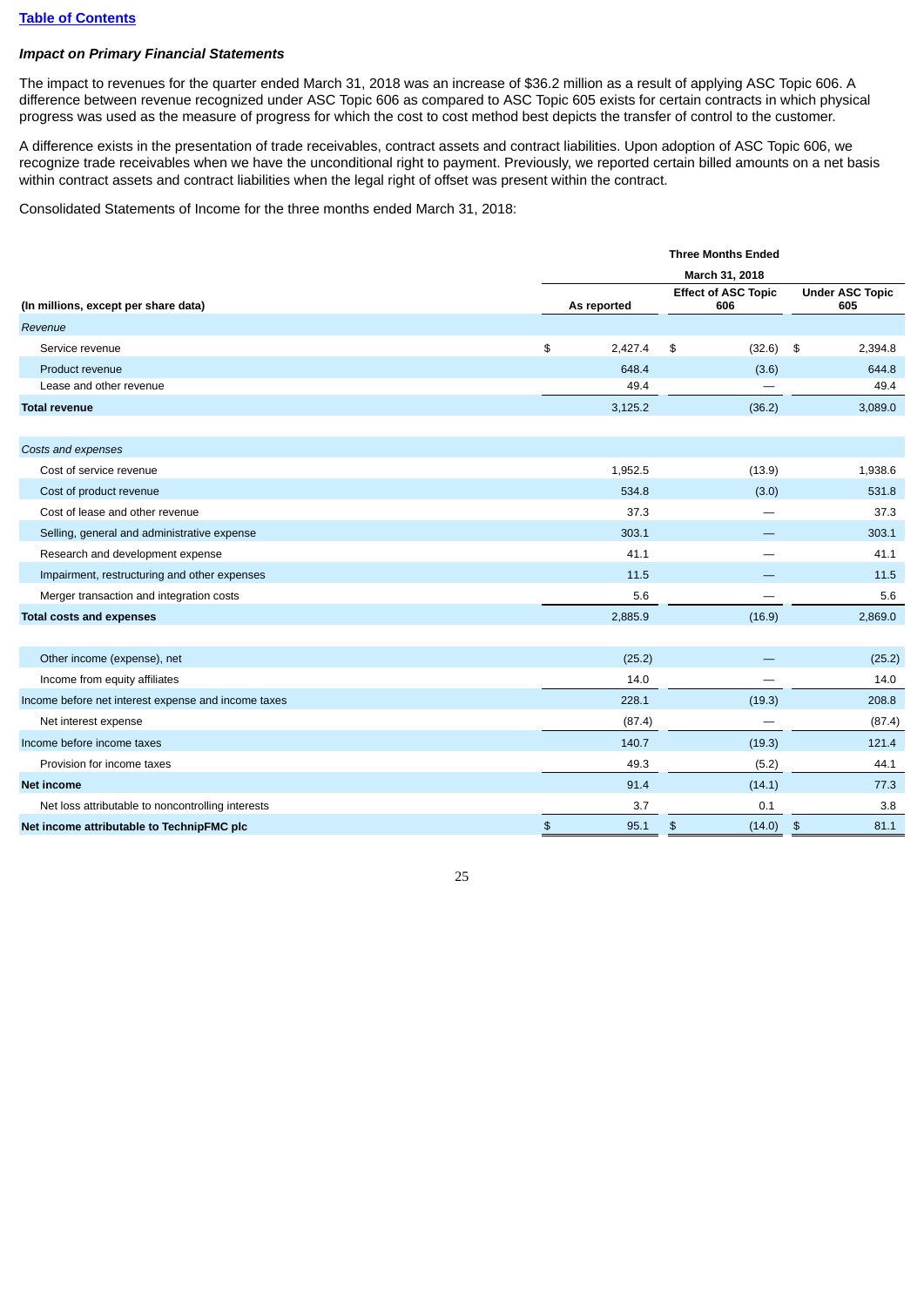Consolidated Balance Sheets as of March 31, 2018:

|                                                                          | March 31, 2018 |             |                |                                   |               |                               |  |
|--------------------------------------------------------------------------|----------------|-------------|----------------|-----------------------------------|---------------|-------------------------------|--|
| (In millions, except par value data)                                     |                | As reported |                | <b>Effect of ASC Topic</b><br>606 |               | <b>Under ASC Topic</b><br>605 |  |
| <b>Assets</b>                                                            |                |             |                |                                   |               |                               |  |
| Cash and cash equivalents                                                | \$             | 6,220.6     | \$             |                                   | \$            | 6,220.6                       |  |
| Trade receivables, net                                                   |                | 2,444.0     |                | (846.3)                           |               | 1,597.7                       |  |
| Contract assets                                                          |                | 1,470.1     |                | 356.5                             |               | 1,826.6                       |  |
| Inventories, net                                                         |                | 1,036.8     |                | 28.3                              |               | 1,065.1                       |  |
| Derivative financial instruments                                         |                | 104.6       |                | $\overline{\phantom{0}}$          |               | 104.6                         |  |
| Income taxes receivable                                                  |                | 319.0       |                | 0.7                               |               | 319.7                         |  |
| Advances paid to suppliers                                               |                | 424.7       |                |                                   |               | 424.7                         |  |
| Other current assets                                                     |                | 1,153.7     |                | -                                 |               | 1,153.7                       |  |
| Total current assets                                                     |                | 13,173.5    |                | (460.8)                           |               | 12,712.7                      |  |
| Investments in equity affiliates                                         |                | 287.1       |                |                                   |               | 287.1                         |  |
| Property, plant and equipment, net of accumulated depreciation           |                | 3,900.3     |                |                                   |               | 3,900.3                       |  |
| Goodwill                                                                 |                | 9,012.2     |                |                                   |               | 9,012.2                       |  |
| Intangible assets, net of accumulated amortization                       |                | 1.301.6     |                |                                   |               | 1,301.6                       |  |
| Deferred income taxes                                                    |                | 480.2       |                | (23.8)                            |               | 456.4                         |  |
| Derivative financial instruments                                         |                | 74.5        |                |                                   |               | 74.5                          |  |
| Other assets                                                             |                | 298.4       |                | 1.0                               |               | 299.4                         |  |
| <b>Total assets</b>                                                      | \$             | 28,527.8    | \$             | (483.6)                           | \$            | 28,044.2                      |  |
|                                                                          |                |             |                |                                   |               |                               |  |
| Liabilities and equity                                                   |                |             |                |                                   |               |                               |  |
| Short-term debt and current portion of long-term debt                    | $\frac{1}{2}$  | 87.2        | $\mathfrak{D}$ |                                   | $\frac{1}{2}$ | 87.2                          |  |
| Accounts payable, trade                                                  |                | 3,729.2     |                | 20.1                              |               | 3,749.3                       |  |
| <b>Contract liabilities</b>                                              |                | 3,914.2     |                | (549.7)                           |               | 3,364.5                       |  |
| Accrued payroll                                                          |                | 401.8       |                |                                   |               | 401.8                         |  |
| Derivative financial instruments                                         |                | 63.2        |                |                                   |               | 63.2                          |  |
| Income taxes payable                                                     |                | 233.0       |                | (2.0)                             |               | 231.0                         |  |
| Other current liabilities                                                |                | 1,842.1     |                | (26.7)                            |               | 1,815.4                       |  |
| <b>Total current liabilities</b>                                         |                | 10,270.7    |                | (558.3)                           |               | 9,712.4                       |  |
| Long-term debt, less current portion                                     |                | 3,735.8     |                |                                   |               | 3,735.8                       |  |
| Accrued pension and other post-retirement benefits, less current portion |                | 266.2       |                |                                   |               | 266.2                         |  |
| Derivative financial instruments                                         |                | 52.7        |                |                                   |               | 52.7                          |  |
| Deferred income taxes                                                    |                | 412.7       |                | (2.6)                             |               | 410.1                         |  |
| <b>Other liabilities</b>                                                 |                | 507.9       |                |                                   |               | 507.9                         |  |
| Commitments and contingent liabilities                                   |                |             |                |                                   |               |                               |  |
| Stockholders' equity                                                     |                |             |                |                                   |               |                               |  |
| Ordinary shares                                                          |                | 462.2       |                |                                   |               | 462.2                         |  |
| Ordinary shares held in employee benefit trust                           |                | (4.0)       |                |                                   |               | (4.0)                         |  |
| Capital in excess of par value of ordinary shares                        |                | 10,429.3    |                |                                   |               | 10,429.3                      |  |
| Retained earnings                                                        |                | 3,369.5     |                | 77.5                              |               | 3,447.0                       |  |
| Accumulated other comprehensive loss                                     |                | (991.9)     |                |                                   |               | (991.9)                       |  |
| Total TechnipFMC plc stockholders' equity                                |                | 13,265.1    |                | 77.5                              |               | 13,342.6                      |  |
| Noncontrolling interests                                                 |                | 16.7        |                | (0.2)                             |               | 16.5                          |  |
| Total equity                                                             |                | 13,281.8    |                | 77.3                              |               | 13,359.1                      |  |
| <b>Total liabilities and equity</b>                                      | \$             | 28,527.8    | \$             | (483.6)                           | \$            | 28,044.2                      |  |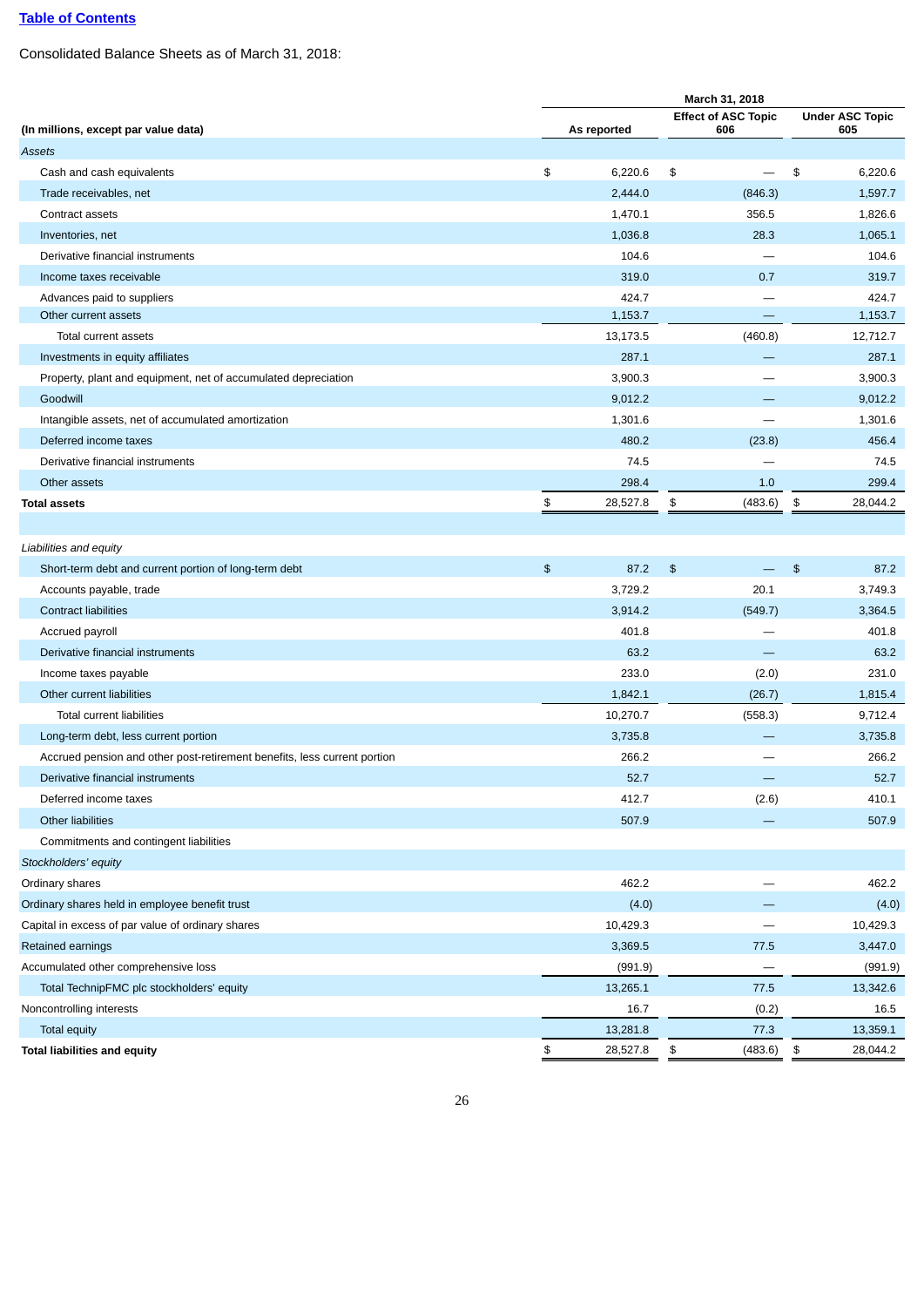## **NOTE 5. BUSINESS SEGMENTS**

Management's determination of our reporting segments was made on the basis of our strategic priorities within each segment and the differences in the products and services we provide, which corresponds to the manner in which our Chief Executive Officer, as our chief operating decision maker, reviews and evaluates operating performance to make decisions about resources to be allocated to the segment.

Upon completion of the Merger, we reorganized our reporting structure and aligned our segments and the underlying businesses to execute the strategy of TechnipFMC. As a result, we report the results of operations in the following segments: Subsea, Onshore/Offshore and Surface Technologies.

Our reportable segments are:

- *Subsea -* manufactures and designs products and systems, performs engineering, procurement and project management and provides services used by oil and gas companies involved in offshore exploration and production of crude oil and natural gas.
- *• Onshore/Offshore -* designs and builds onshore facilities related to the production, treatment and transportation of oil and gas; and designs, manufactures and installs fixed and floating platforms for the production and processing of oil and gas reserves.
- *• Surface Technologies -* designs and manufactures systems and provides services used by oil and gas companies involved in land and shallow water exploration and production of crude oil and natural gas; designs, manufactures and supplies technologically advanced high pressure valves and fittings for oilfield service companies; and also provides flowback and well testing services.

Segment operating profit is defined as total segment revenue less segment operating expenses. Income (loss) from equity method investments is included in computing segment operating profit. The following items have been excluded in computing segment operating profit: corporate staff expense, net interest income (expense) associated with corporate debt facilities, income taxes, and other revenue and other expense, net.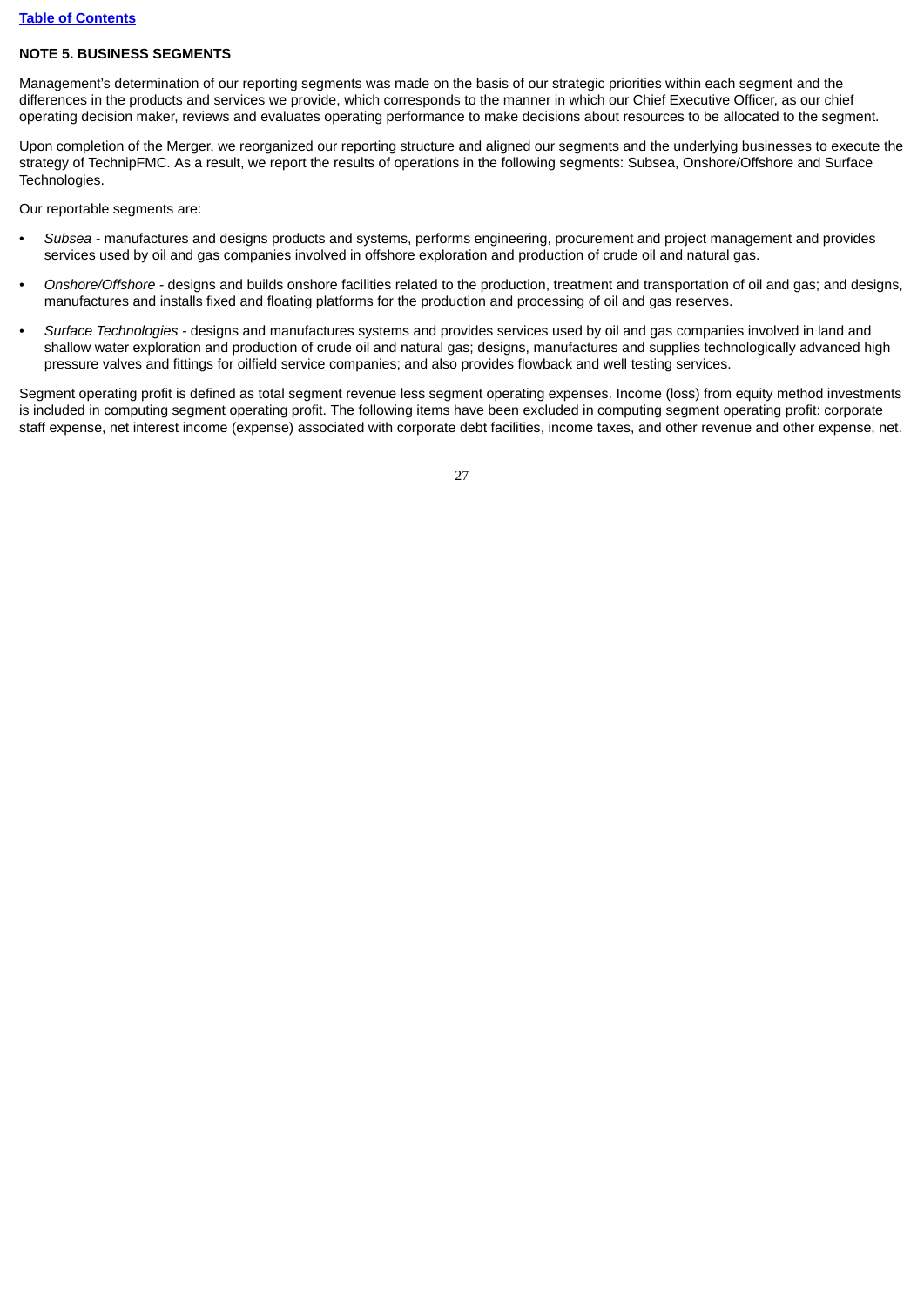Segment revenue and segment operating profit were as follows:

|                                           | <b>Three Months Ended</b> |           |         |  |  |  |
|-------------------------------------------|---------------------------|-----------|---------|--|--|--|
|                                           |                           | March 31, |         |  |  |  |
| (In millions)                             | 2018                      |           | 2017    |  |  |  |
| Segment revenue                           |                           |           |         |  |  |  |
| Subsea                                    | \$<br>1,180.2             | \$        | 1,376.7 |  |  |  |
| Onshore/Offshore                          | 1,573.4                   |           | 1,764.0 |  |  |  |
| Surface Technologies                      | 371.6                     |           | 248.4   |  |  |  |
| Other revenue                             |                           |           | (1.1)   |  |  |  |
| <b>Total revenue</b>                      | 3,125.2                   |           | 3,388.0 |  |  |  |
|                                           |                           |           |         |  |  |  |
| Segment operating profit (loss)           |                           |           |         |  |  |  |
| Subsea                                    | 54.4                      |           | 54.2    |  |  |  |
| Onshore/Offshore                          | 202.9                     |           | 142.8   |  |  |  |
| Surface Technologies                      | 30.6                      |           | (18.6)  |  |  |  |
| Total segment operating profit            | 287.9                     |           | 178.4   |  |  |  |
|                                           |                           |           |         |  |  |  |
| Corporate items                           |                           |           |         |  |  |  |
| Corporate expense <sup>(a)</sup>          | (59.8)                    |           | (59.7)  |  |  |  |
| Net interest expense                      | (87.4)                    |           | (82.1)  |  |  |  |
| <b>Total corporate items</b>              | (147.2)                   |           | (141.8) |  |  |  |
| Income before income taxes <sup>(b)</sup> | \$<br>140.7               | \$        | 36.6    |  |  |  |
|                                           |                           |           |         |  |  |  |

a. Corporate expense primarily includes corporate staff expenses, share-based compensation expenses, other employee benefits, certain foreign exchange gains and losses, and merger-related transaction expenses.

b. Includes amounts attributable to noncontrolling interests.

#### **NOTE 6. EARNINGS PER SHARE**

A reconciliation of the number of shares used for the basic and diluted earnings per share calculation was as follows:

|                                                           | <b>Three Months Ended</b> |           |     |        |  |  |  |
|-----------------------------------------------------------|---------------------------|-----------|-----|--------|--|--|--|
|                                                           |                           | March 31, |     |        |  |  |  |
| (In millions, except per share data)                      |                           | 2018      |     | 2017   |  |  |  |
| Net income (loss) attributable to TechnipFMC plc          | \$                        | 95.1      | \$. | (18.7) |  |  |  |
|                                                           |                           |           |     |        |  |  |  |
| Weighted average number of shares outstanding             |                           | 464.3     |     | 466.6  |  |  |  |
| Dilutive effect of stock options                          |                           | 0.1       |     |        |  |  |  |
| Dilutive effect of performance shares                     |                           | 1.3       |     |        |  |  |  |
| <b>Total shares and dilutive securities</b>               |                           | 465.7     |     | 466.6  |  |  |  |
|                                                           |                           |           |     |        |  |  |  |
| Basic earnings per share attributable to TechnipFMC plc   |                           | 0.20      | \$  | (0.04) |  |  |  |
| Diluted earnings per share attributable to TechnipFMC plc |                           | 0.20      |     | (0.04) |  |  |  |
|                                                           |                           |           |     |        |  |  |  |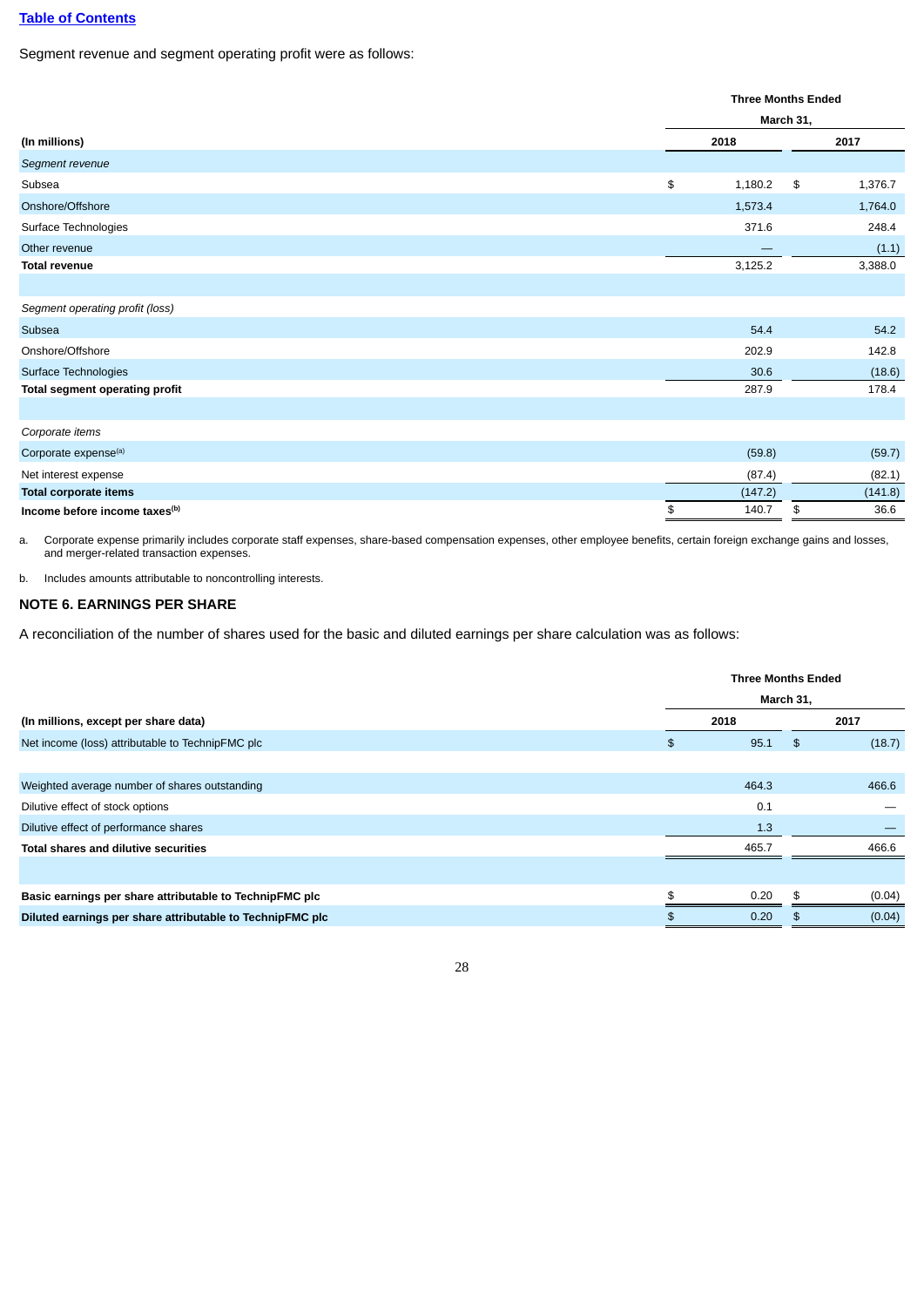## **NOTE 7. INVENTORIES**

Inventories consisted of the following:

| (In millions)    |   | March 31,<br>2018 |            | December 31,<br>2017 |
|------------------|---|-------------------|------------|----------------------|
| Raw materials    | Ф | 283.0             | $\sqrt{3}$ | 271.4                |
| Work in process  |   | 150.0             |            | 130.2                |
| Finished goods   |   | 603.8             |            | 585.4                |
| Inventories, net |   | 1,036.8           | \$         | 987.0                |
|                  |   |                   |            |                      |

## **NOTE 8. OTHER CURRENT ASSETS & OTHER CURRENT LIABILITIES**

Other current assets consisted of the following:

| 2018        |               | December 31,<br>2017 |
|-------------|---------------|----------------------|
| \$<br>552.0 | $\frac{3}{2}$ | 532.5                |
| 140.7       |               | 136.2                |
| 129.2       |               | 155.8                |
| 60.0        |               | 60.0                 |
| 25.0        |               | 50.2                 |
|             |               | 9.9                  |
| 246.8       |               | 261.6                |
| 1,153.7     | \$            | 1,206.2              |
|             | March 31,     |                      |

Other current liabilities consisted of the following:

| (In millions)                                                         | March 31,<br>2018 | December 31,<br>2017 |
|-----------------------------------------------------------------------|-------------------|----------------------|
| Warranty accruals                                                     | \$<br>373.4       | \$<br>321.3          |
| Contingencies related to completed contracts                          | 234.6             | 214.9                |
| Provisions                                                            | 216.1             | 223.0                |
| Social security liability                                             | 139.3             | 145.0                |
| Redeemable financial liability                                        | 124.2             | 69.7                 |
| Other taxes payable                                                   | 216.8             | 204.4                |
| Compensation accrual                                                  | 63.1              | 123.5                |
| Current accounts on contracts under joint arrangements                | 23.8              | 23.5                 |
| Liabilities held for sale                                             | 12.8              | 13.7                 |
| Current portion of accrued pension and other post-retirement benefits | 10.4              | 10.3                 |
| Other accrued liabilities                                             | 427.6             | 338.6                |
| <b>Total other current liabilities</b>                                | \$<br>1,842.1     | \$<br>1,687.9        |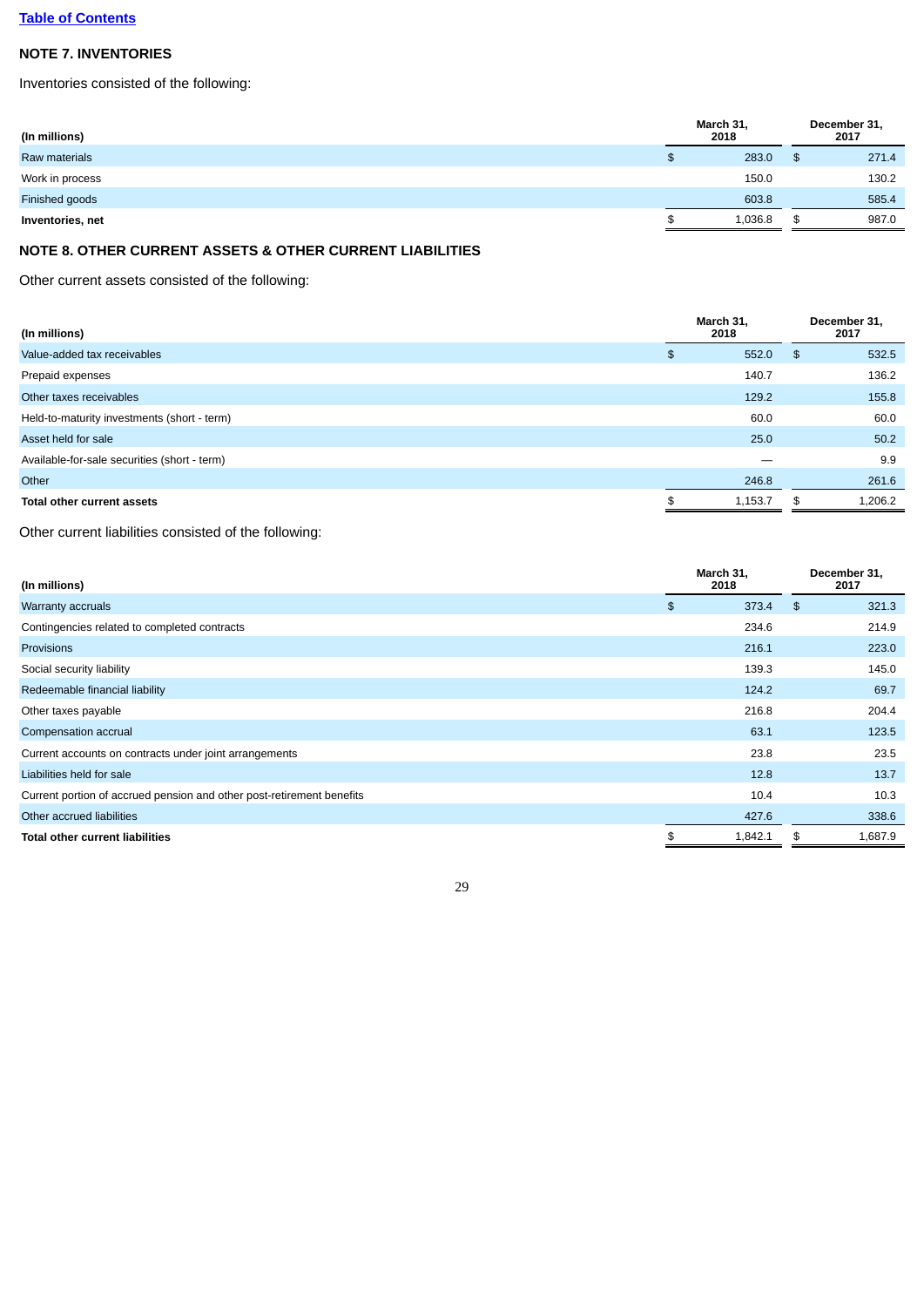## **NOTE 9. DEBT**

Long-term debt consisted of the following:

| (In millions)                                 |               | March 31,<br>2018 |                           | December 31,<br>2017 |
|-----------------------------------------------|---------------|-------------------|---------------------------|----------------------|
| Revolving credit facility                     | $\frac{2}{3}$ |                   | $\boldsymbol{\mathsf{S}}$ |                      |
| <b>Bilateral credit facilities</b>            |               |                   |                           |                      |
| Commercial paper                              |               | 1,356.7           |                           | 1,450.4              |
| Synthetic bonds due 2021                      |               | 519.9             |                           | 502.4                |
| 3.45% Senior Notes due 2022                   |               | 500.0             |                           | 500.0                |
| 5.00% Notes due 2020                          |               | 246.9             |                           | 239.9                |
| 3.40% Notes due 2022                          |               | 185.2             |                           | 179.9                |
| 3.15% Notes due 2023                          |               | 160.5             |                           | 155.9                |
| 3.15% Notes due 2023                          |               | 154.3             |                           | 149.9                |
| 4.00% Notes due 2027                          |               | 92.6              |                           | 89.9                 |
| 4.00% Notes due 2032                          |               | 123.5             |                           | 119.9                |
| 3.75% Notes due 2033                          |               | 123.5             |                           | 119.9                |
| <b>Bank borrowings</b>                        |               | 337.8             |                           | 332.5                |
| Other                                         |               | 35.6              |                           | 28.2                 |
| Unamortized debt issuance costs and discounts |               | (13.5)            |                           | (13.8)               |
| <b>Total debt</b>                             |               | 3,823.0           |                           | 3,855.0              |
| Less: current borrowings                      |               | 87.2              |                           | 77.1                 |
| Long-term debt                                | \$            | 3,735.8           | \$                        | 3,777.9              |

*Revolving credit facility -* On January 17, 2017, we acceded to a new \$2.5 billion senior unsecured revolving credit facility agreement ("facility agreement") among FMC Technologies, Inc. and Technip Eurocash SNC (the "Borrowers") with JPMorgan Chase Bank, National Association ("JPMorgan"), as agent and an arranger, SG Americas Securities LLC as an arranger, and the lenders party thereto.

The facility agreement provides for the establishment of a multicurrency, revolving credit facility, which includes a \$1.5 billion letter of credit subfacility. Subject to certain conditions, the Borrowers may request the aggregate commitments under the facility agreement be increased by an additional \$500.0 million. The facility expires in January 2022.

Borrowings under the facility agreement bear interest at the following rates, plus an applicable margin, depending on currency:

- U.S. dollar-denominated loans bear interest, at the Borrowers' option, at a base rate or an adjusted rate linked to the London interbank offered rate ("Adjusted LIBOR");
- sterling-denominated loans bear interest at Adjusted LIBOR; and
- euro-denominated loans bear interest at the Euro interbank offered rate ("EURIBOR").

Depending on the credit rating of TechnipFMC, the applicable margin for revolving loans varies (i) in the case of Adjusted LIBOR and EURIBOR loans, from 0.820% to 1.300% and (ii) in the case of base rate loans, from 0.000% to 0.300%. The "base rate" is the highest of (a) the prime rate announced by JPMorgan, (b) the greater of the Federal Funds Rate and the Overnight Bank Funding Rate plus 0.5% or (c) onemonth Adjusted LIBOR plus 1.0%.

The facility agreement contains usual and customary covenants, representations and warranties and events of default for credit facilities of this type, including financial covenants requiring that our total capitalization ratio not exceed 60% at the end of any financial quarter. The facility agreement also contains covenants restricting our ability and our subsidiaries ability to incur additional liens and indebtedness, enter into asset sales or, make certain investments.

As of March 31, 2018, we were in compliance with all restrictive covenants under our revolving credit facility.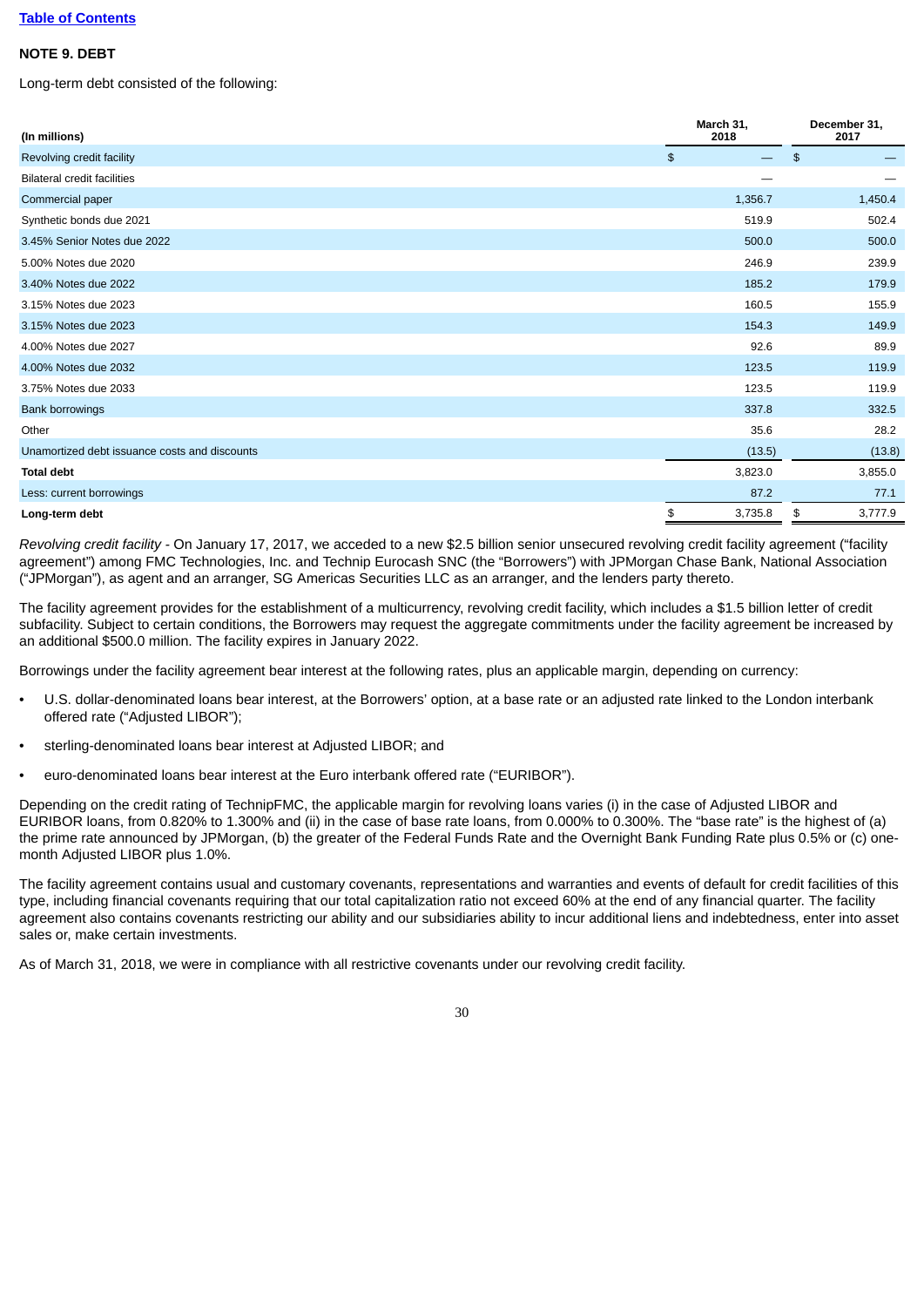*Bilateral credit facilities -* We have access to four bilateral credit facilities in the aggregate of €340.0 million. The bilateral credit facilities consist of:

- two credit facilities of €80.0 million each expiring in May 2019;
- a credit facility of €80.0 million expiring in June 2019; and
- a credit facility of €100.0 million expiring in May 2021.

Each bilateral credit facility contains usual and customary covenants, representations and warranties and events of default for credit facilities of this type.

*Commercial paper -* Under our commercial paper program, we have the ability to access \$1.5 billion and €1.0 billion of short-term financing through our commercial paper dealers, subject to the limit of unused capacity of our facility agreement. As we have both the ability and intent to refinance these obligations on a long-term basis, our commercial paper borrowings were classified as long-term in the consolidated balance sheets as of March 31, 2018 and December 31, 2017. Commercial paper borrowings are issued at market interest rates. As of March 31, 2018, our commercial paper borrowings had a weighted average interest rate of 2.44% on the U.S. dollar denominated borrowings and (0.32)% on the Euro denominated borrowings.

#### **NOTE 10. STOCKHOLDERS' EQUITY**

There were no cash dividends paid during the three months ended March 31, 2018 and 2017. However, the dividend declared on February 20, 2018 was subsequently paid on April 4, 2018.

As an English public limited company, we are required under U.K. law to have available "distributable reserves" to conduct share repurchases or pay dividends to shareholders. Distributable reserves are a statutory requirement and are not linked to a U.S. GAAP reported amount (e.g., retained earnings). As of March 31, 2018 we had distributable reserves in excess of \$10.1 billion.

In April 2017, the Board of Directors authorized the repurchase of up to \$500.0 million in ordinary shares under our share repurchase program. We implemented our share repurchase program in September 2017, and we repurchased 3 million of ordinary shares for a total consideration of \$92.6 million during the three months ended March 31, 2018 under this program. We intend to cancel repurchased shares and not hold them in treasury. Canceled treasury shares are accounted for using the constructive retirement method.

Accumulated other comprehensive loss consisted of the following:

| (In millions)                                                                    | Foreign<br>Currency<br>Translation | <b>Hedging</b> |      |    | <b>Defined Pension</b><br><b>Accumulated Other</b><br>and Other<br>Comprehensive<br>Loss attributable to<br><b>Post-Retirement</b><br>TechnipFMC plc<br><b>Benefits</b> |     |           |      | <b>Accumulated Other</b><br>Comprehensive<br>Loss attributable<br>to Non-controlling<br>interest |
|----------------------------------------------------------------------------------|------------------------------------|----------------|------|----|-------------------------------------------------------------------------------------------------------------------------------------------------------------------------|-----|-----------|------|--------------------------------------------------------------------------------------------------|
| December 31, 2017                                                                | \$<br>(1,014.6)                    | \$             | 27.8 | \$ | $(16.9)$ \$                                                                                                                                                             |     | (1,003.7) | - \$ | 0.6                                                                                              |
| Other comprehensive income (loss) before<br>reclassifications, net of tax        | 0.8                                |                | 11.2 |    | (0.4)                                                                                                                                                                   |     | 11.6      |      | 1.6                                                                                              |
| Reclassification adjustment for net losses<br>included in net income, net of tax |                                    |                | 0.2  |    |                                                                                                                                                                         |     | 0.2       |      |                                                                                                  |
| Other comprehensive income (loss), net of<br>tax                                 | 0.8                                |                | 11.4 |    | (0.4)                                                                                                                                                                   |     | 11.8      |      | 1.6                                                                                              |
| <b>March 31, 2018</b>                                                            | (1,013.8)                          | \$.            | 39.2 |    | (17.3)                                                                                                                                                                  | -\$ | (991.9)   | \$   | 2.2                                                                                              |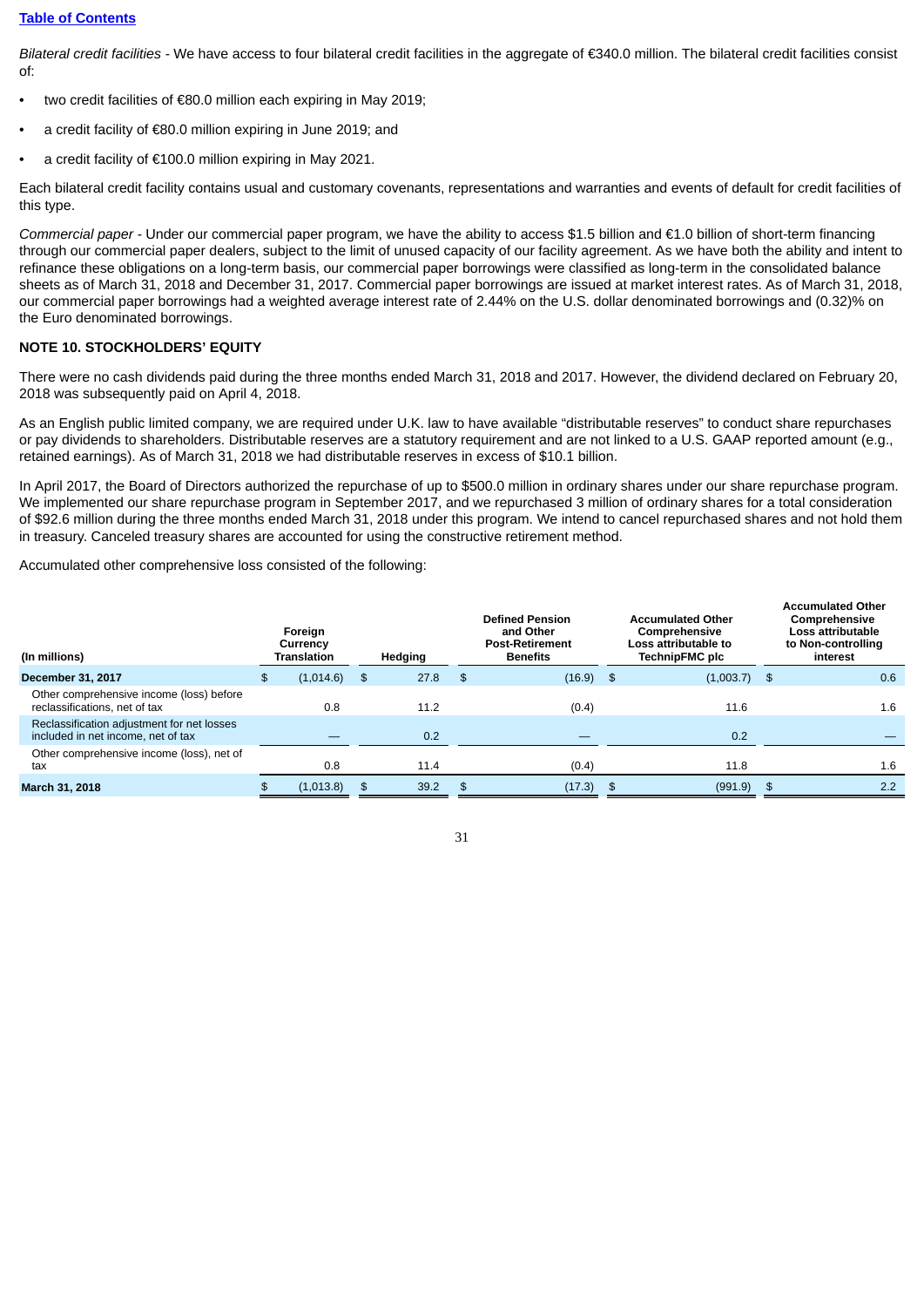Reclassifications out of accumulated other comprehensive loss consisted of the following:

|                                                                        |               | March 31,                                                                    |                                                                                           |        |                                                |
|------------------------------------------------------------------------|---------------|------------------------------------------------------------------------------|-------------------------------------------------------------------------------------------|--------|------------------------------------------------|
| (In millions)                                                          |               | 2018                                                                         |                                                                                           | 2017   |                                                |
| Details about Accumulated Other Comprehensive Income (loss) Components |               | Amount Reclassified out of Accumulated<br>Other<br><b>Comprehensive Loss</b> | Affected Line Item in the<br><b>Condensed Consolidated</b><br><b>Statements of Income</b> |        |                                                |
| Gains (losses) on hedging instruments                                  |               |                                                                              |                                                                                           |        |                                                |
| Foreign exchange contracts                                             | $\frac{2}{3}$ | 2.5                                                                          | $\frac{2}{3}$                                                                             | (14.6) | Revenue                                        |
|                                                                        |               | 1.6                                                                          |                                                                                           | (0.1)  | Cost of sales                                  |
|                                                                        |               | 0.1                                                                          |                                                                                           |        | Selling, general and administrative<br>expense |
|                                                                        |               |                                                                              |                                                                                           | (0.1)  | Research and development expense               |
|                                                                        |               | (4.6)                                                                        |                                                                                           | (28.4) | Other income (expense), net                    |
|                                                                        |               | (0.4)                                                                        |                                                                                           | (43.2) | Income before income taxes                     |
|                                                                        |               | (0.2)                                                                        |                                                                                           | (8.8)  | Provision for income taxes                     |
|                                                                        | \$            | (0.2)                                                                        | \$                                                                                        | (34.4) | Net income (loss)                              |
| Pension and other post-retirement benefits                             |               |                                                                              |                                                                                           |        |                                                |
| Amortization of actuarial gain (loss)                                  | \$            |                                                                              | \$                                                                                        | (0.5)  | (a)                                            |
| Amortization of prior service credit (cost)                            |               |                                                                              |                                                                                           | (0.2)  | (a)                                            |
|                                                                        |               |                                                                              |                                                                                           | (0.7)  | Income before income taxes                     |
|                                                                        |               |                                                                              |                                                                                           | (0.2)  | Provision for income taxes                     |
|                                                                        | \$            |                                                                              |                                                                                           | (0.5)  | Net income (loss)                              |

a. These accumulated other comprehensive income components are included in the computation of net periodic pension cost.

#### **NOTE 11. IMPAIRMENT, RESTRUCTURING AND OTHER EXPENSES**

Restructuring and impairment expenses were as follows:

|                                                    |           | <b>Three Months Ended</b> |      |       |  |  |  |
|----------------------------------------------------|-----------|---------------------------|------|-------|--|--|--|
|                                                    | March 31, |                           |      |       |  |  |  |
| (In millions)                                      |           | 2018                      |      | 2017  |  |  |  |
| Subsea                                             | \$        | 3.1                       | - \$ | 6.7   |  |  |  |
| Onshore/Offshore                                   |           | 3.5                       |      | (0.3) |  |  |  |
| Surface Technologies                               |           | 2.4                       |      | 1.4   |  |  |  |
| Corporate and other                                |           | 2.5                       |      | 1.9   |  |  |  |
| Total impairment, restructuring and other expenses |           | 11.5                      | \$   | 9.7   |  |  |  |

*Asset impairments -* We conduct impairment tests on long-lived assets whenever events or changes in circumstances indicate the carrying value may not be recoverable. The carrying value of a long-lived asset is not recoverable if it exceeds the sum of the undiscounted cash flows expected to result from the use and eventual disposition over the asset's remaining useful life. Our review of recoverability of the carrying value of our assets considers several assumptions including the intended use and service potential of the asset.

Restructuring charges during the first quarter 2018 primarily consisted of severance and similar costs.

#### **NOTE 12. COMMITMENTS AND CONTINGENT LIABILITIES**

*Contingent liabilities associated with guarantees -* In the ordinary course of business, we enter into standby letters of credit, performance bonds, surety bonds and other guarantees with financial institutions for the benefit of our customers, vendors and other parties. The majority of these financial instruments expire within five years. Management does not expect any of these financial instruments to result in losses that, if incurred, would have a material adverse effect on our consolidated financial position, results of operations or cash flows.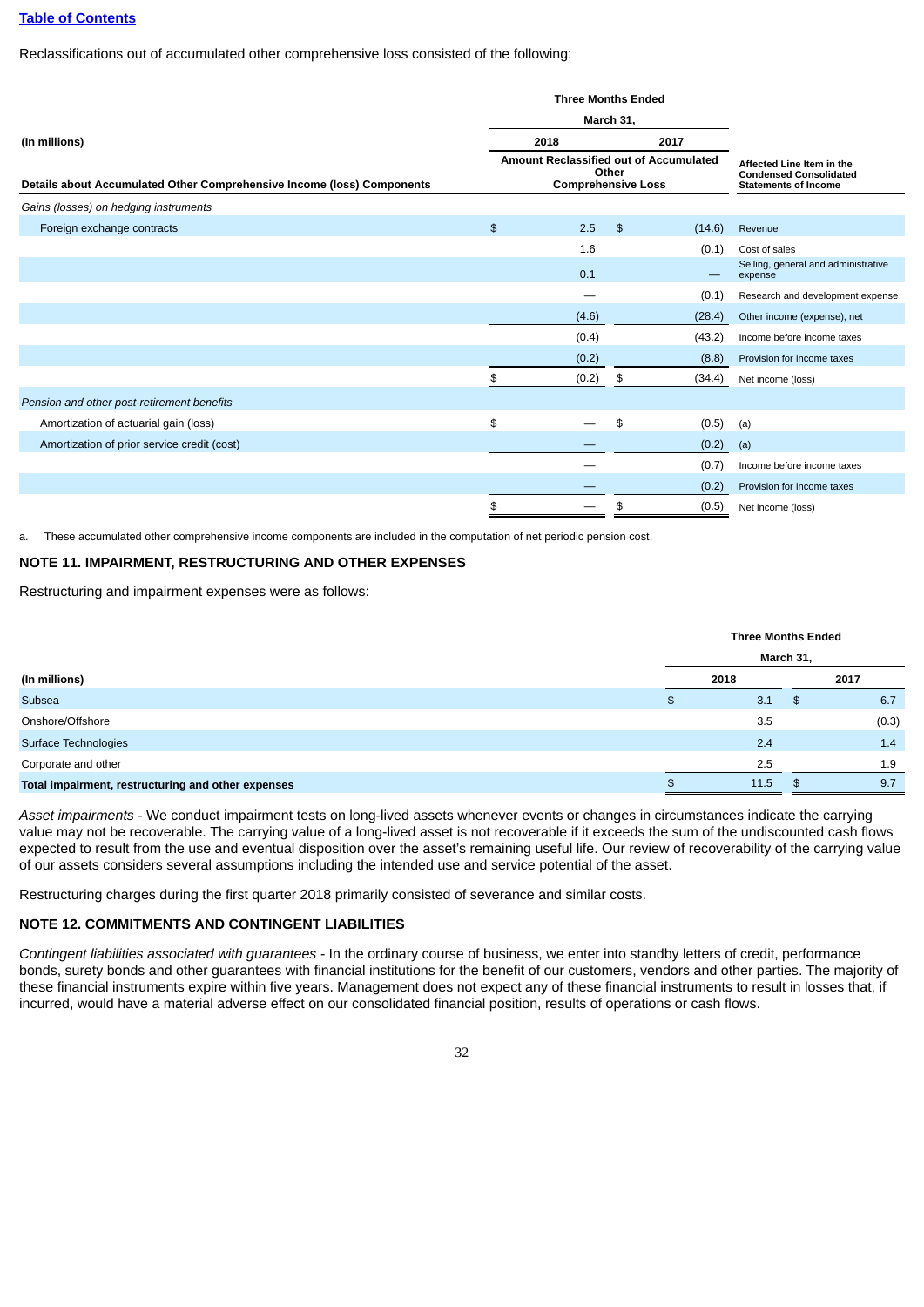Guarantees consisted of the following:

| (In millions)                           | March 31,<br>2018 |     | December 31,<br>2017 |
|-----------------------------------------|-------------------|-----|----------------------|
| Financial guarantees <sup>(a)</sup>     | 915.3             | \$  | 933.3                |
| Performance guarantees <sup>(b)</sup>   | 3.942.4           |     | 3,670.3              |
| Maximum potential undiscounted payments | 4.857.7           | \$. | 4,603.6              |

Financial guarantees represent contracts that contingently require a guarantor to make payments to a guaranteed party based on changes in an underlying agreement that is related to an asset, a liability, or an equity security of the guaranteed party. These tend to be drawn down only if there is a failure to fulfill our financial obligations.

b. Performance quarantees represent contracts that contingently require a quarantor to make payments to a quaranteed party based on another entity's failure to perform under a nonfinancial obligating agreement. Events that trigger payment are performance-related, such as failure to ship a product or provide a service.

Management believes the ultimate resolution of our known contingencies will not materially affect our consolidated financial position, results of operations, or cash flows.

#### *Contingent liabilities associated with legal matters*

A purported shareholder class action filed in 2017 and amended in January 2018 and captioned Prause v. TechnipFMC, et al., No. 4:17-cv-02368 (S.D. Texas) is pending in the U.S. District Court for the Southern District of Texas against the Company and certain current officers and a former employee of the Company. The suit alleges violations of the federal securities laws in connection with the Company's restatement of our first quarter 2017 financial results and a material weakness in our internal control over financial reporting announced on July 24, 2017. The Company is vigorously contesting the litigation and cannot predict its duration or outcome.

On March 28, 2016, FMC Technologies received an inquiry from the U.S. Department of Justice ("DOJ") related to the DOJ's investigation of whether certain services Unaoil S.A.M. provided to its clients, including FMC Technologies, violated the U.S. Foreign Corrupt Practices Act ("FCPA"). On March 29, 2016, Technip S.A. also received an inquiry from the DOJ related to Unaoil. We are cooperating with the DOJ's investigations and, with regard to FMC Technologies, a related investigation by the U.S. Securities and Exchange Commission.

In late 2016, Technip S.A. was contacted by the DOJ regarding its investigation of offshore platform projects awarded between 2003 and 2007, performed in Brazil by a joint venture company in which Technip S.A. was a minority participant, and we have also raised with DOJ certain other projects performed by Technip S.A. subsidiaries in Brazil between 2002 and 2013. The DOJ has also inquired about projects in Ghana and Equatorial Guinea that were awarded to Technip S.A. subsidiaries in 2008 and 2009, respectively. We are cooperating with the DOJ in its investigation into potential violations of the FCPA in connection with these projects and have also contacted the Brazilian authorities and are cooperating with their investigation concerning the projects in Brazil.

Certain of the government investigations have identified issues relating to potential non-compliance with applicable laws and regulations, including the FCPA and Brazilian law, related to these historic matters. U.S. authorities have a broad range of civil and criminal sanctions under the FCPA and other laws and regulations, which they may seek to impose against corporations and individuals in appropriate circumstances including, but not limited to, fines, penalties and modifications to business practices and compliance programs. These authorities have entered into agreements with, and obtained a range of sanctions against, numerous public corporations and individuals arising from allegations of improper payments whereby civil and/or criminal penalties were imposed. Recent civil and criminal settlements have included fines of tens or hundreds of millions of dollars, deferred prosecution agreements, guilty pleas, and other sanctions, including the requirement that the relevant corporation retain a monitor to oversee its compliance with the FCPA. Brazilian authorities also have a range of sanctions available to them and have recently imposed substantial fines on corporations for anti-corruption violations. Any of these remedial measures, if applicable to us, as well as potential customer reaction to such remedial measures, could have a material adverse impact on our business, results of operations, and financial condition.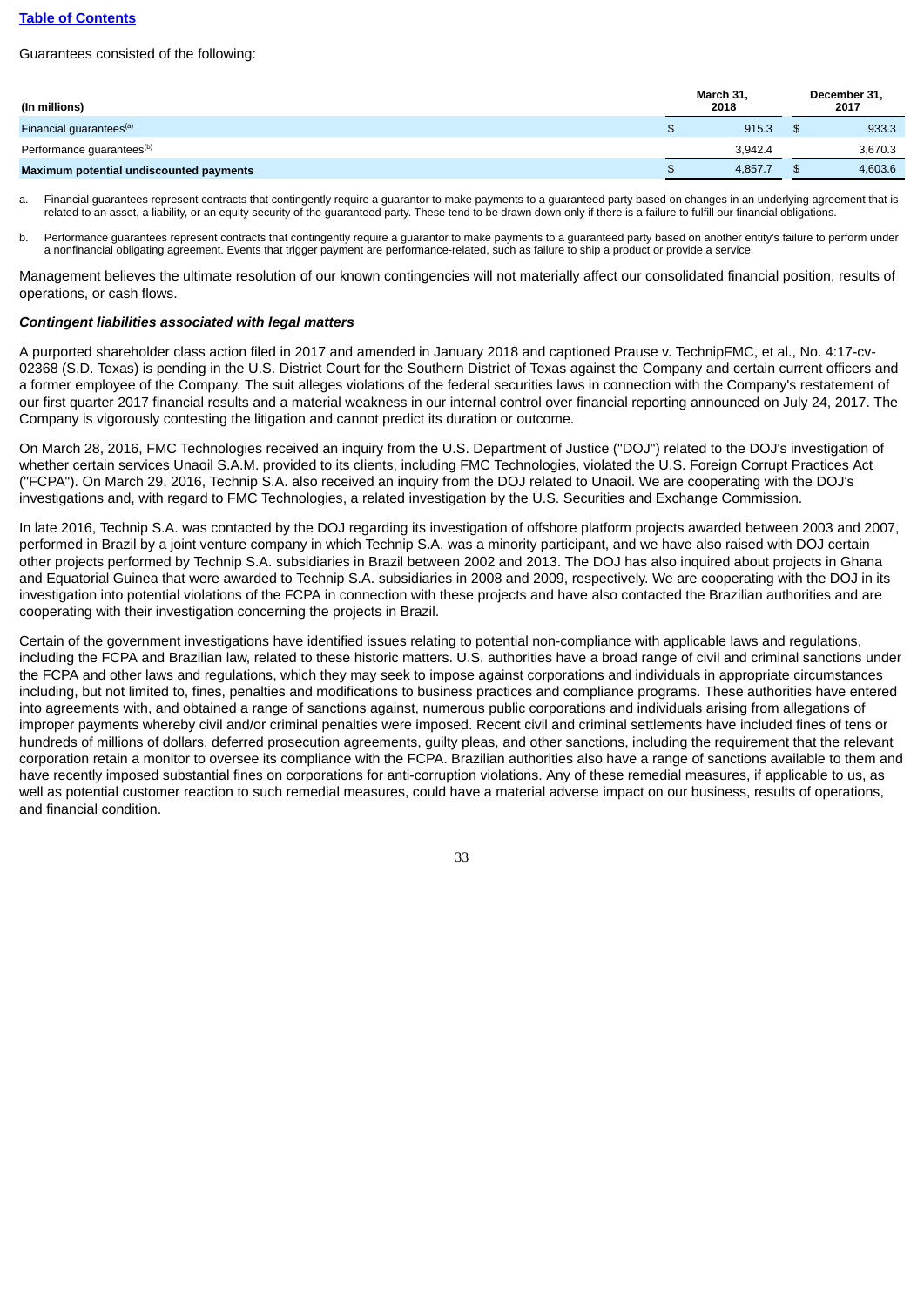In addition to the above-referenced matters, we are involved in various pending or potential legal actions or disputes in the ordinary course of our business. Management is unable to predict the ultimate outcome of these actions because of their inherent uncertainty. However, management believes that the most probable, ultimate resolution of these matters will not have a material adverse effect on our consolidated financial position, results of operations or cash flows.

#### **NOTE 13. INCOME TAXES**

Our provision for income taxes for the three months ended March 31, 2018 and 2017 reflected effective tax rates of 35.0% and 141.5%, respectively. The year-over-year decrease in the effective tax rate was primarily due to favorable changes in forecasted earnings mix and reduced impact of losses in jurisdictions with a full valuation allowance. In addition, individual tax items, combined with higher profitability in the current period, had less of an impact on the effective rate in the three months ended March 31, 2018 as compared to the same periods in 2017. In particular, several items that increased the rate in Q1 2017, such as branch profits tax, deemed dividends and return to provision adjustments did not recur during Q1 2018.

The effective tax rate for the three months ended March 31, 2018 reflects the reduced US federal corporate tax rate of 21% as a result of the Tax Cuts and Jobs Act. The Company also reflected provisional estimates related to the tax imposed on the deemed repatriation to the United States of the undistributed earnings of certain of the Company's non-U.S. subsidiaries in 2017. During the quarter, we did not make any adjustments to the provisional amounts. However, we are continuing to gather additional information to complete our accounting for this item. In addition, the Company is also assessing the other aspects of tax reform that apply in 2018, such as Global Intangible Low Tax Income ("GILTI"), Base Erosion Anti-Abuse Tax ("BEAT"), Foreign Derived Intangible Income ("FDII"), and the new limit on interest deductions. While applicable, the impacts are not expected to be significant during 2018 and we will continue to evaluate these provisions during subsequent quarters.

Our effective tax rate can fluctuate depending on our country mix of earnings, since our foreign earnings are generally subject to higher tax rates than in the United Kingdom.

## **NOTE 14. DERIVATIVE FINANCIAL INSTRUMENTS**

For purposes of mitigating the effect of changes in exchange rates, we hold derivative financial instruments to hedge the risks of certain identifiable and anticipated transactions and recorded assets and liabilities in our consolidated balance sheets. The types of risks hedged are those relating to the variability of future earnings and cash flows caused by movements in foreign currency exchange rates. Our policy is to hold derivatives only for the purpose of hedging risks associated with anticipated foreign currency purchases and sales created in the normal course of business, and not for trading purposes where the objective is solely to generate profit.

Generally, we enter into hedging relationships such that changes in the fair values or cash flows of the transactions being hedged are expected to be offset by corresponding changes in the fair value of the derivatives. For derivative instruments that qualify as a cash flow hedge, the effective portion of the gain or loss of the derivative, which does not include the time value component of a forward currency rate, is reported as a component of other comprehensive income ("OCI") and reclassified into earnings in the same period or periods during which the hedged transaction affects earnings. For derivative instruments not designated as hedging instruments, any change in the fair value of those instruments are reflected in earnings in the period such change occurs.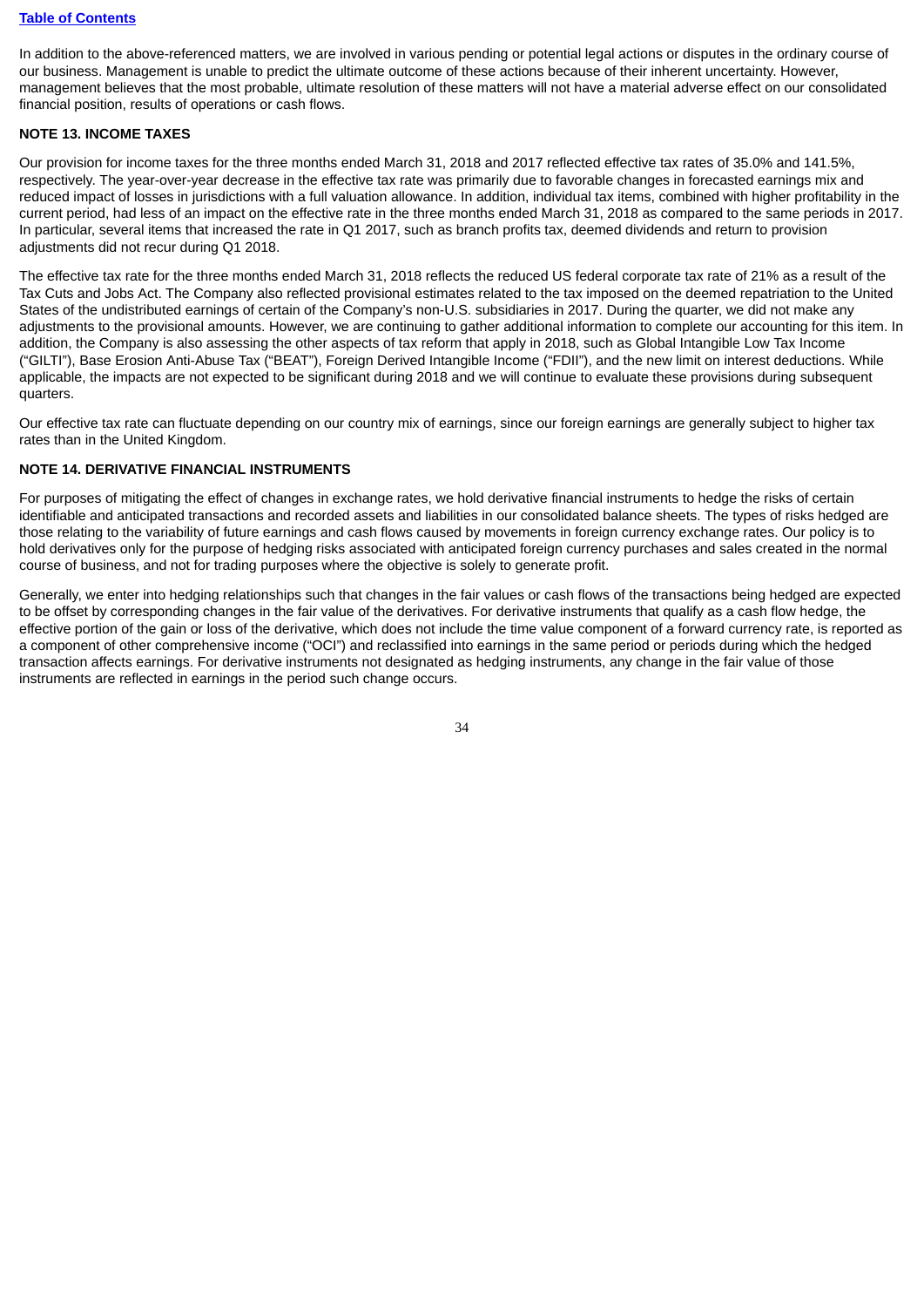We hold the following types of derivative instruments:

*Foreign exchange rate forward contracts* - The purpose of these instruments is to hedge the risk of changes in future cash flows of anticipated purchase or sale commitments denominated in foreign currencies and recorded assets and liabilities in our consolidated balance sheets. At March 31, 2018, we held the following material net positions:

|                   | <b>Net Notional Amount</b> | <b>Bought (Sold)</b>  |  |  |
|-------------------|----------------------------|-----------------------|--|--|
| (In millions)     |                            | <b>USD Equivalent</b> |  |  |
| Australian dollar | 265.0                      | 204.8                 |  |  |
| Brazilian real    | 679.0                      | 204.3                 |  |  |
| British pound     | 222.7                      | 315.0                 |  |  |
| Canadian dollar   | (175.4)                    | (136.0)               |  |  |
| Euro              | 326.4                      | 402.9                 |  |  |
| Mexican peso      | (203.0)                    | (11.0)                |  |  |
| Norwegian krone   | (2,928.1)                  | (373.4)               |  |  |
| Singapore dollar  | 65.0                       | 49.7                  |  |  |
| Japanese yen      | 1,940.8                    | 18.5                  |  |  |
| U.S. dollar       | (19.1)                     | (19.1)                |  |  |

*Foreign exchange rate instruments embedded in purchase and sale contracts* - The purpose of these instruments is to match offsetting currency payments and receipts for particular projects, or comply with government restrictions on the currency used to purchase goods in certain countries. At March 31, 2018, our portfolio of these instruments included the following material net positions:

|                       | <b>Net Notional Amount</b><br><b>Bought (Sold)</b> |                       |
|-----------------------|----------------------------------------------------|-----------------------|
| (In millions)         |                                                    | <b>USD Equivalent</b> |
| <b>Brazilian real</b> | (37.7)                                             | (11.3)                |
| Norwegian krone       | (111.2)                                            | (14.2)                |
| U.S. dollar           | 17.5                                               | 17.5                  |

Fair value amounts for all outstanding derivative instruments have been determined using available market information and commonly accepted valuation methodologies. See Note 15 to our condensed consolidated financial statements of this Quarterly Report for further disclosures related to the fair value measurement process. Accordingly, the estimates presented may not be indicative of the amounts that we would realize in a current market exchange and may not be indicative of the gains or losses we may ultimately incur when these contracts are settled.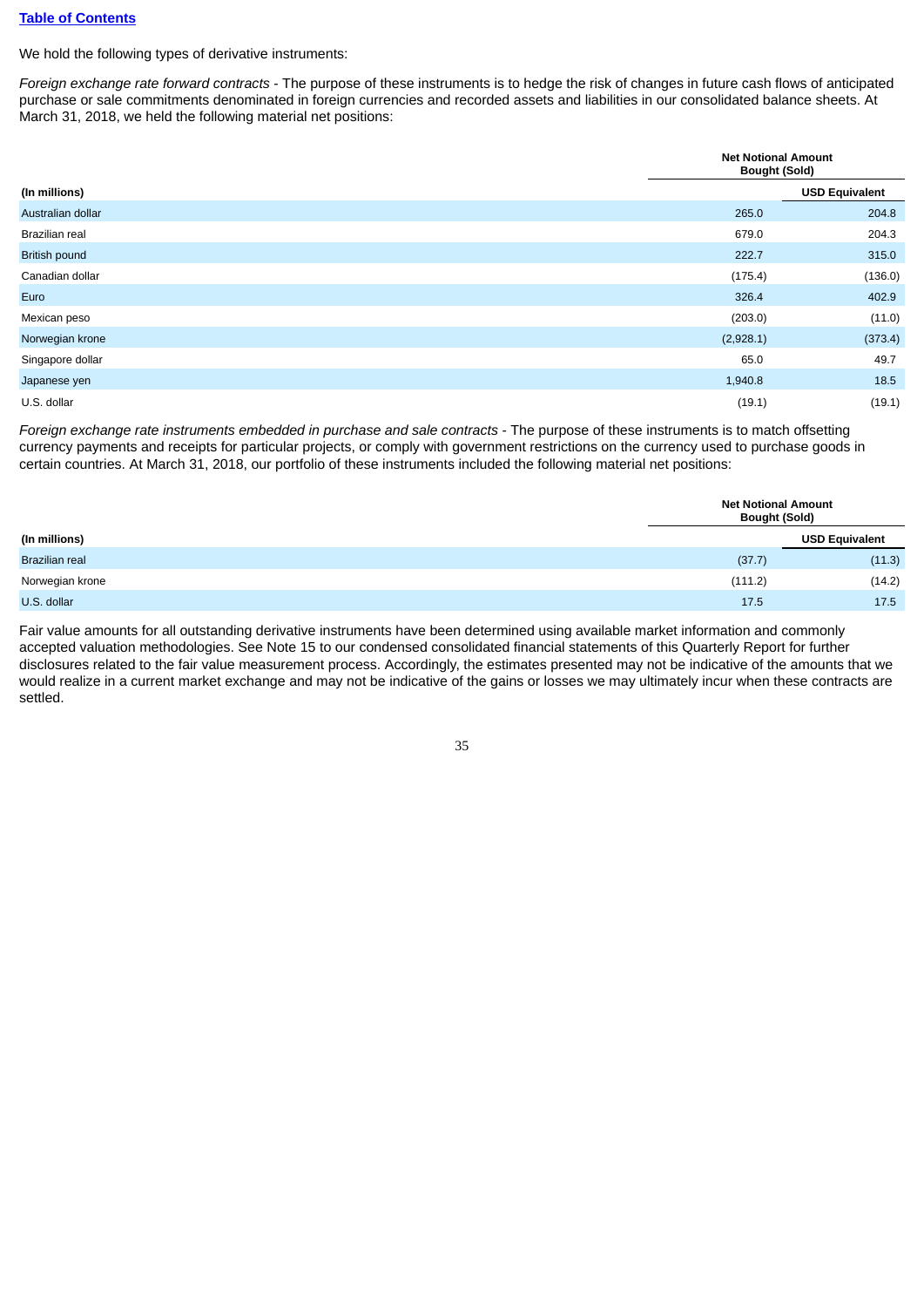The following table presents the location and fair value amounts of derivative instruments reported in the consolidated balance sheets:

|                                                                                                 |                | March 31, 2018 |    |                    |    | December 31, 2017 |      |             |  |
|-------------------------------------------------------------------------------------------------|----------------|----------------|----|--------------------|----|-------------------|------|-------------|--|
| (In millions)                                                                                   |                | <b>Assets</b>  |    | <b>Liabilities</b> |    | <b>Assets</b>     |      | Liabilities |  |
| Derivatives designated as hedging instruments                                                   |                |                |    |                    |    |                   |      |             |  |
| Foreign exchange contracts                                                                      |                |                |    |                    |    |                   |      |             |  |
| Current - Derivative financial instruments                                                      | $\mathfrak{S}$ | 92.6           | \$ | 49.0               | \$ | 65.6              | - \$ | 51.0        |  |
| Long-term - Derivative financial instruments                                                    |                | 23.9           |    | 4.6                |    | 28.0              |      | 1.7         |  |
| Total derivatives designated as hedging instruments                                             |                | 116.5          |    | 53.6               |    | 93.6              |      | 52.7        |  |
| Derivatives not designated as hedging instruments                                               |                |                |    |                    |    |                   |      |             |  |
| Foreign exchange contracts                                                                      |                |                |    |                    |    |                   |      |             |  |
| Current - Derivative financial instruments                                                      |                | 12.0           |    | 14.2               |    | 12.7              |      | 18.0        |  |
| Long-term - Derivative financial instruments                                                    |                | 7.6            |    | 5.1                |    | 4.7               |      | 4.2         |  |
| Total derivatives not designated as hedging instruments                                         |                | 19.6           |    | 19.3               |    | 17.4              |      | 22.2        |  |
| Long-term - Derivative financial instruments - Synthetic Bonds - Call<br><b>Option Premium</b>  |                | 43.0           |    |                    |    | 62.2              |      |             |  |
| Long-term - Derivative financial instruments - Synthetic Bonds -<br><b>Embedded Derivatives</b> |                |                |    | 43.0               |    |                   |      | 62.2        |  |
| <b>Total derivatives</b>                                                                        | \$             | 179.1          |    | 115.9              | \$ | 173.2             |      | 137.1       |  |

We recognized losses of \$3.9 million and \$2.7 million for the three months ended March 31, 2018 and 2017, respectively, due to hedge ineffectiveness as it was probable that the original forecasted transaction would not occur. Cash flow derivative hedges of forecasted transactions, net of tax, which qualify for hedge accounting, resulted in accumulated other comprehensive income of \$49.8 million and \$28.5 million at March 31, 2018 and December 31, 2017, respectively. We expect to transfer an approximate \$51.1 million income from accumulated OCI to earnings during the next 12 months when the anticipated transactions actually occur. All anticipated transactions currently being hedged are expected to occur by the second half of 2022.

The following table presents the location of gains on the consolidated statements of income related to derivative instruments designated as fair value hedges:

|                                                        | <b>Gain Recognized</b><br>in Income    |      |      |      |  |  |  |  |
|--------------------------------------------------------|----------------------------------------|------|------|------|--|--|--|--|
| Location of Fair Value Hedge Gain Recognized in Income | <b>Three Months Ended</b><br>March 31, |      |      |      |  |  |  |  |
|                                                        |                                        |      |      |      |  |  |  |  |
| (In millions)                                          |                                        | 2018 |      | 2017 |  |  |  |  |
| Other income (expense), net                            |                                        | 2.9  | - 36 | 20.8 |  |  |  |  |

The following tables present the location of gains (losses) on the consolidated statements of other comprehensive income and/or the consolidated statements of income related to derivative instruments designated as cash flow hedges:

|  | <b>Gain Recognized</b><br>in OCI (Effective Portion) |                           |           |      |
|--|------------------------------------------------------|---------------------------|-----------|------|
|  |                                                      | <b>Three Months Ended</b> |           |      |
|  |                                                      |                           | March 31, |      |
|  |                                                      | 2018                      |           | 2017 |
|  | ж                                                    | 14.2                      | - \$      | 34.5 |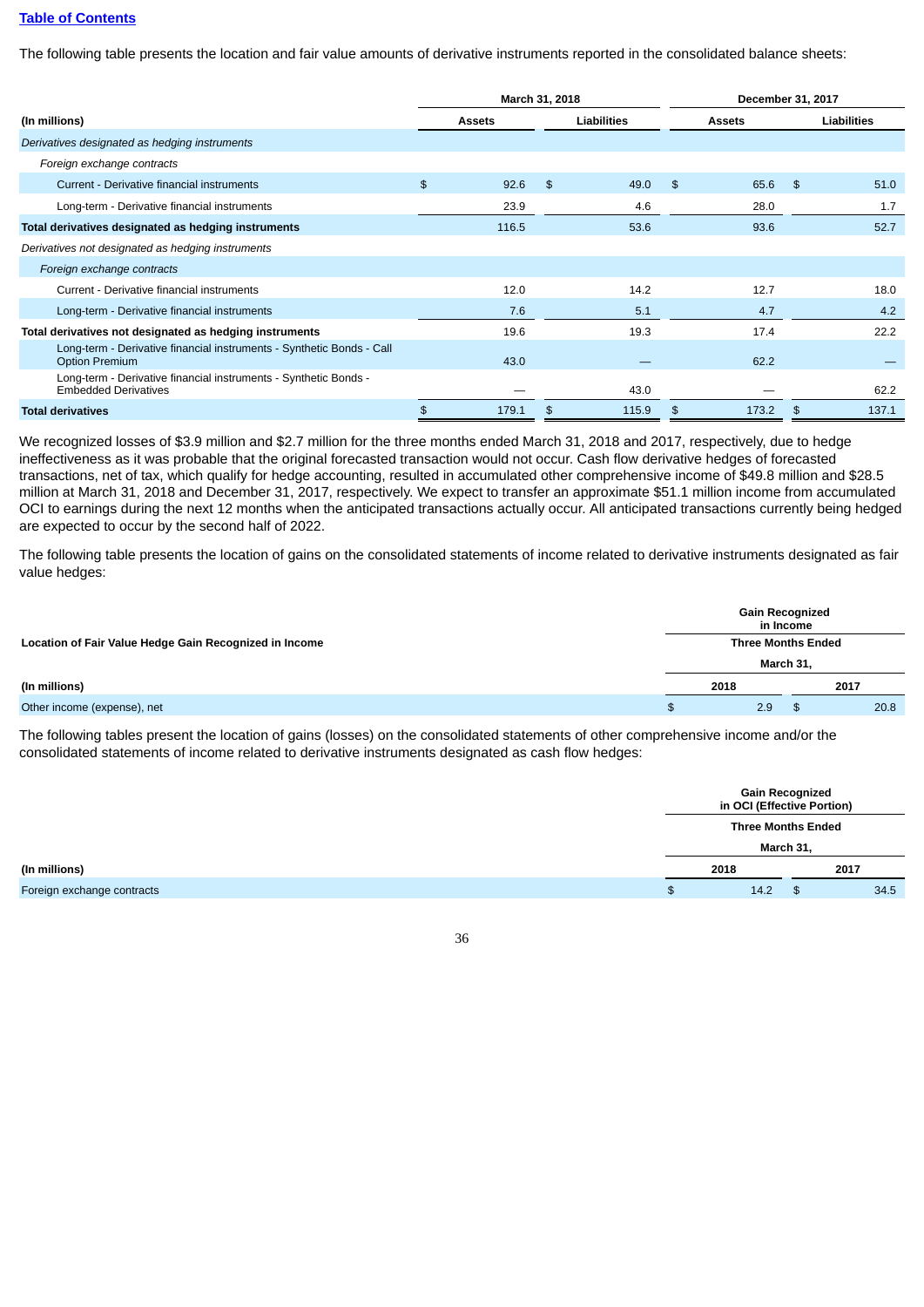| Gain (Loss) Reclassified from                 |
|-----------------------------------------------|
| <b>Accumulated OCI into Income (Effective</b> |
| Portion)                                      |

## **Location of Cash Flow Hedge Gain (Loss) Reclassified from Accumulated OCI into Income Three Months Ended March 31, (In millions) 2018 2017** *Foreign exchange contracts*  $\sim$  Revenue  $\sim$  2.5 \$ (14.6)  $\rm Cost$  of sales  $1.6$  (0.1) Selling, general and administrative expense expense and the service of the service of the service of the service of the service of the service of the service of the service of the service of the service of the service of t Research and development expense (0.1) (0.1) The second state of the second state of the second state of the second state of the second state of the second state of the second state of the second state of the second state Other income (expense), net (4.6) (28.4) **Total** \$ (0.4) \$ (43.2)

|                                                              | Gain (Loss) Recognized in Income<br>(Ineffective Portion<br>and Amount Excluded from Effectiveness<br>Testing) |                           |           |       |  |  |  |  |
|--------------------------------------------------------------|----------------------------------------------------------------------------------------------------------------|---------------------------|-----------|-------|--|--|--|--|
| Location of Cash Flow Hedge Gain (Loss) Recognized in Income |                                                                                                                | <b>Three Months Ended</b> |           |       |  |  |  |  |
|                                                              |                                                                                                                |                           | March 31, |       |  |  |  |  |
| (In millions)                                                |                                                                                                                | 2018                      |           | 2017  |  |  |  |  |
| Foreign exchange contracts                                   |                                                                                                                |                           |           |       |  |  |  |  |
| Revenue                                                      | \$                                                                                                             | 0.5                       | - \$      | 1.8   |  |  |  |  |
| Cost of sales                                                |                                                                                                                | (1.1)                     |           | (1.2) |  |  |  |  |
| Other income (expense), net                                  |                                                                                                                | 2.5                       |           | (3.1) |  |  |  |  |
| <b>Total</b>                                                 |                                                                                                                | 1.9                       |           | (2.5) |  |  |  |  |

The following table presents the location of gains (losses) on the consolidated statements of income related to derivative instruments not designated as hedging instruments:

|                                              | Gain (Loss) Recognized in<br><b>Income on Derivatives</b><br>(Instruments Not Designated as Hedging<br>Instruments) |        |      |       |  |  |  |
|----------------------------------------------|---------------------------------------------------------------------------------------------------------------------|--------|------|-------|--|--|--|
| Location of Gain (Loss) Recognized in Income | <b>Three Months Ended</b><br>March 31,                                                                              |        |      |       |  |  |  |
| (In millions)                                | 2018                                                                                                                |        | 2017 |       |  |  |  |
| Foreign exchange contracts                   |                                                                                                                     |        |      |       |  |  |  |
| Revenue                                      | \$                                                                                                                  | 0.3    | -\$  | 0.3   |  |  |  |
| Cost of sales                                |                                                                                                                     | 0.1    |      | (0.5) |  |  |  |
| Other income (expense), net                  |                                                                                                                     | (13.4) |      | 28.0  |  |  |  |
| <b>Total</b>                                 |                                                                                                                     | (13.0) | \$.  | 27.8  |  |  |  |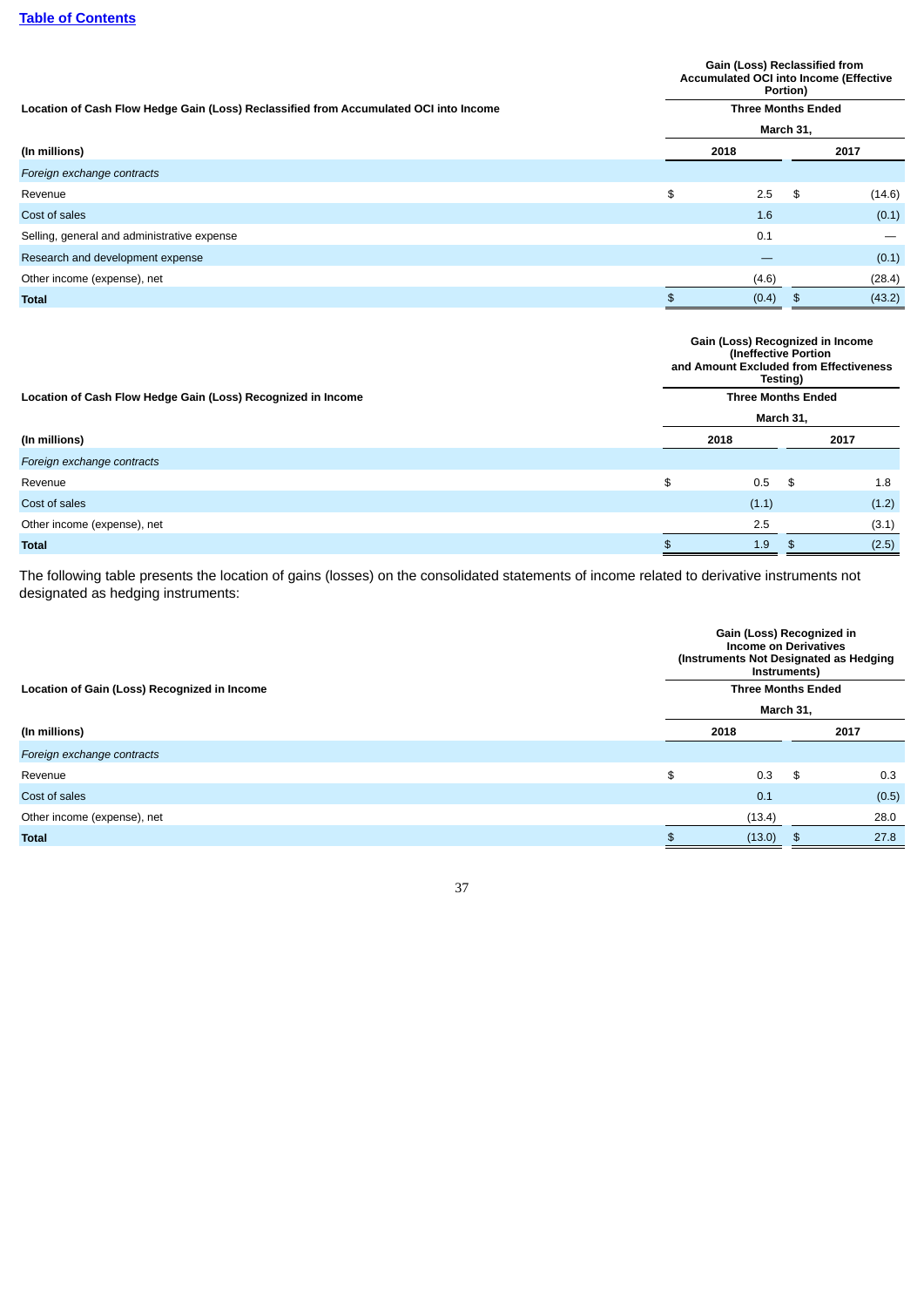*Balance Sheet Offsetting -* We execute derivative contracts only with counterparties that consent to a master netting agreement, which permits net settlement of the gross derivative assets against gross derivative liabilities. Each instrument is accounted for individually and assets and liabilities are not offset. As of March 31, 2018 and December 31, 2017, we had no collateralized derivative contracts. The following tables present both gross information and net information of recognized derivative instruments:

|                                             | <b>March 31, 2018</b> |                                                                                                                                   |    |         |                                                                                                                                               |      | December 31, 2017 |       |    |                   |      |      |  |
|---------------------------------------------|-----------------------|-----------------------------------------------------------------------------------------------------------------------------------|----|---------|-----------------------------------------------------------------------------------------------------------------------------------------------|------|-------------------|-------|----|-------------------|------|------|--|
| Gross Amount<br>(In millions)<br>Recognized |                       | <b>Gross Amounts Not</b><br><b>Offset, But Permitted</b><br><b>Under Master</b><br><b>Netting Agreements</b><br><b>Net Amount</b> |    |         | <b>Gross Amounts Not</b><br>Offset, But<br><b>Permitted Under</b><br><b>Master Netting</b><br><b>Gross Amount</b><br>Recognized<br>Agreements |      |                   |       |    | <b>Net Amount</b> |      |      |  |
| Derivative assets                           |                       | 179.1                                                                                                                             | \$ | (101.7) | - \$                                                                                                                                          | 77.4 | \$.               | 173.2 | \$ | $(114.4)$ \$      |      | 58.8 |  |
| Derivative liabilities                      |                       | 115.9                                                                                                                             | \$ | (101.7) | -\$                                                                                                                                           | 14.2 | \$                | 137.1 | \$ | (114.4)           | - \$ | 22.7 |  |

#### **NOTE 15. FAIR VALUE MEASUREMENTS**

Assets and liabilities measured at fair value on a recurring basis were as follows:

|                                        |    |              |               | March 31, 2018                | December 31, 2017 |             |              |       |               |                 |    |         |               |       |
|----------------------------------------|----|--------------|---------------|-------------------------------|-------------------|-------------|--------------|-------|---------------|-----------------|----|---------|---------------|-------|
| (In millions)                          |    | <b>Total</b> |               | Level 1                       | Level 2           | Level 3     | <b>Total</b> |       | Level 1       |                 |    | Level 2 | Level 3       |       |
| <b>Assets</b>                          |    |              |               |                               |                   |             |              |       |               |                 |    |         |               |       |
| <b>Investments</b>                     |    |              |               |                               |                   |             |              |       |               |                 |    |         |               |       |
| Nonqualified Plan                      |    |              |               |                               |                   |             |              |       |               |                 |    |         |               |       |
| Traded securities <sup>(a)</sup>       | \$ | 27.1         | \$            | 27.1                          | \$                | \$          | \$           | 26.2  | \$            | 26.2            | \$ |         | \$            |       |
| Money market fund                      |    | 2.2          |               | $\overbrace{\phantom{12332}}$ | 2.2               |             |              | 2.4   |               |                 |    | 2.4     |               |       |
| Stable value fund <sup>(b)</sup>       |    | 0.6          |               |                               | —                 |             |              | 0.6   |               |                 |    |         |               |       |
| Available-for-sale securities          |    | 25.7         |               | 25.7                          | —                 | —           |              | 37.5  |               | 37.5            |    | —       |               |       |
| Derivative financial instruments       |    |              |               |                               |                   |             |              |       |               |                 |    |         |               |       |
| Synthetic bonds - call option premium  |    | 43.0         |               |                               | 43.0              | —           |              | 62.2  |               |                 |    | 62.2    |               |       |
| Foreign exchange contracts             |    | 136.1        |               |                               | 136.1             |             |              | 111.0 |               |                 |    | 111.0   |               |       |
| Asset held for sale                    |    | 25.0         |               |                               | _                 | 25.0        |              | 50.2  |               |                 |    |         |               | 50.2  |
| <b>Total assets</b>                    | \$ | 259.7        | \$            | 52.8                          | \$<br>181.3       | \$<br>25.0  | \$           | 290.1 | \$            | 63.7            | \$ | 175.6   | \$            | 50.2  |
| Liabilities                            |    |              |               |                               |                   |             |              |       |               |                 |    |         |               |       |
| Redeemable financial liability         | \$ | 383.2        | \$            |                               | \$                | \$<br>383.2 | \$           | 312.0 | \$            |                 | \$ |         | \$            | 312.0 |
| Derivative financial instruments       |    |              |               |                               |                   |             |              |       |               |                 |    |         |               |       |
| Synthetic bonds - embedded derivatives |    | 43.0         |               |                               | 43.0              |             |              | 62.2  |               |                 |    | 62.2    |               |       |
| Foreign exchange contracts             |    | 72.9         |               | —                             | 72.9              |             |              | 74.9  |               | $\qquad \qquad$ |    | 74.9    |               |       |
| Liabilities held for sale              |    | 12.8         |               |                               | -                 | 12.8        |              | 13.7  |               |                 |    |         |               | 13.7  |
| <b>Total liabilities</b>               | \$ | 511.9        | $\frac{1}{2}$ |                               | \$<br>115.9       | \$<br>396.0 | \$           | 462.8 | $\frac{2}{3}$ |                 | \$ | 137.1   | $\frac{4}{5}$ | 325.7 |

a. Includes equity securities, fixed income and other investments measured at fair value.

b. Certain investments that are measured at fair value using net asset value per share (or its equivalent) have not been classified in the fair value hierarchy.

*Non-qualified plan -* The fair value measurement of our traded securities is based on quoted prices that we have the ability to access in public markets. Our stable value fund and money market fund are valued at the net asset value of the shares held at the end of the quarter, which is based on the fair value of the underlying investments using information reported by our investment advisor at quarter-end.

*Available-for-sale investments -* The fair value measurement of our available-for-sale investments is based on quoted prices that we have the ability to access in public markets.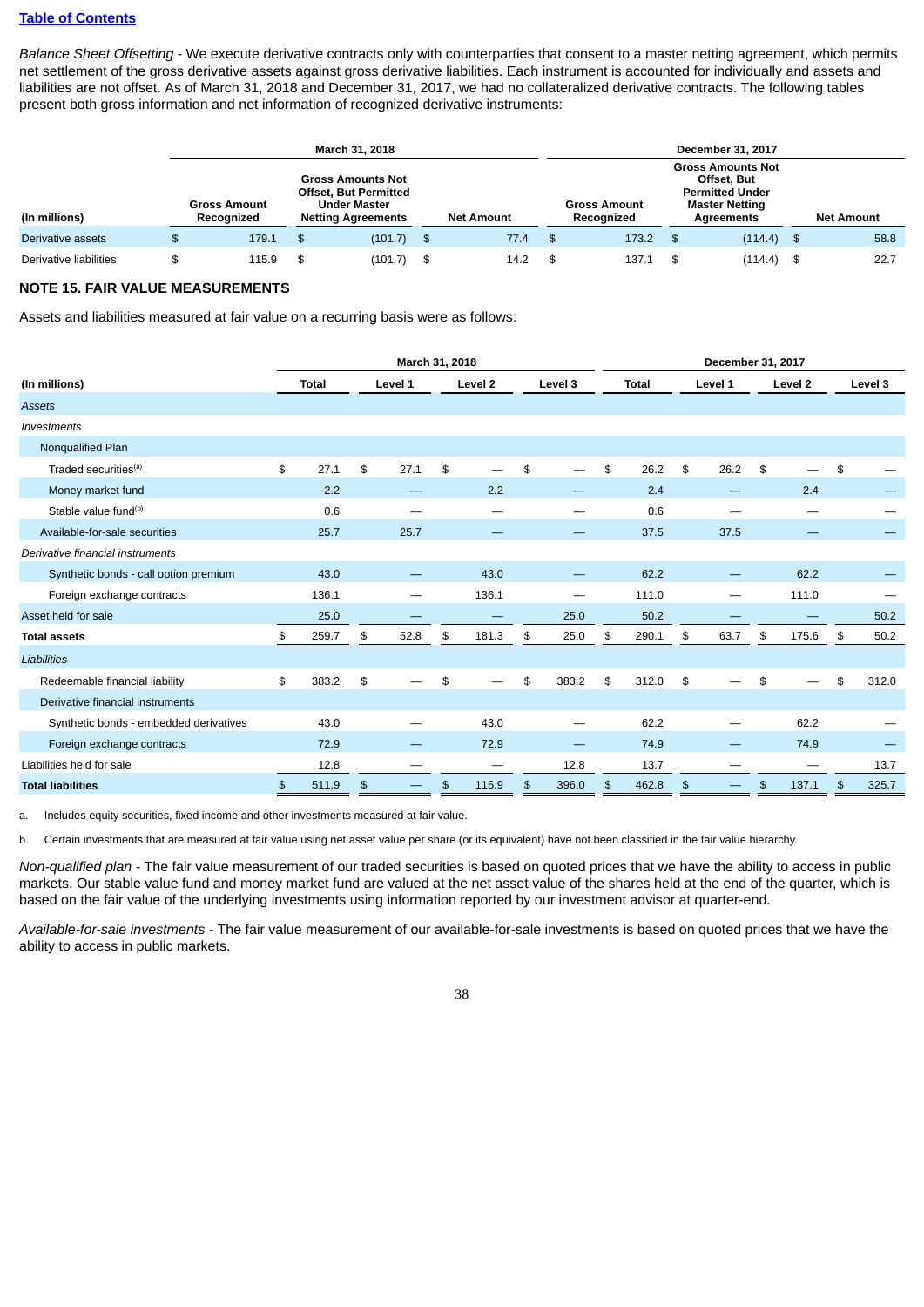*Mandatorily redeemable financial liability -* In the fourth quarter of 2016, we obtained voting control interests in legal Onshore/Offshore contract entities which own and account for the design, engineering and construction of the Yamal LNG plant. As part of this transaction, we recognized the fair value of the mandatorily redeemable financial liability using a discounted cash flow model. The key assumptions used in applying the income approach are the selected discount rates and the expected dividends to be distributed in the future to the noncontrolling interest holders. Expected dividends to be distributed are based on the noncontrolling interests' share of the expected profitability of the underlying contract, the selected discount rate, and the overall timing of completion of the project.

A mandatorily redeemable financial liability of \$312.0 million was recognized as of December 31, 2017 to account for the fair value of the noncontrolling interests. During the three months ended March 31, 2018, we revalued the liability to reflect current expectations about the obligation, which resulted in the recognition of a loss of \$71.2 million.

A decrease of one percentage point in the discount rate would have increased the liability by \$6.1 million as of March 31, 2018. The fair value measurement is based upon significant unobservable inputs not observable in the market and is consequently classified as a Level 3 fair value measurement.

Change in the fair value of our Level 3 mandatorily redeemable financial liability is recorded as interest expense on the consolidated statements of income and is presented below:

|                                                              |  | <b>Three Months Ended</b> |      |        |  |  |
|--------------------------------------------------------------|--|---------------------------|------|--------|--|--|
|                                                              |  | March 31.                 |      |        |  |  |
| (In millions)                                                |  | 2018                      |      | 2017   |  |  |
| Balance at beginning of period                               |  | 312.0                     | - \$ | 174.8  |  |  |
| Less: Gains (losses) recognized in profit and loss statement |  | (71.2)                    |      | (68.1) |  |  |
| Balance at end of period                                     |  | 383.2                     | \$   | 242.9  |  |  |

*Derivative financial instruments -* We use the income approach as the valuation technique to measure the fair value of foreign currency derivative instruments on a recurring basis. This approach calculates the present value of the future cash flow by measuring the change from the derivative contract rate and the published market indicative currency rate, multiplied by the contract notional values. Credit risk is then incorporated by reducing the derivative's fair value in asset positions by the result of multiplying the present value of the portfolio by the counterparty's published credit spread. Portfolios in a liability position are adjusted by the same calculation; however, a spread representing our credit spread is used. Our credit spread, and the credit spread of other counterparties not publicly available, are approximated by using the spread of similar companies in the same industry, of similar size and with the same credit rating.

At the present time, we have no credit-risk-related contingent features in our agreements with the financial institutions that would require us to post collateral for derivative positions in a liability position.

See Note 14 to our condensed consolidated financial statements of this Quarterly Report for additional disclosure related to derivative financial **instruments** 

#### *Other fair value disclosures*

*Fair value of debt -* The respective carrying value and fair value of our Synthetic bonds, Senior Notes and private placement notes on a combined basis as of March 31, 2018 was \$2,092.9 million and \$2,307.5 million. The respective carrying value and fair value of our Synthetic bonds, Senior Notes and private placement notes on a combined basis as of December 31, 2017 was \$2,043.8 million and \$2,308.2 million, respectively.

*Other fair value disclosures -* The carrying amounts of cash and cash equivalents, trade receivables, accounts payable, short-term debt, commercial paper, debt associated with our bank borrowings, credit facilities, convertible bonds, as well as amounts included in other current assets and other current liabilities that meet the definition of financial instruments, approximate fair value.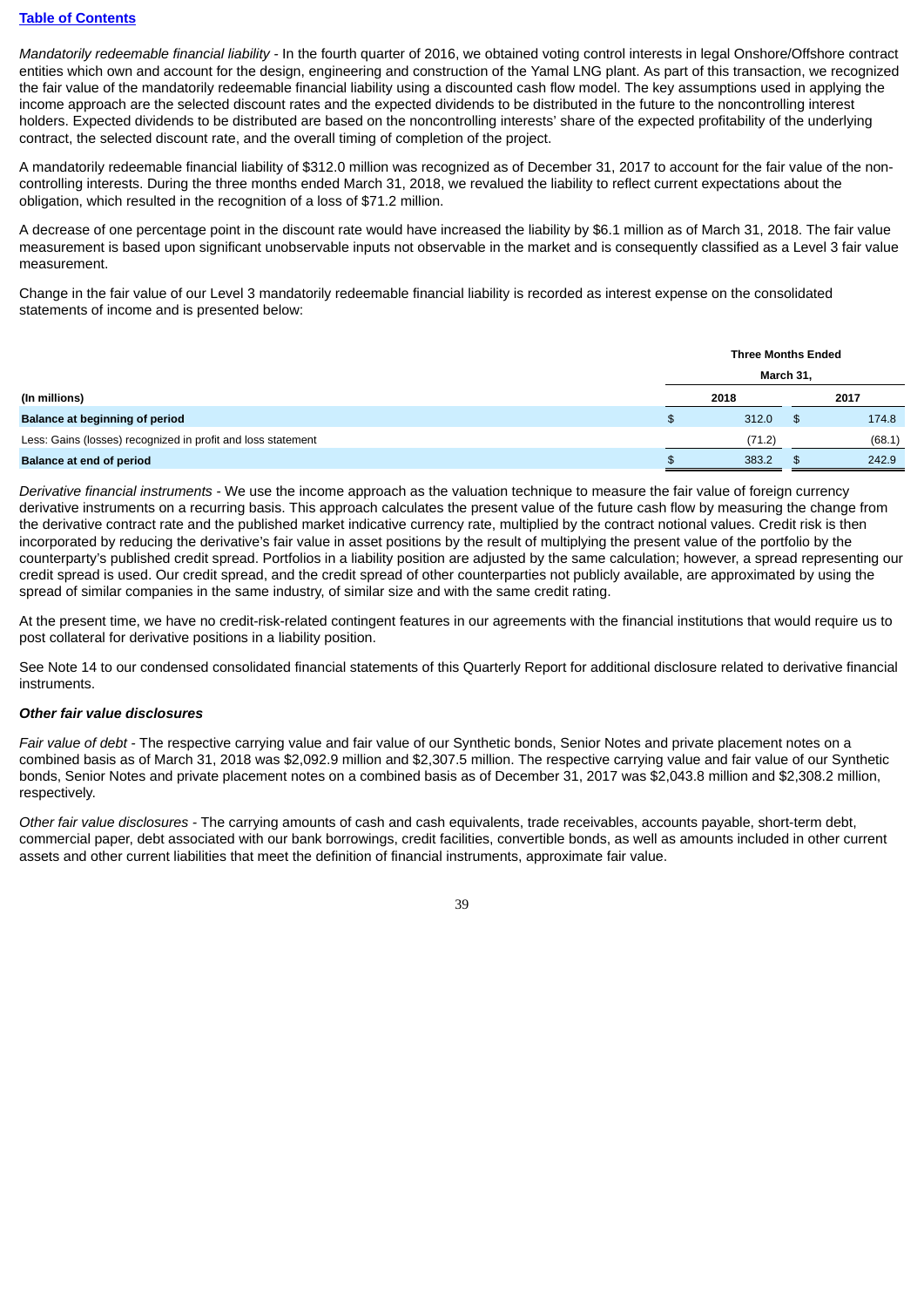*Credit risk -* By their nature, financial instruments involve risk, including credit risk, for non-performance by counterparties. Financial instruments that potentially subject us to credit risk primarily consist of trade receivables and derivative contracts. We manage the credit risk on financial instruments by transacting only with what management believes are financially secure counterparties, requiring credit approvals and credit limits, and monitoring counterparties' financial condition. Our maximum exposure to credit loss in the event of non-performance by the counterparty is limited to the amount drawn and outstanding on the financial instrument. Allowances for losses on trade receivables are established based on collectability assessments. We mitigate credit risk on derivative contracts by executing contracts only with counterparties that consent to a master netting agreement, which permits the net settlement of gross derivative assets against gross derivative liabilities.

#### <span id="page-39-0"></span>**ITEM 2. MANAGEMENT'S DISCUSSION AND ANALYSIS OF FINANCIAL CONDITION AND RESULTS OF OPERATIONS**

#### <span id="page-39-1"></span>**BUSINESS OUTLOOK**

*Overall Outlook -* The price of crude oil continued recovering in 2017 and the price has been steadily increasing over the last nine months. Nonetheless, the oil and natural gas industry continues to experience the overall impacts of the steep decline in crude oil prices that were experienced in prior years and there are some lingering uncertainties in the crude oil price outlook. Despite OPEC's implementation of a cap on crude oil production in 2017, ongoing uncertainty in the crude oil price outlook remains. The sustainability of the 2017 crude oil price recovery and business activity levels is dependent on a number of variables. As long-term demand continues to rise and base production continues to naturally decline, we believe commodity prices should demonstrate an ongoing ability for continued improvement, increasing the confidence of our customers to increase their investments in new sources of oil and natural gas production.

*Subsea -* The impact of the low crude oil price environment over the last two years led many of our customers to reduce their capital spending plans or defer new offshore projects. We began to reduce our workforce and adjust manufacturing capacity to align our operations with the anticipated decreases in activity in 2016 due to delayed Subsea project inbound orders, and to mitigate the impact to operating margins. We continued such actions in 2017 and we have been realizing the benefits from these restructuring actions by attaining more cost-effective manufacturing. We expect to continue to take additional actions in 2018, but we are mindful that increased market activity levels are likely to be experienced in 2018 as a result of the improved industry economic environment, which is leading to increased order activity going forward. The operational improvements and cost reductions made in prior years are providing us with the capability to respond to the market recovery that we believe has commenced. We also recognize the need to continue to invest in our people to ensure that we preserve the core competencies and capabilities that historically delivered strong results in 2017 and will be necessary for continued success during the market recovery. Our customers are continuing to take aggressive actions to improve their project economics and to capitalize upon the improved commodity price environment, and we are monitoring customer activity in the context of these improved oil and gas prices. There is always risk of project sanctioning delays, however, as described above, project economics have improved considerably, and consequently, many offshore discoveries are being developed economically at today's crude oil prices. Accordingly, we continue to work closely with our customers and believe that with our unique business model we can further reduce their project break-even levels by offering cost-effective approaches to their project developments, including customer acceptance of integrated business models to help achieve the cost reduction goals and accelerate achievement of first oil. In the long term, we continue to believe that offshore and deepwater developments will remain a significant part of our customers' portfolios.

*Onshore/Offshore -* The Offshore market faces many of the same constraints as the Subsea business due to lingering industry challenges to improve project economics. Meanwhile, Onshore market activity continues to provide a tangible set of opportunities, and in particular for natural gas projects as natural gas continues to take a larger share of global energy demand. Activity in Liquefied natural gas ("LNG") is fueled by the potential for sustained modest natural gas prices, representing an important opportunity set for our business. We remain confident that the industry will make further LNG investments in the near to intermediate term. We also see opportunities for refining petrochemical and fertilizer projects. As Onshore market activity levels remain stable, it provides our business with the opportunity to remain actively engaged in and pursue front end engineering studies that provide the platform for early engagement with clients, which can significantly derisk project execution. Market opportunities for downstream front end engineering studies and full EPC projects are most prevalent in the Middle East, Africa and Asia markets in LNG, refining and petrochemicals.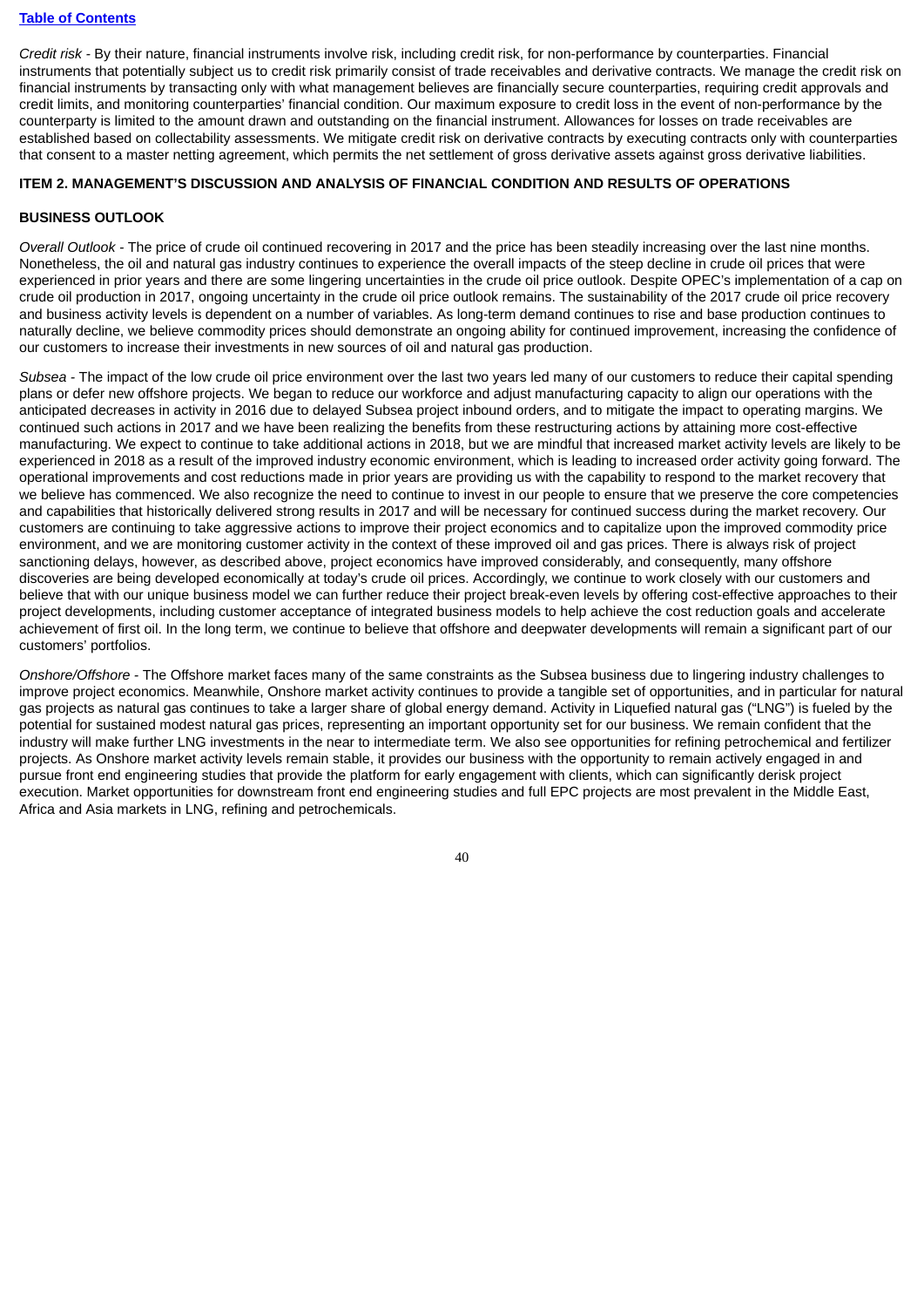*Surface Technologies -* North America rig count and operating activity have steadily improved since the fall of 2016. The market recovery began in late 2016 in North America and continued throughout 2017. We have experienced increased demand for pressure control equipment driven by this increased activity. The pace of improvement is likely to slow down somewhat in 2018 with expectations of more moderate rig count growth compared to 2017. Our restructuring actions that were taken in 2016 and 2017 have reduced costs. Activity in our international surface business has been strengthening, but continues to experience pressure from competitive pricing that began in 2016. We expect this competitive pricing environment to continue and to have downward pressure on operating margins into the first half of 2018, with the benefit of improved pricing beginning to materialize in the second half of 2018.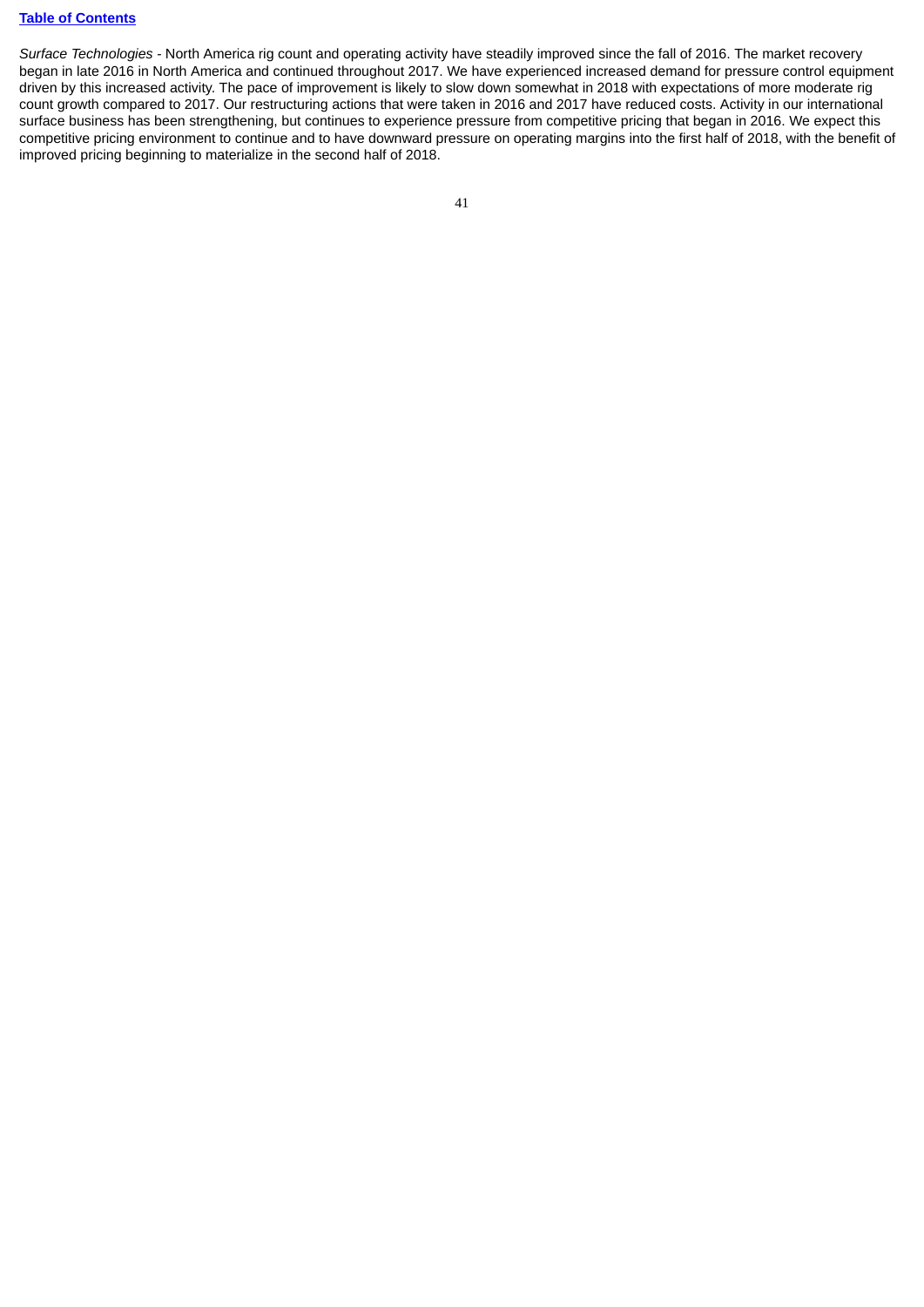#### <span id="page-41-0"></span>**CONSOLIDATED RESULTS OF OPERATIONS OF TECHNIPFMC PLC**

|                                                            |               |         | <b>Three Months Ended</b> |         |         |  |  |  |
|------------------------------------------------------------|---------------|---------|---------------------------|---------|---------|--|--|--|
|                                                            |               |         | March 31,                 |         | Change  |  |  |  |
| (In millions, except %)                                    |               | 2018    | 2017                      | \$      | %       |  |  |  |
| Revenue                                                    | $\frac{2}{3}$ | 3,125.2 | $\frac{2}{3}$<br>3,388.0  | (262.8) | (7.8)   |  |  |  |
|                                                            |               |         |                           |         |         |  |  |  |
| Costs and expenses                                         |               |         |                           |         |         |  |  |  |
| Cost of sales                                              |               | 2,524.6 | 2,980.3                   | (455.7) | (15.3)  |  |  |  |
| Selling, general and administrative expense                |               | 303.1   | 254.1                     | 49.0    | 19.3    |  |  |  |
| Research and development expense                           |               | 41.1    | 43.4                      | (2.3)   | (5.3)   |  |  |  |
| Impairment, restructuring and other expenses               |               | 11.5    | 9.7                       | 1.8     | 18.6    |  |  |  |
| Merger transaction and integration costs                   |               | 5.6     | 54.7                      | (49.1)  | (89.8)  |  |  |  |
| <b>Total costs and expenses</b>                            |               | 2,885.9 | 3,342.2                   | (456.3) | (13.7)  |  |  |  |
|                                                            |               |         |                           |         |         |  |  |  |
| Other income (expense), net                                |               | (25.2)  | 63.5                      | (88.7)  | (139.7) |  |  |  |
| Income from equity affiliates                              |               | 14.0    | 9.4                       | 4.6     | 48.9    |  |  |  |
| Net interest expense                                       |               | (87.4)  | (82.1)                    | (5.3)   | (6.5)   |  |  |  |
| Income before income taxes                                 |               | 140.7   | 36.6                      | 104.1   | 284.4   |  |  |  |
| Provision for income taxes                                 |               | 49.3    | 51.8                      | (2.5)   | (4.8)   |  |  |  |
| Net income (loss)                                          |               | 91.4    | (15.2)                    | 106.6   | 701.3   |  |  |  |
| Net (income) loss attributable to noncontrolling interests |               | 3.7     | (3.5)                     | 7.2     | 205.7   |  |  |  |
| Net income (loss) attributable to TechnipFMC plc           | \$            | 95.1    | (18.7)<br>\$              | 113.8   | 608.6   |  |  |  |

#### *Revenue*

Revenue decreased \$262.8 million and 7.8% in the first quarter of 2018 compared to the first quarter of 2017, primarily as a result of declining activity of certain Subsea projects in Africa that progressed toward completion and decreased activity on certain Onshore/Offshore projects, including Yamal LNG. This activity was partially offset by increase in new Onshore/Offshore projects in Europe, Middle East, India and Africa ("EMIA") and Asia Pacific as well as increased revenue in all of our Surface Technologies business lines led by Surface Americas business. The Surface Americas growth was driven by higher activity in North America due to strong increase in demand for hydraulic fracturing, wellhead and flow metering equipment.

#### *Gross Profit*

Gross profit (revenue less cost of sales) as a percentage of sales increased to 19.2% in the first quarter of 2018, from 12.0% in the first quarter of 2017 primarily due to the reduction of cost of sales year-over-year as a result of strong project execution and a more favorable operating cost structure.

#### *Selling, general and administrative expense*

Selling, general and administrative expense increased \$49.0 million year-over-year. The first quarter of 2017 does not include FMC Technologies operations prior to the merger date of January 17, 2017. FMC Technologies' selling general and administrative expenses for this period were \$63.0 million. On a comparable basis, selling, general and administrative expense decreased by \$14.0 million, primarily due to the benefit of cost reductions and lower headcount across the company.

#### *Research and Development Expense*

Research and development expenses decreased \$2.3 million year-over-year.

#### *Impairment, Restructuring and Other Expenses*

Impairment, restructuring and other expense increased by \$1.8 million year-over-year. Impairment, restructuring and other expenses for the first quarter of 2018 included \$8.5 million of restructuring expense. In recent years, we have implemented restructuring plans across our businesses to reduce costs and better align our workforce with anticipated activity levels.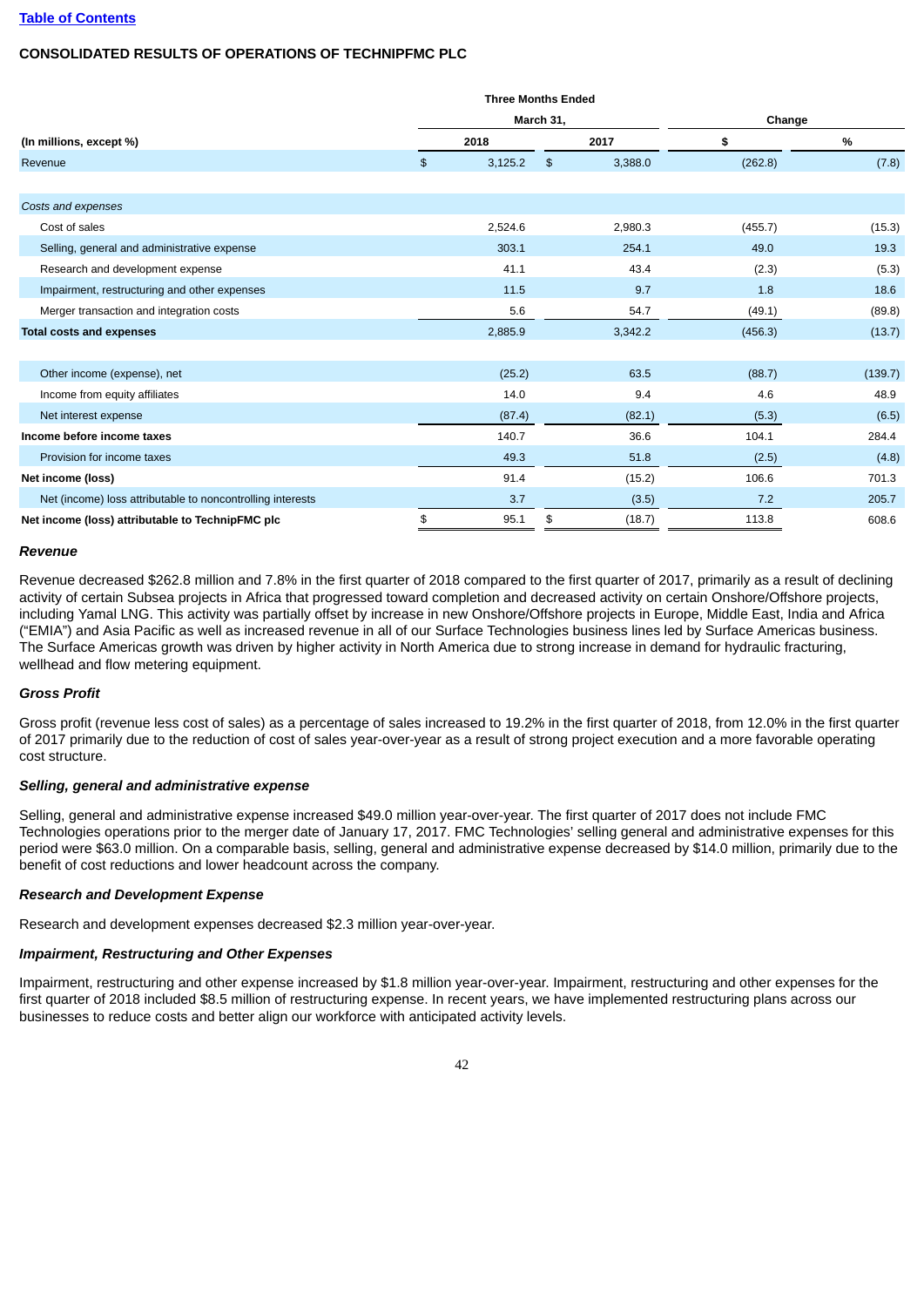## *Merger Transaction and Integration Costs*

Merger transaction and integration costs of \$5.6 million were incurred in the first quarter of 2018 due to integration expenses associated with the Merger, a significant portion of which related to facility lease termination charges, with a substantially lower portion related to integration activities pertaining to combining the two legacy companies. See Note 2 to our condensed consolidated financial statements of this Quarterly Report for more information.

#### *Other Income (expense), Net*

Other income (expense), net, primarily reflects foreign currency gains and losses, including gains and losses associated with the remeasurement of net cash positions. In the first quarter of 2018, we recognized \$19.0 million of net foreign exchange loss, compared with \$43.0 million of foreign exchange gains in the first quarter of 2017.

#### *Net Interest Expense*

Net interest expense increased \$5.3 million in the first quarter of 2018 compared to 2017 due to the changes in the fair value of the financial liability. During the three months ended March 31, 2018, we revalued the liability to reflect current expectations about the obligation and recognized a loss of \$71.2 million. See Note 15 to our condensed consolidated financial statements of this Quarterly Report for more information regarding the fair value measurement assumptions of the mandatorily redeemable financial liability and related changes in its fair value.

#### *Provision for Income Taxes*

Our provision for income taxes for the three months ended March 31, 2018 and 2017 reflected effective tax rates of 35.0% and 141.5%, respectively. The year-over-year decrease in the effective tax rate was primarily due to favorable changes in forecasted earnings mix and reduced impact of losses in jurisdictions with a full valuation allowance. In addition, individual tax items, combined with higher profitability in the current period, had less of an impact on the effective rate in the three months ended March 31, 2018 as compared to the same periods in 2017. In particular, several items that increased the rate in Q1 2017, such as branch profits tax, deemed dividends and return to provision adjustments did not recur during Q1 2018.

Our effective tax rate can fluctuate depending on our country mix of earnings, since our foreign earnings are generally subject to higher tax rates than in the United Kingdom.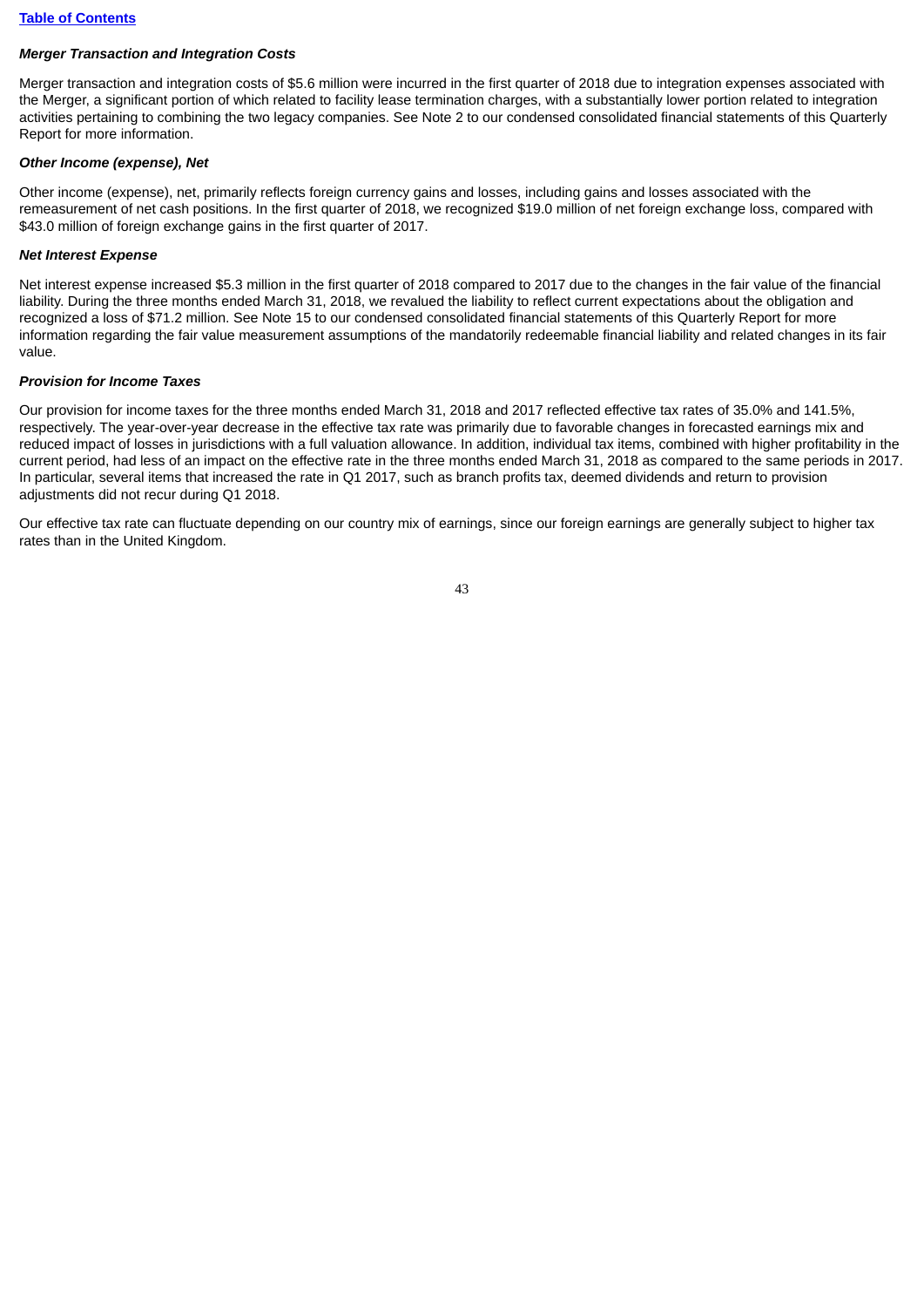#### **SEGMENT RESULTS OF OPERATIONS OF TECHNIPFMC PLC**

<span id="page-43-0"></span>Segment operating profit is defined as total segment revenue less segment operating expenses. Certain items have been excluded in computing segment operating profit and are included in corporate items. See Note 5 to our condensed consolidated financial statements of this Quarterly Report for more information.

#### *Subsea*

|                                             |     | <b>Three Months Ended</b> |           |         |                         |            |  |  |  |  |  |  |
|---------------------------------------------|-----|---------------------------|-----------|---------|-------------------------|------------|--|--|--|--|--|--|
|                                             |     |                           | March 31, |         | Favorable/(Unfavorable) |            |  |  |  |  |  |  |
| (In millions, except %)                     |     | 2018                      |           | 2017    |                         | %          |  |  |  |  |  |  |
| Revenue                                     | эĐ. | 1,180.2                   | \$        | 1,376.7 | (196.5)                 | (14.3)     |  |  |  |  |  |  |
| Operating profit                            |     | 54.4                      | \$        | 54.2    | 0.2                     | 0.4        |  |  |  |  |  |  |
| Operating profit as a percentage of revenue |     | 4.6%                      |           | 3.9%    |                         | $0.7pts$ . |  |  |  |  |  |  |

Subsea revenue decreased \$196.5 million or 14.3% year-over-year, primarily driven by projects in Africa progressed towards completion. Asia Pacific experienced lower activity in Engineering Procurement Construction and Installation ("EPCI") projects and South America had lower levels of buoy deliveries, partially offset by higher activity in Europe as a result of strong performance of Bahr Essalam. Overall, Subsea revenue was negatively impacted by prior period lower inbound order activity related to the offshore market downturn.

Subsea operating profit as a percentage of revenue increased year-over-year, primarily as a result of strong project execution and as a result of lower operating costs from prior year restructuring programs.

Subsea operating profit in the first quarter of 2018 included \$3.1 million of impairment, restructuring and other severance charges compared to \$6.7 million in the first quarter of 2017.

#### *Onshore/Offshore*

|                         |    |         | March 31,  |         | Favorable/(Unfavorable) |        |  |
|-------------------------|----|---------|------------|---------|-------------------------|--------|--|
| (In millions, except %) |    | 2018    |            | 2017    |                         | %      |  |
| Revenue                 | \$ | 1,573.4 | $\sqrt{3}$ | 1,764.0 | (190.6)                 | (10.8) |  |
| Operating profit        | \$ | 202.9   | \$         | 142.8   | 60.1                    | 42.1   |  |
|                         |    |         |            |         |                         |        |  |
|                         |    |         |            |         |                         |        |  |

Operating profit as a percentage of revenue  $12.9\%$   $8.1\%$ 

Onshore/Offshore revenue decreased \$190.6 million or 10.8% year-over-year. The decrease was primarily driven by major projects, including Yamal LNG, progressed towards completion. This was partially offset by achieving strong progress on Shell Prelude FLNG, Total Martin Linge, ENOC Jebel Ali and Aasta Hansteen projects.

Onshore/Offshore operating profit as a percentage of revenue improved significantly year-over-year due to strong project execution on several major projects in Europe and a positive contribution of Front End Engineering Design ("FEED") and EPC contracts.

Operating profit in the first quarter of 2018 included \$3.5 million of impairment, restructuring and other severance charges compared to \$(0.3) million in the first quarter of 2017.

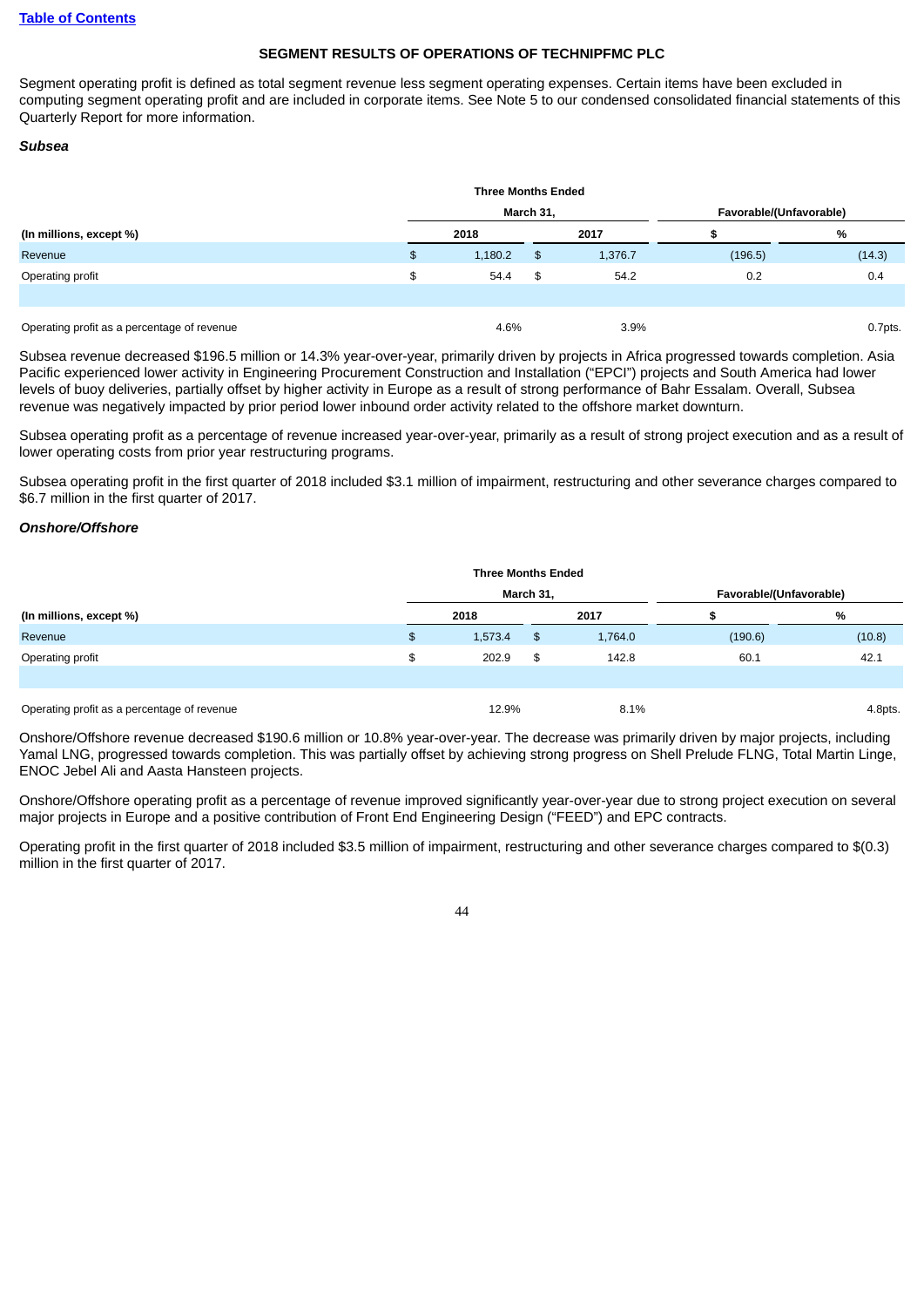#### *Surface Technologies*

|                                                    | <b>Three Months Ended</b> |           |        |                         |       |  |  |  |  |  |
|----------------------------------------------------|---------------------------|-----------|--------|-------------------------|-------|--|--|--|--|--|
|                                                    |                           | March 31. |        | Favorable/(Unfavorable) |       |  |  |  |  |  |
| (In millions, except %)                            | 2018                      |           | 2017   |                         | %     |  |  |  |  |  |
| Revenue                                            | \$<br>371.6               | \$        | 248.4  | 123.2                   | 49.6  |  |  |  |  |  |
| Operating profit (loss)                            | \$<br>30.6                | \$        | (18.6) | 49.2                    | 264.5 |  |  |  |  |  |
| Operating profit (loss) as a percentage of revenue | 8.2%                      |           | (7.5)% |                         | 15.7  |  |  |  |  |  |

Surface Technologies revenue increased \$123.2 million or 49.6% year-over-year. Revenue increased in all of our Surface Technologies businesses primary led by Surface Americas. The growth was driven by higher activity in North America due to a strong increase in demand for hydraulic fracturing and wellhead and flow metering equipment. The growth in revenue was partially offset by timing of orders in Surface International and Measurement Solutions.

Surface Technologies operating profit increased \$49.2 million year-over-year. This significant increase was primarily driven by higher global activity levels and improved pricing in North America. Operating profit was negatively affected by the unfavorable pricing in our Surface International business.

Operating profit in the first quarter of 2018 included \$2.4 million of impairment, restructuring and other severance charges compared to \$1.4 million in the first quarter of 2017.

#### *Corporate Items*

|                         | <b>Three Months Ended</b> |           |                         |        |       |   |       |  |  |  |
|-------------------------|---------------------------|-----------|-------------------------|--------|-------|---|-------|--|--|--|
|                         |                           | March 31, | Favorable/(Unfavorable) |        |       |   |       |  |  |  |
| (In millions, except %) |                           | 2018      | 2017                    |        |       | % |       |  |  |  |
| Corporate expense       |                           | (59.8)    |                         | (59.7) | (0.1) |   | (0.2) |  |  |  |

Corporate expense remained flat year-over-year. Corporate expense in the first quarter of 2018 included \$5.6 million of business combination transaction and integration costs related to the Merger, \$2.5 million of impairment, restructuring and other severance charges, and \$19.0 million of foreign currency exchange loss.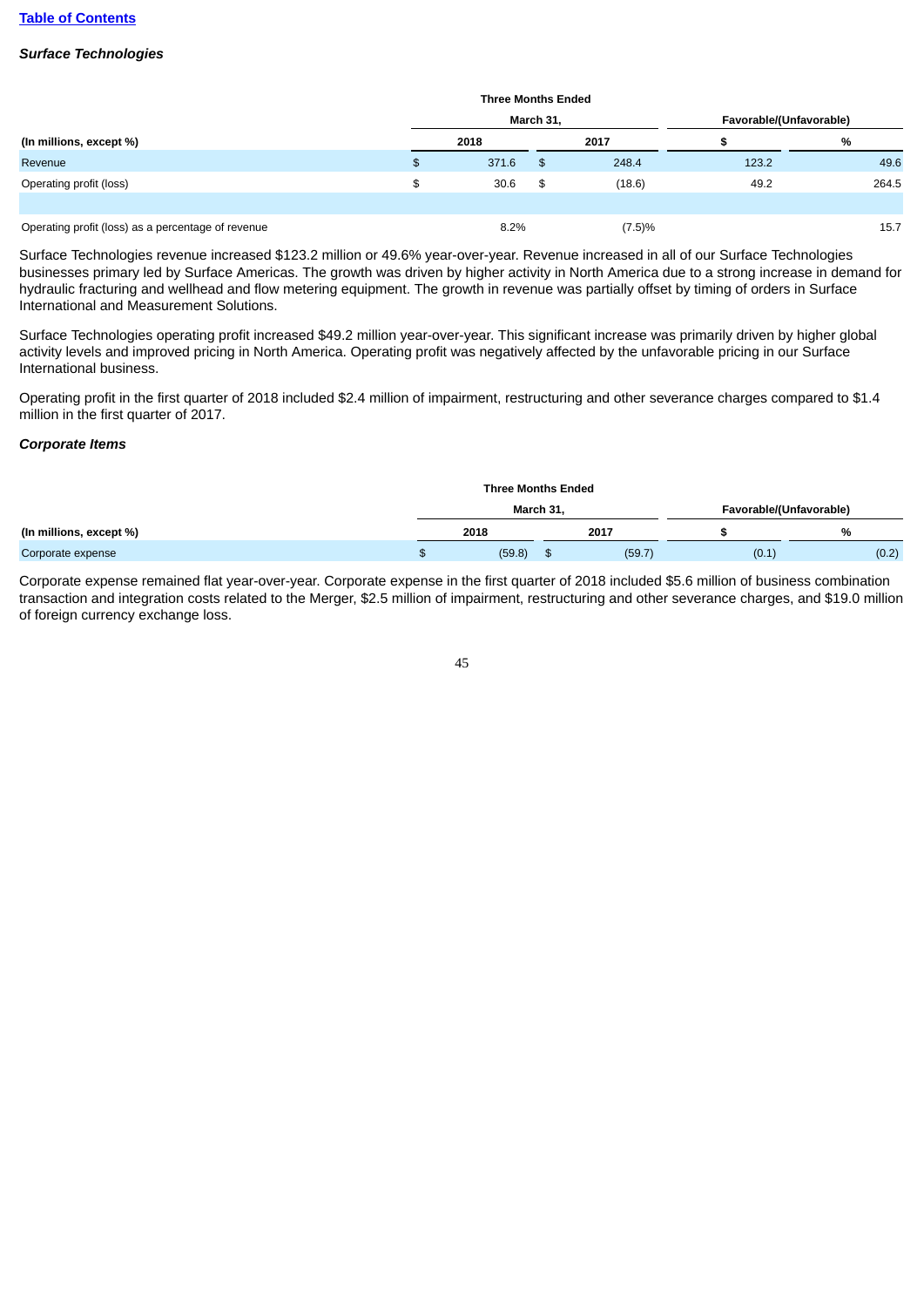#### <span id="page-45-0"></span>**INBOUND ORDERS AND ORDER BACKLOG**

*Inbound orders -* Inbound orders represent the estimated sales value of confirmed customer orders received during the reporting period.

|                             |    | <b>Inbound Orders</b>                  |    |         |  |  |
|-----------------------------|----|----------------------------------------|----|---------|--|--|
|                             |    | <b>Three Months Ended</b><br>March 31, |    |         |  |  |
|                             |    |                                        |    |         |  |  |
| (In millions)               |    | 2017<br>2018                           |    |         |  |  |
| Subsea                      | \$ | 1,227.8                                | \$ | 666.0   |  |  |
| Onshore/Offshore            |    | 1,849.6                                |    | 682.0   |  |  |
| Surface Technologies        |    | 409.6                                  |    | 241.5   |  |  |
| <b>Total inbound orders</b> | ¢  | 3,487.0                                | \$ | 1,589.5 |  |  |

*Order backlog -* Order backlog is calculated as the estimated sales value of unfilled, confirmed customer orders at the reporting date.

|                      | <b>Order Backlog</b> |      |                      |  |  |  |  |
|----------------------|----------------------|------|----------------------|--|--|--|--|
| (In millions)        | March 31,<br>2018    |      | December 31,<br>2017 |  |  |  |  |
| Subsea               | \$<br>6,110.9        | - \$ | 6,203.9              |  |  |  |  |
| Onshore/Offshore     | 7,491.6              |      | 6,369.1              |  |  |  |  |
| Surface Technologies | 409.5                |      | 409.8                |  |  |  |  |
| Total order backlog  | 14,012.0             | -\$  | 12,982.8             |  |  |  |  |

*Subsea -* Order backlog for Subsea at March 31, 2018 decreased by \$93.0 million compared to December 31, 2017. The decrease includes a one-time reduction of \$50.8 million related to the adoption of ASC Topic 606. Subsea backlog of \$6.1 billion at March 31, 2018 was composed of various subsea projects, including Energean's Karish; Total's Kaombo; Petrobras' pipelay support vessel and pre-salt tree awards; Mellitah's Bahr Essalam; Eni's Coral; Woodside's Greater Enfield; Statoil's Peregrino Phase II; and VNG's Fenja.

*Onshore/Offshore -* Onshore/Offshore order backlog at March 31, 2018 increased by \$1.1 billion compared to December 31, 2017. The increase includes a one-time adjustment of \$800.8 million related to the adoption of ASC Topic 606. The adjustment is primarily related to additional revenue for future reimbursable work that are now included in backlog, reflecting a change in the timing of order recognition. Onshore/Offshore backlog of \$7.5 billion was composed of various projects, including Yamal LNG; Energean's Karish; Enoc's Jebel Ali; Sibur's Zapsib-2; Socar's Azerikimya; Shell's Prelude FLNG; Eni's Coral FLNG and Zadco's Upper Zakum.

*Surface Technologies -* Order backlog for Surface Technologies at March 31, 2018 increased by \$0.3 million compared to December 31, 2017. The change includes a one-time reduction of \$37.9 million related to the adoption of ASC Topic 606. Given the short-cycle nature of the business, most orders are quickly converted into sales revenue; longer contracts are typically converted within twelve months.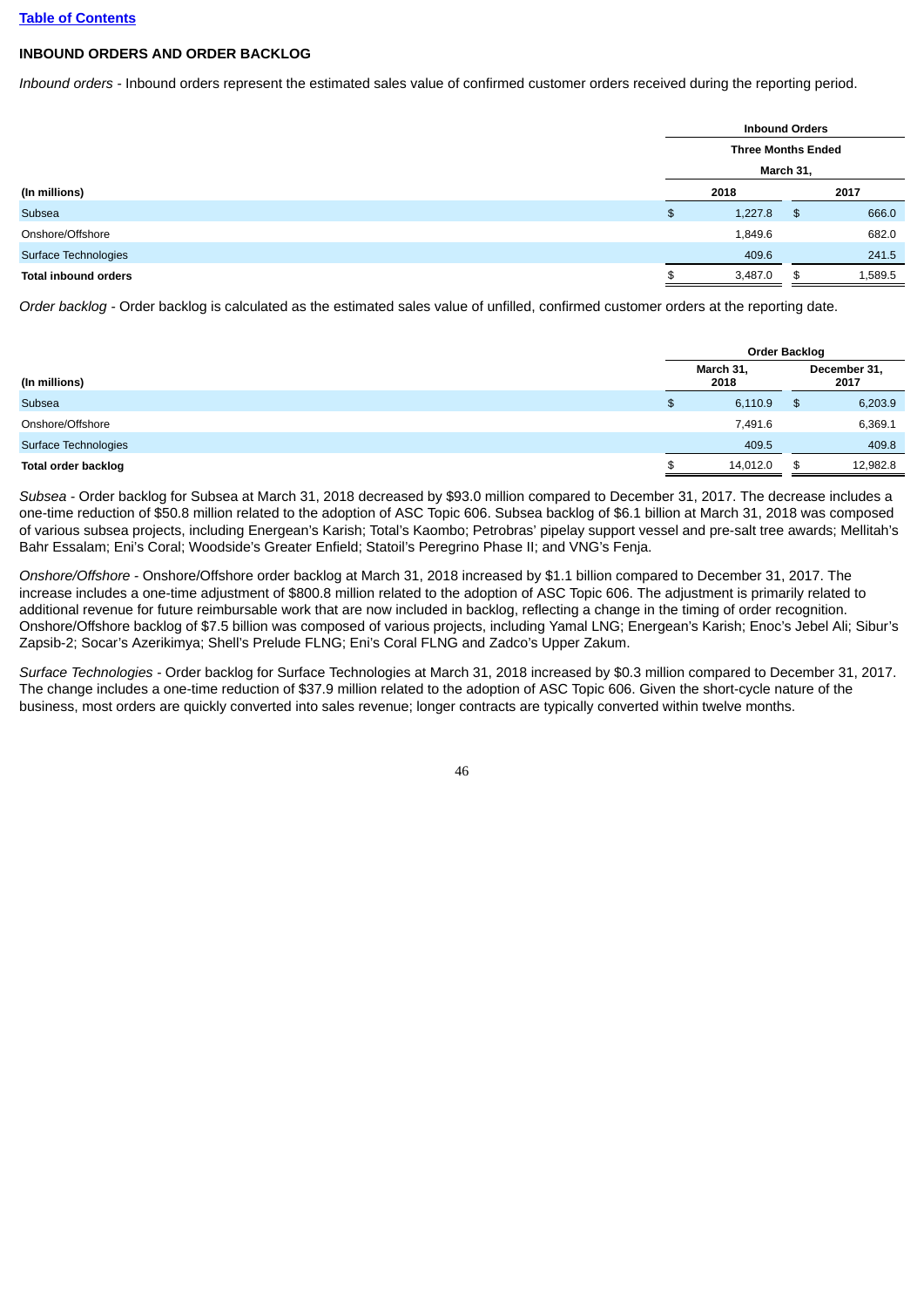#### <span id="page-46-0"></span>**LIQUIDITY AND CAPITAL RESOURCES**

Most of our cash is managed centrally and flowed through centralized bank accounts controlled and maintained by TechnipFMC domestically and in foreign jurisdictions to best meet the liquidity needs of our global operations. The majority of cash held by subsidiaries of our U.S. domiciled companies could be repatriated to the United States. Under current U.S. law, as amended by the Tax Cuts and Jobs Act, signed into law on December 22, 2017, any such repatriation to the U.S. in the form of a dividend would be eligible for a 100% dividend received deduction and therefore would not be subject to U.S. federal income tax.

We expect to meet the continuing funding requirements of our global operations with cash generated by such operations and our existing revolving credit facility.

*Net (Debt) Cash -* Net (debt) cash, is a non-GAAP financial measure reflecting cash and cash equivalents, net of debt. Management uses this non-GAAP financial measure to evaluate our capital structure and financial leverage. We believe net debt, or net cash, is a meaningful financial measure that may assist investors in understanding our financial condition and recognizing underlying trends in our capital structure. Net (debt) cash should not be considered an alternative to, or more meaningful than, cash and cash equivalents as determined in accordance with U.S. GAAP or as an indicator of our operating performance or liquidity.

The following table provides a reconciliation of our cash and cash equivalents to net (debt) cash, utilizing details of classifications from our condensed consolidated balance sheets.

| (In millions)                                               | March 31,<br>2018 |      | December 31,<br>2017 |      |
|-------------------------------------------------------------|-------------------|------|----------------------|------|
| Cash and cash equivalents                                   | 6.220.6<br>\$     |      | 6,737.4              |      |
| Less: Short-term debt and current portion of long-term debt |                   | 87.2 |                      | 77.1 |
| Less: Long-term debt, less current portion                  | 3.735.8           |      | 3,777.9              |      |
| Net (debt) cash                                             | 2.397.6           |      | 2,882.4              |      |

#### *Cash Flows*

We used \$201.6 million of cash from operating activities during the three months ended March 31, 2018 as compared to the \$151.0 million cash generated from operating activities during the same period in 2017. The change was primarily due to a decrease in trade accounts payable. Our working capital balances can vary significantly depending on the payment and delivery terms on key contracts in our portfolio of projects.

Investing activities consumed \$113.6 million of cash during the three months ended March 31, 2018 as compared to the \$1,442.9 million cash provided by investing activities during the same period in 2017. The decrease in cash provided by investing activities was due to the Merger in 2017. See Note 2 to our condensed consolidated financial statements of this Quarterly Report for more information on the Merger. During the first quarter we completed acquisitions for a total cash consideration of \$62.0 million.

Financing activities used \$211.2 million and \$865.5 million of cash during the three months ended March 31, 2018 and 2017, respectively. The decrease in cash used by financing activities was due to repayments of long-term debt in the first quarter of 2017.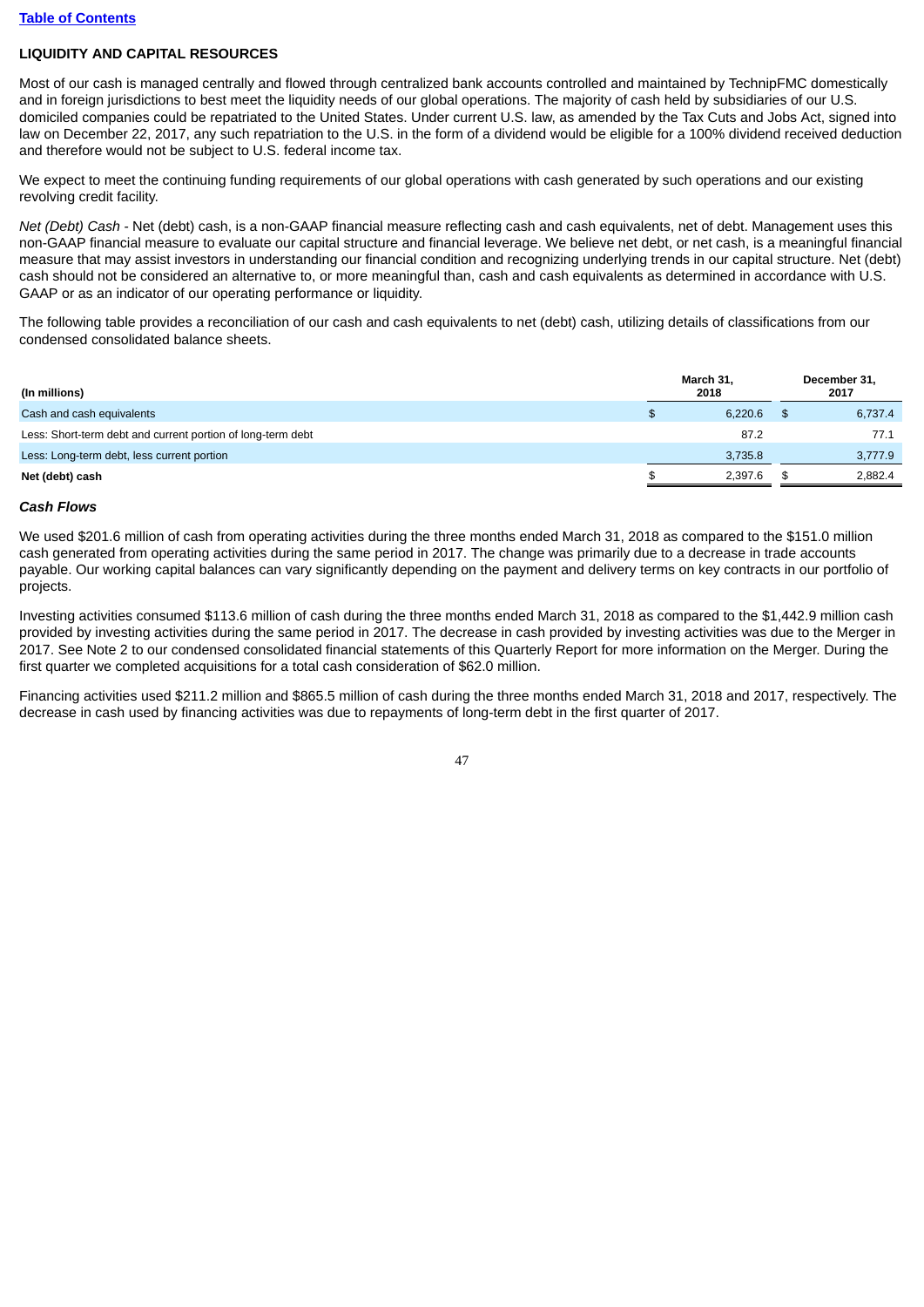## *Debt and Liquidity*

*Credit Facility -* The following is a summary of our revolving credit facility at March 31, 2018:

| (In millions)<br><b>Description</b>    | Amount  | Debt<br><b>Outstanding</b> | Commercial<br>Paper<br><b>Dutstanding<sup>(a)</sup></b> | Letters<br>0Ť<br>Credit |  | <b>Unused</b><br>Capacitv | <b>Maturity</b> |  |
|----------------------------------------|---------|----------------------------|---------------------------------------------------------|-------------------------|--|---------------------------|-----------------|--|
| Five-year revolving credit<br>facility | 2,500.0 |                            | 1,356.7                                                 |                         |  | 1.143.3                   | January 2022    |  |

a. Under our commercial paper program, we have the ability to access up to \$1.5 billion and €1.0 billion of financing through our commercial paper dealers. Our available capacity under our revolving credit facility is reduced by any outstanding commercial paper.

Committed credit available under our revolving credit facility provides the ability to issue our commercial paper obligations on a long-term basis. We had \$1,356.7 million of commercial paper issued under our facility at March 31, 2018. As we had both the ability and intent to refinance these obligations on a long-term basis, our commercial paper borrowings were classified as long-term debt in the accompanying condensed consolidated balance sheets at March 31, 2018.

As of March 31, 2018, we were in compliance with all restrictive covenants under our revolving credit facility.

See Note 9 to our condensed consolidated financial statements of this Quarterly Report for more information related to our credit facility.

## *Credit Risk Analysis*

Valuations of derivative assets and liabilities reflect the value of the instruments, including the values associated with counterparty risk. These values must also take into account our credit standing, thus including in the valuation of the derivative instrument the value of the net credit differential between the counterparties to the derivative contract. Our methodology includes the impact of both counterparty and our own credit standing. Adjustments to our derivative assets and liabilities related to credit risk were not material for any period presented.

Additional information about credit risk is incorporated herein by reference to Note 15 to our condensed consolidated financial statements of this Quarterly Report.

#### *Outlook*

Historically, we have generated our liquidity and capital resources primarily through operations and, when needed, through our credit facility. We have \$1,143.3 million of capacity available under our revolving credit facility that we expect to utilize if working capital needs temporarily increase. The volatility in credit, equity and commodity markets creates some uncertainty for our businesses. However, management believes, based on our current financial condition, existing backlog levels and current expectations for future market conditions, that we will continue to meet our short- and long-term liquidity needs with a combination of cash on hand, cash generated from operations and access to capital markets.

We project spending approximately \$300 million in 2018 for capital expenditures, largely on expenditures in our subsea business. However, projected capital expenditures for 2018 do not include any contingent capital that may be needed to respond to a contract award.

We implemented a U.K. court-approved reduction of our capital, which completed on June 29, 2017, in order to create distributable profits to support the payment of future dividends or future share repurchases. Our board of directors has authorized a \$500.0 million share repurchase program that we began executing in 2017 and expect to complete in 2018. On February 20, 2018, our Board of Directors authorized and declared a quarterly cash dividend of \$0.13 per ordinary share.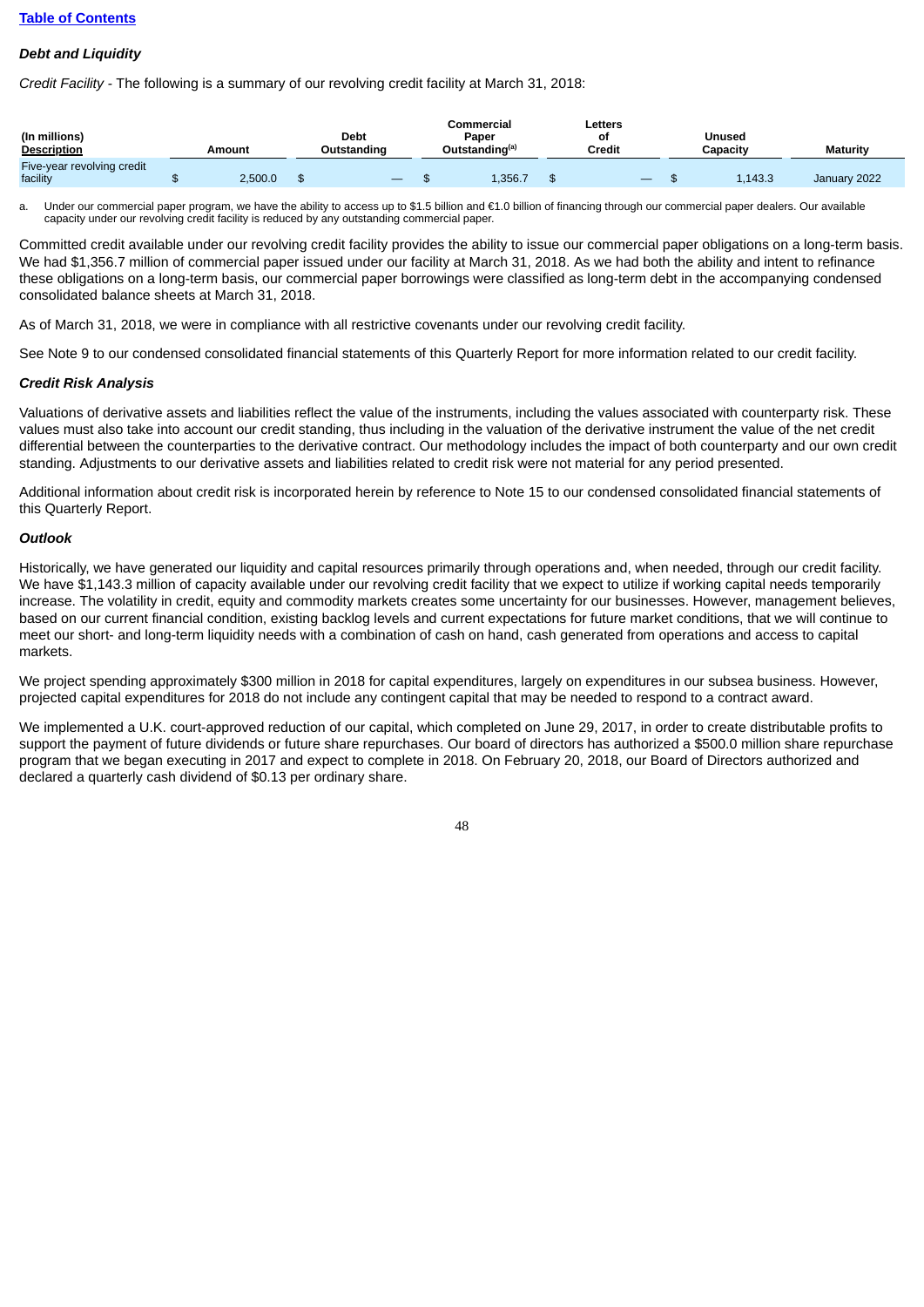## <span id="page-48-0"></span>**CRITICAL ACCOUNTING ESTIMATES**

The preparation of financial statements in conformity with U.S. generally accepted accounting principles requires management to make certain estimates, judgments and assumptions about future events that affect the reported amounts of assets and liabilities at the date of the financial statements, the reported amounts of revenue and expenses during the periods presented and the related disclosures in the accompanying notes to the financial statements. Management has reviewed these critical accounting estimates with the Audit Committee of our Board of Directors. We believe the following critical accounting estimates used in preparing our financial statements address all important accounting areas where the nature of the estimates or assumptions is material due to the levels of subjectivity and judgment necessary to account for highly uncertain matters or the susceptibility of such matters to change. See Note 1 to our condensed consolidated financial statements of this Quarterly Report for a description of our significant accounting policies. We have adopted new accounting standards that did not have a material impact to our critical accounting estimates. See Note 3 to our condensed consolidated financial statements of this Quarterly Report for a description of the recently adopted accounting standards.

#### *Revenue Recognition*

The majority of our revenue is derived from long-term contracts that can span several years. We account for revenue in accordance with ASC Topic 606. The unit of account in ASC Topic 606 is a performance obligation. A contract's transaction price is allocated to each distinct performance obligation and recognized as revenue when, or as, the performance obligation is satisfied. Our performance obligations are satisfied over time as work progresses or at a point in time.

A significant portion of our total revenue recognized over time relates to our Onshore/Offshore and Subsea segments, primarily for the entire range of onshore facilities, fixed and floating offshore oil and gas facilities and subsea exploration and production equipment projects that involve the design, engineering, manufacturing, construction, and assembly of complex, customer-specific systems. Because of control transferring over time, revenue is recognized based on the extent of progress towards completion of the performance obligation. The selection of the method to measure progress towards completion requires judgment and is based on the nature of the products or services to be provided. We generally use the cost-to-cost measure of progress for our contracts because it best depicts the transfer of control to the customer which occurs as we incur costs on our contracts. Under the cost-to-cost measure of progress, the extent of progress towards completion is measured based on the ratio of costs incurred to date to the total estimated costs at completion of the performance obligation. Revenues, including estimated fees or profits, are recorded proportionally as costs are incurred.

Due to the nature of the work required to be performed on many of our performance obligations, the estimation of total revenue and cost at completion is complex, subject to many variables and requires significant judgment. It is common for our long-term contracts to contain award fees, incentive fees, or other provisions that can either increase or decrease the transaction price. We include estimated amounts in the transaction price when we believe we have an enforceable right to the modification, the amount can be estimated reliably and its realization is probable. The estimated amounts are included in the transaction price to the extent it is probable that a significant reversal of cumulative revenue recognized will not occur when the uncertainty associated with the variable consideration is resolved.

We execute contracts with our customers that clearly describe the equipment, systems and/or services. After analyzing the drawings and specifications of the contract requirements, our project engineers estimate total contract costs based on their experience with similar projects and then adjust these estimates for specific risks associated with each project, such as technical risks associated with a new design. Costs associated with specific risks are estimated by assessing the probability that conditions arising from these specific risks will affect our total cost to complete the project. After work on a project begins, assumptions that form the basis for our calculation of total project cost are examined on a regular basis and our estimates are updated to reflect the most current information and management's best judgment.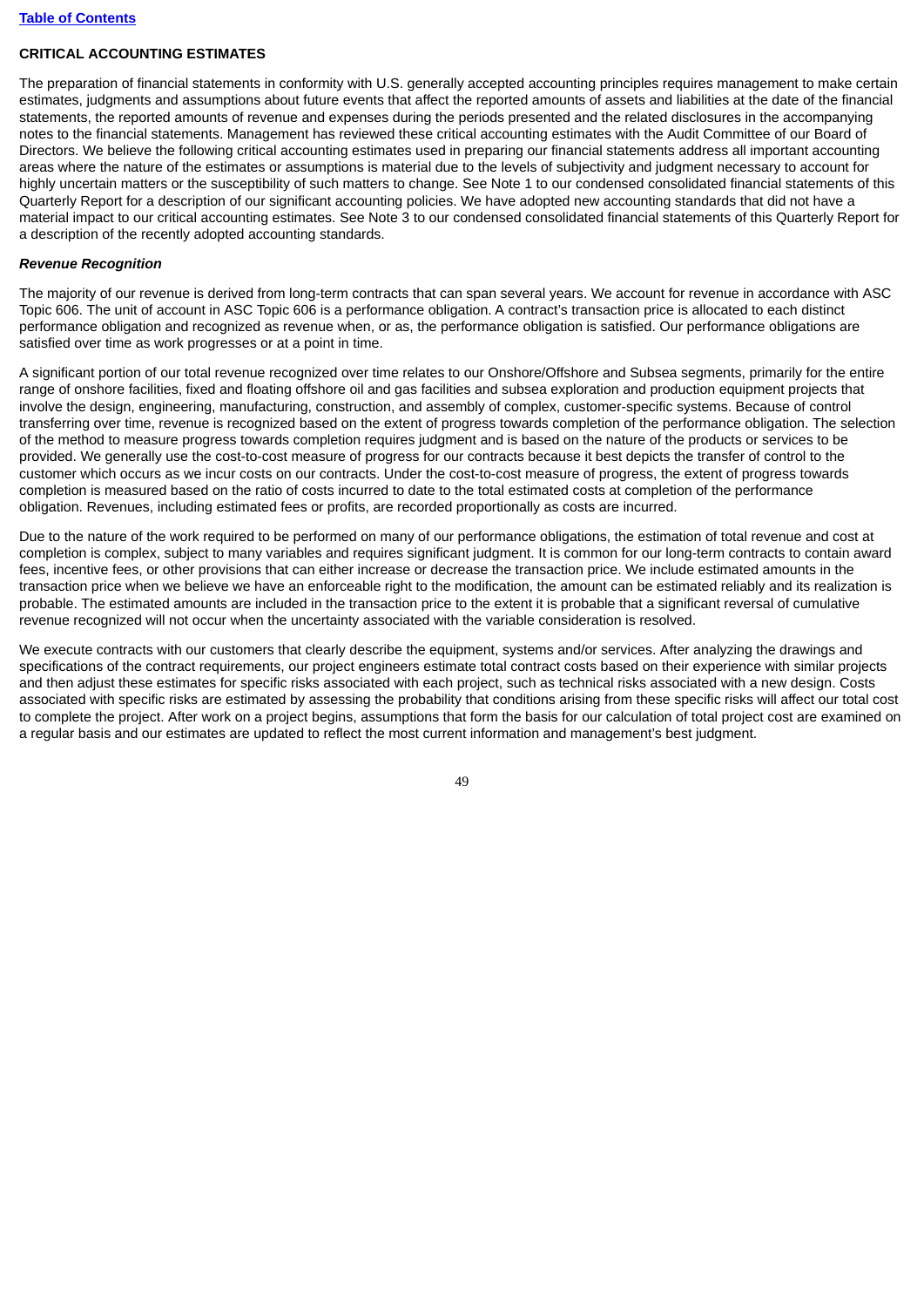Adjustments to estimates of contract revenue, total contract cost, or extent of progress toward completion are often required as work progresses under the contract and as experience is gained, even though the scope of work required under the contract may not change. The nature of accounting for long-term contracts is such that refinements of the estimating process for changing conditions and new developments are continuous and characteristic of the process. Consequently, the amount of revenue recognized over time is sensitive to changes in our estimates of total contract costs. There are many factors, including, but not limited to, the ability to properly execute the engineering and design phases consistent with our customers' expectations, the availability and costs of labor and material resources, productivity and weather, that can affect the accuracy of our cost estimates, and ultimately, our future profitability.

Our operating profit for the quarter ended March 31, 2018 was positively impacted by approximately \$177.9 million, as a result of changes in contract estimates related to projects that were in progress at December 31, 2017. During the quarter ended March 31, 2018, we recognized favorable changes in our estimates which had an impact on our operating profit in the amounts of \$136.4 million and \$41.5 million in our Onshore/Offshore and Subsea segment's, respectively. The changes in contract estimates are attributed to better than expected performance throughout our execution of our projects.

#### <span id="page-49-0"></span>**OTHER MATTERS**

On March 28, 2016, FMC Technologies received an inquiry from the U.S. Department of Justice ("DOJ") related to the DOJ's investigation of whether certain services Unaoil S.A.M. provided to its clients, including FMC Technologies, violated the U.S. Foreign Corrupt Practices Act ("FCPA"). On March 29, 2016, Technip S.A. also received an inquiry from the DOJ related to Unaoil. We are cooperating with the DOJ's investigations and, with regard to FMC Technologies, a related investigation by the U.S. Securities and Exchange Commission.

In late 2016, Technip S.A. was contacted by the DOJ regarding its investigation of offshore platform projects awarded between 2003 and 2007, performed in Brazil by a joint venture company in which Technip S.A. was a minority participant, and we have also raised with DOJ certain other projects performed by Technip S.A. subsidiaries in Brazil between 2002 and 2013. The DOJ has also inquired about projects in Ghana and Equatorial Guinea that were awarded to Technip S.A. subsidiaries in 2008 and 2009, respectively. We are cooperating with the DOJ in its investigation into potential violations of the FCPA in connection with these projects and have also contacted the Brazilian authorities and are cooperating with their investigation concerning the projects in Brazil.

Certain of the government investigations have identified issues relating to potential non-compliance with applicable laws and regulations, including the FCPA and Brazilian law, related to these historic matters. U.S. authorities have a broad range of civil and criminal sanctions under the FCPA and other laws and regulations, which they may seek to impose against corporations and individuals in appropriate circumstances including, but not limited to, fines, penalties and modifications to business practices and compliance programs. These authorities have entered into agreements with, and obtained a range of sanctions against, numerous public corporations and individuals arising from allegations of improper payments whereby civil and/or criminal penalties were imposed. Recent civil and criminal settlements have included fines of tens or hundreds of millions of dollars, deferred prosecution agreements, guilty pleas, and other sanctions, including the requirement that the relevant corporation retain a monitor to oversee its compliance with the FCPA. Brazilian authorities also have a range of sanctions available to them and have recently imposed substantial fines on corporations for anti-corruption violations. Any of these remedial measures, if applicable to us, as well as potential customer reaction to such remedial measures, could have a material adverse impact on our business, results of operations, and financial condition.

#### <span id="page-49-1"></span>**ITEM 3. QUANTITATIVE AND QUALITATIVE DISCLOSURES ABOUT MARKET RISK**

For quantitative and qualitative disclosures about market risk affecting TechnipFMC, see Part II, Item 7A, "Quantitative and Qualitative Disclosures About Market Risk," in our Form 10-K for the year ended December 31, 2017. Our exposure to market risk has not changed materially since December 31, 2017.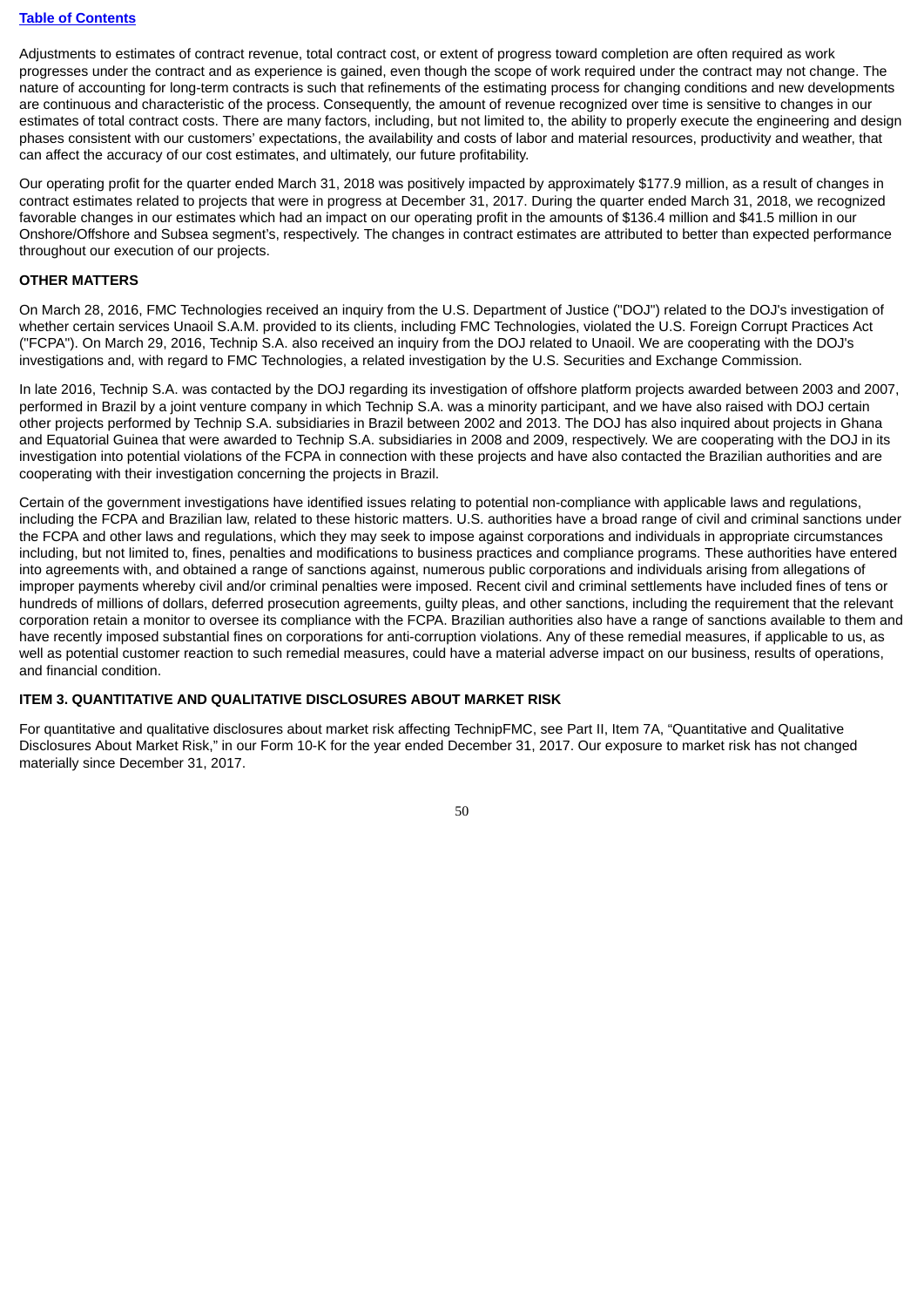## <span id="page-50-0"></span>**ITEM 4. CONTROLS AND PROCEDURES**

As of March 31, 2018, and under the direction of our Chief Executive Officer and Chief Financial Officer, we have evaluated the effectiveness of our disclosure controls and procedures, as defined in Rule 13a-15(e) under the Exchange Act. Based upon this evaluation, our Chief Executive Officer and Chief Financial Officer have concluded as of March 31, 2018, that our disclosure controls and procedures were not effective because of the material weaknesses in our internal control over financial reporting that were disclosed in our Form 10-K for the year ended December 31, 2017 ("Form 10-K").

As disclosed in Part II, Item 9A, "Controls and Procedures" in our Form 10-K ("Item 9A"), we identified material weaknesses in internal control over financial reporting in the following areas: (i) controls relating to the calculation of temporary gains and losses from natural hedges on certain of our projects and related foreign exchange adjustments; (ii) controls over the period-end financial reporting process specifically related to journal entries and account reconciliation in certain regions and locations; and (iii) controls relating to certain information technology systems.

There were no changes in our internal control over financial reporting that occurred during the three months ended March 31, 2018 that materially affected, or that are reasonably likely to materially affect our internal control over financial reporting.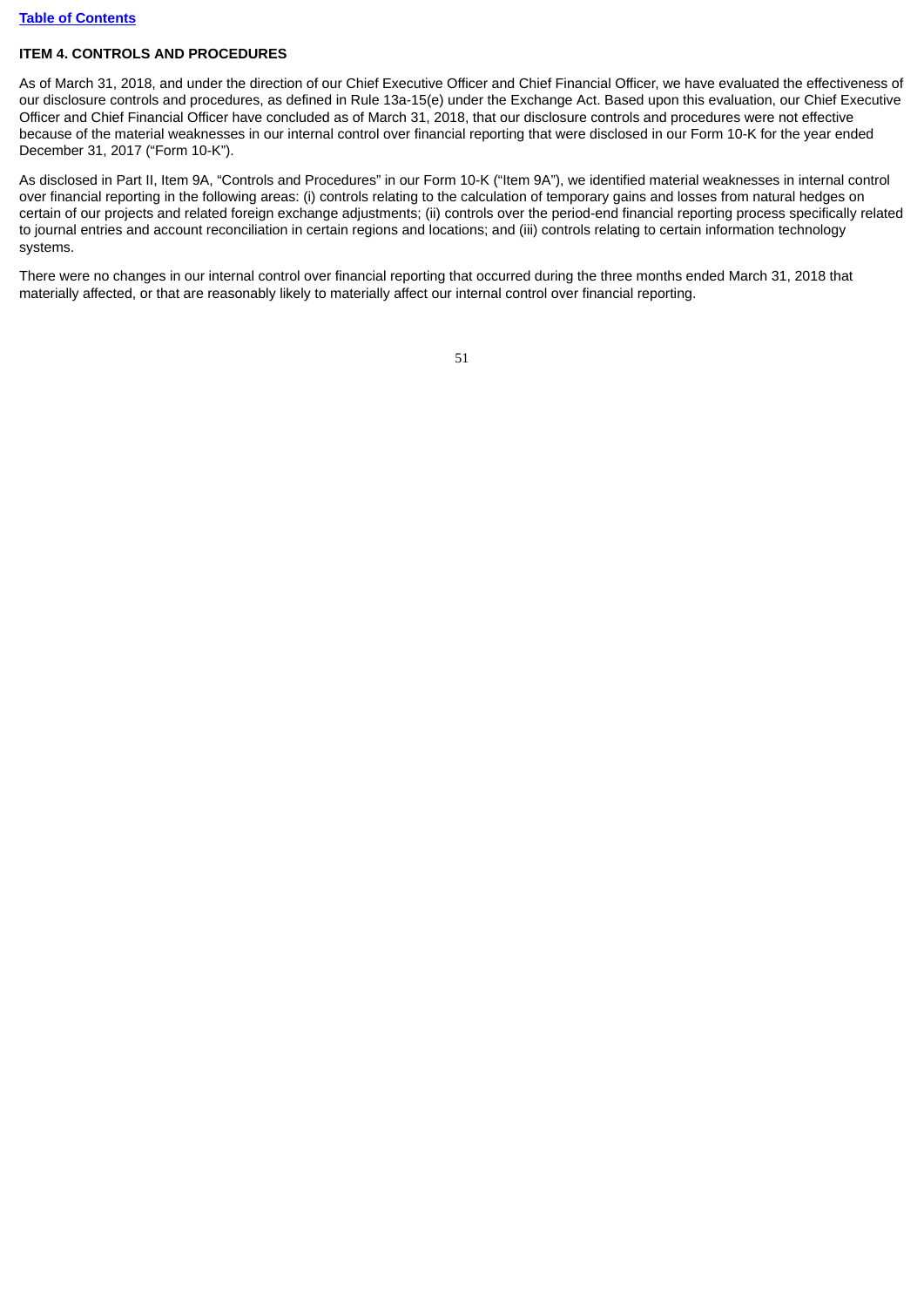## <span id="page-51-0"></span>**PART II - OTHER INFORMATION**

#### <span id="page-51-1"></span>**ITEM 1. LEGAL PROCEEDINGS**

A purported shareholder class action filed in 2017 and amended in January 2018 and captioned Prause v. TechnipFMC, et al., No. 4:17-cv-02368 (S.D. Texas) is pending in the U.S. District Court for the Southern District of Texas against the Company and certain current officers and a former employee of the Company. The suit alleges violations of the federal securities laws in connection with the Company's restatement of our first quarter 2017 financial results and a material weakness in our internal control over financial reporting announced on July 24, 2017. The Company is vigorously contesting the litigation and cannot predict its duration or outcome.

In addition to the above-referenced matter, we are involved in various other pending or potential legal actions or disputes in the ordinary course of our business. Management is unable to predict the ultimate outcome of these actions because of their inherent uncertainty. However, management believes that the most probable, ultimate resolution of these matters will not have a material adverse effect on our consolidated financial position, results of operations or cash flows.

#### <span id="page-51-2"></span>**ITEM 1A. RISK FACTORS**

As of the date of this filing, there have been no material changes or updates to our risk factors that were previously disclosed in Part I, Item 1A of our Annual Report on Form 10-K for the year ended December 31, 2017.

#### <span id="page-51-3"></span>**ITEM 2. UNREGISTERED SALES OF EQUITY SECURITIES AND USE OF PROCEEDS**

We had no unregistered sales of equity securities during the three months ended March 31, 2018.

The following table summarizes repurchases of our ordinary shares during the three months ended March 31, 2018.

#### *Issuer Purchases of Equity Securities*

| Period                               | <b>Total Number</b><br>of Shares Purchased<br>(a) | <b>Average Price</b><br>Paid per<br>Share | <b>Total Number of</b><br><b>Shares Purchased as</b><br><b>Part of Publicly</b><br><b>Announced Plans or</b><br>Programs | <b>Maximum Number</b><br>of Shares That May<br><b>Yet Be Purchased</b><br><b>Under the Plans or</b><br>Programs <sup>(b)</sup> |
|--------------------------------------|---------------------------------------------------|-------------------------------------------|--------------------------------------------------------------------------------------------------------------------------|--------------------------------------------------------------------------------------------------------------------------------|
| January 1, 2018 - January 31, 2018   | 587,600                                           | \$<br>33.35                               | 587.600                                                                                                                  | 15,804,571                                                                                                                     |
| February 1, 2018 - February 28, 2018 | 585.940                                           | \$<br>30.28                               | 585.400                                                                                                                  | 15,219,171                                                                                                                     |
| March 1, 2018 - March 31, 2018       | 1,831,268                                         | \$<br>29.85                               | 1,831,268                                                                                                                | 13,387,903                                                                                                                     |
| <b>Total</b>                         | 3.004.808                                         |                                           | 3.004.268                                                                                                                | 13,387,903                                                                                                                     |

a. Represents 3,004,268 ordinary shares repurchased and canceled and 540 ordinary shares purchased and held in an employee benefit trust established for the FMC Technologies, Inc. Non-Qualified Savings and Investment Plan. In addition to these shares purchased on the open market, we sold 24,140 shares of registered ordinary shares held in this trust, as directed by the beneficiaries during the three months ended March 31, 2018.

b. In April 2017, we announced a repurchase program approved by our Board of Directors authorizing up to \$500 million to repurchase our issued and outstanding ordinary shares through open market purchases. Following a court-approved reduction of our capital, we implemented our share repurchase program on September 25, 2017.

#### <span id="page-51-4"></span>**ITEM 3. DEFAULTS UPON SENIOR SECURITIES**

None.

#### <span id="page-51-5"></span>**ITEM 4. MINE SAFETY DISCLOSURES**

None.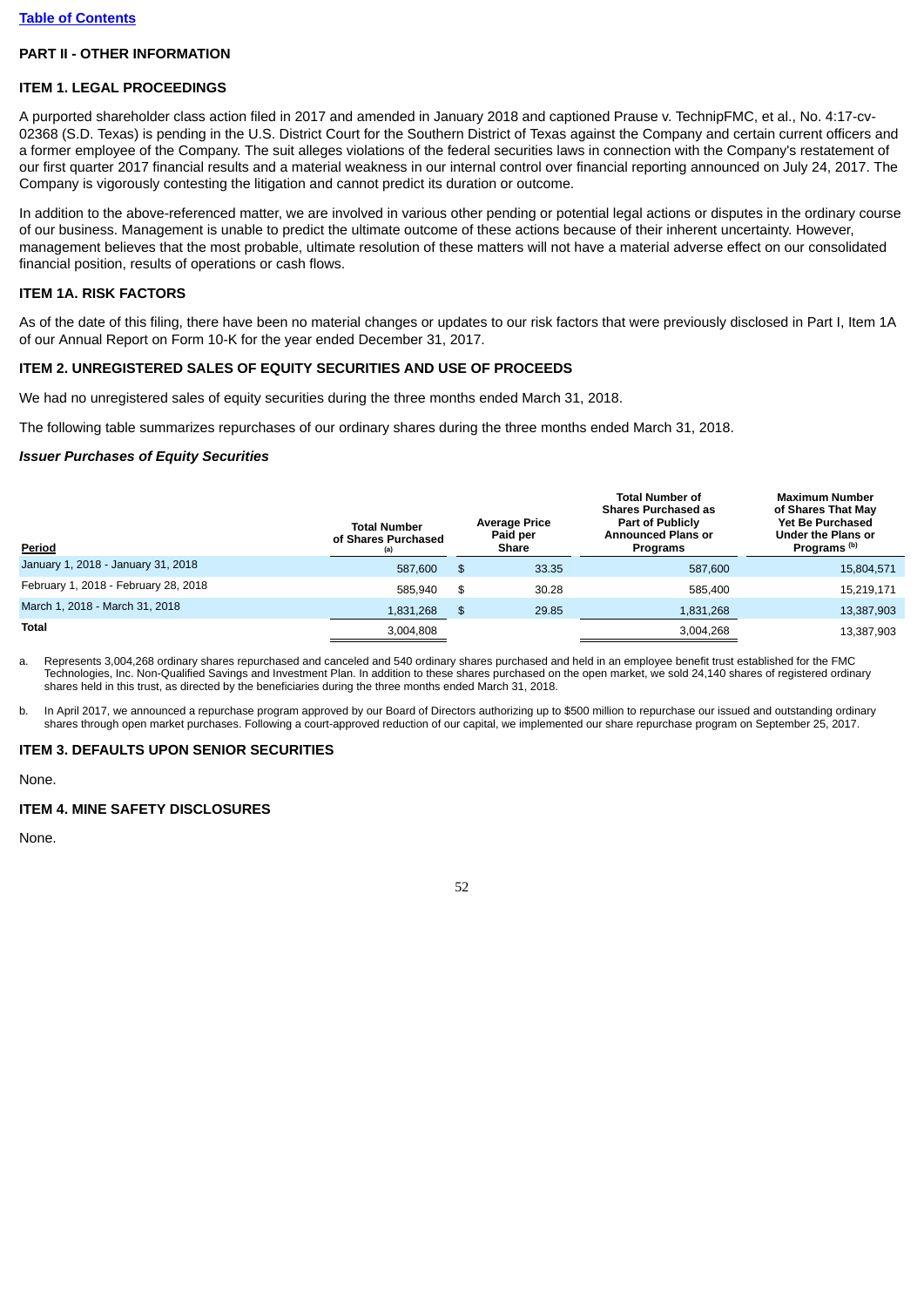## <span id="page-52-0"></span>**ITEM 5. OTHER INFORMATION**

Pursuant to section 13(r) of the Exchange Act, two of our non-U.S. subsidiaries have contracts with entities in Iran. We have prepared a feasibility study related to improvements to an olefins plant in Iran. We are also providing engineering and design services for the construction of an ethylene plant in Iran, which is expected to be completed by the end of 2018. All activities were conducted, and will be conducted, outside the United States by non-U.S. entities in compliance with applicable law. We received no revenue under either contract for the three months ended March 31, 2018. The expected gross revenue from the olefins plant and the ethylene plant is 250,000 Euros and 8,000,000 Euros, respectively, which is less than 0.1% of our revenues for the fiscal year ended December 31, 2017. Net profit from the two contracts is unknown at this time.

#### <span id="page-52-1"></span>**ITEM 6. EXHIBITS**

| <b>Exhibit No.</b> | <b>Exhibit Description</b>                                                                                   |
|--------------------|--------------------------------------------------------------------------------------------------------------|
| 31.1               | Certification of Chief Executive Officer Pursuant to Rule 13a-14(a) and Rule 15d-14(a)                       |
| 31.2               | Certification of Chief Financial Officer Pursuant to Rule 13a-14(a) and Rule 15d-14(a)                       |
| $32.1*$            | Certification of Chief Executive Officer Under Section 906 of the Sarbanes-Oxley Act of 2002, 18 U.S.C. 1350 |
| $32.2*$            | Certification of Chief Financial Officer Under Section 906 of the Sarbanes-Oxley Act of 2002, 18 U.S.C. 1350 |
| 101.INS            | <b>XBRL Instance Document</b>                                                                                |
| <b>101.SCH</b>     | <b>XBRL Schema Document</b>                                                                                  |
| 101.CAL            | <b>XBRL Calculation Linkbase Document</b>                                                                    |
| 101.DEF            | <b>XBRL Definition Linkbase Document</b>                                                                     |
| 101.LAB            | <b>XBRL Label Linkbase Document</b>                                                                          |
| 101.PRE            | <b>XBRL Presentation Linkbase Document</b>                                                                   |

Furnished with this Quarterly Report on Form 10Q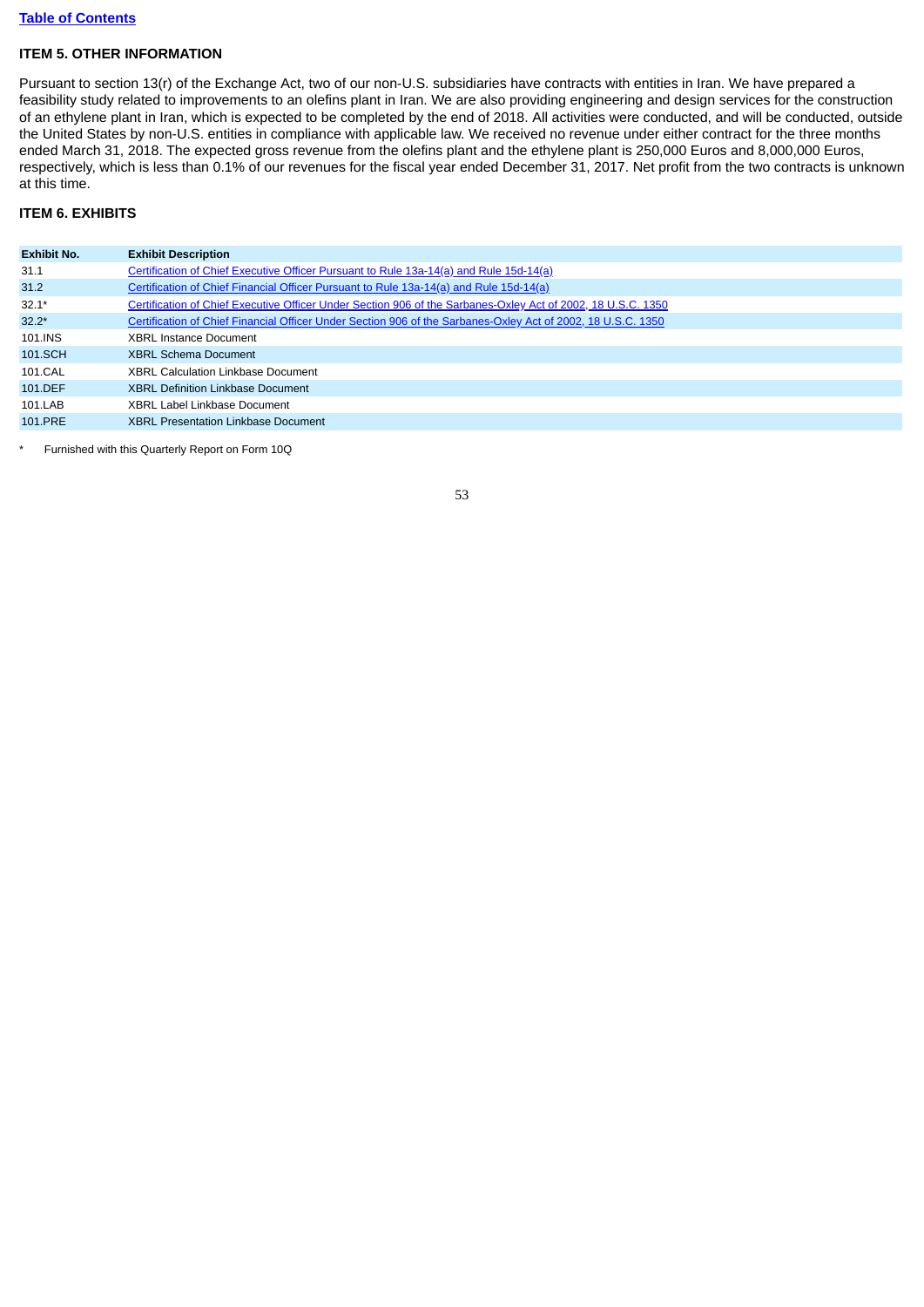#### **SIGNATURE**

Pursuant to the requirements of the Securities Exchange Act of 1934, the registrant has duly caused this report to be signed on its behalf by the undersigned thereunto duly authorized.

TechnipFMC plc (Registrant)

/s/ Maryann T. Mannen

Maryann T. Mannen

Executive Vice President and Chief Financial Officer (Principal Financial Officer and a Duly Authorized Officer)

Date: May 15, 2018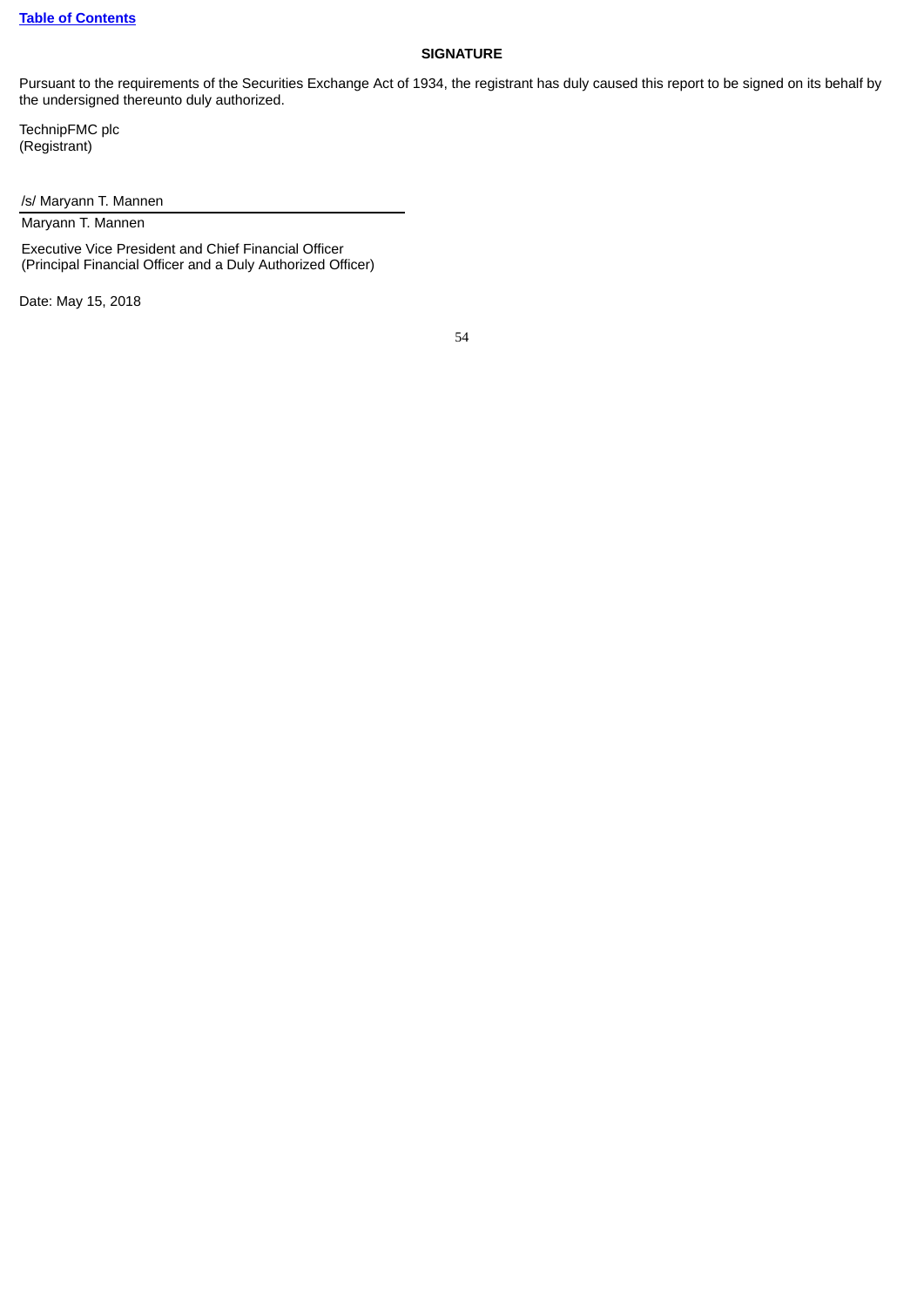#### **CERTIFICATION OF CHIEF EXECUTIVE OFFICER PURSUANT TO RULE 13A-14(A) AND RULE 15D-14(A) OF THE SECURITIES EXCHANGE ACT OF 1934, AS AMENDED**

<span id="page-54-0"></span>I, Douglas J. Pferdehirt, certify that:

- 1. I have reviewed this quarterly report on Form 10-Q for the period ended March 31, 2018 of TechnipFMC plc (the "registrant");
- 2. Based on my knowledge, this report does not contain any untrue statement of a material fact or omit to state a material fact necessary to make the statements made, in light of the circumstances under which such statements were made, not misleading with respect to the period covered by this report;
- 3. Based on my knowledge, the financial statements, and other financial information included in this report, fairly present in all material respects the financial condition, results of operations and cash flows of the registrant as of, and for, the periods presented in this report;
- 4. The registrant's other certifying officer and I are responsible for establishing and maintaining disclosure controls and procedures (as defined in Exchange Act Rules 13a-15(e) and 15d-15(e)) and internal control over financial reporting (as defined in Exchange Act Rules 13a-15(f) and 15d-15(f)) for the registrant and have:
	- (a) Designed such disclosure controls and procedures, or caused such disclosure controls and procedures to be designed under our supervision, to ensure that material information relating to the registrant, including its consolidated subsidiaries, is made known to us by others within those entities, particularly during the period in which this report is being prepared;
	- (b) Designed such internal control over financial reporting, or caused such internal control over financial reporting to be designed under our supervision, to provide reasonable assurance regarding the reliability of financial reporting and the preparation of financial statements for external purposes in accordance with generally accepted accounting principles;
	- (c) Evaluated the effectiveness of the registrant's disclosure controls and procedures and presented in this report our conclusions about the effectiveness of the disclosure controls and procedures, as of the end of the period covered by this report based on such evaluation; and
	- (d) Disclosed in this report any change in the registrant's internal control over financial reporting that occurred during the registrant's most recent fiscal quarter (the registrant's fourth fiscal quarter in the case of an annual report) that has materially affected, or is reasonably likely to materially affect, the registrant's internal control over financial reporting; and
- 5. The registrant's other certifying officer and I have disclosed, based on our most recent evaluation of internal control over financial reporting, to the registrant's auditors and the audit committee of the registrant's board of directors (or persons performing the equivalent functions):
	- (a) All significant deficiencies and material weaknesses in the design or operation of internal control over financial reporting which are reasonably likely to adversely affect the registrant's ability to record, process, summarize and report financial information; and
	- (b) Any fraud, whether or not material, that involves management or other employees who have a significant role in the registrant's internal control over financial reporting.

Date: May 15, 2018

/s/ DOUGLAS J. PFERDEHIRT

Douglas J. Pferdehirt Chief Executive Officer (Principal Executive Officer)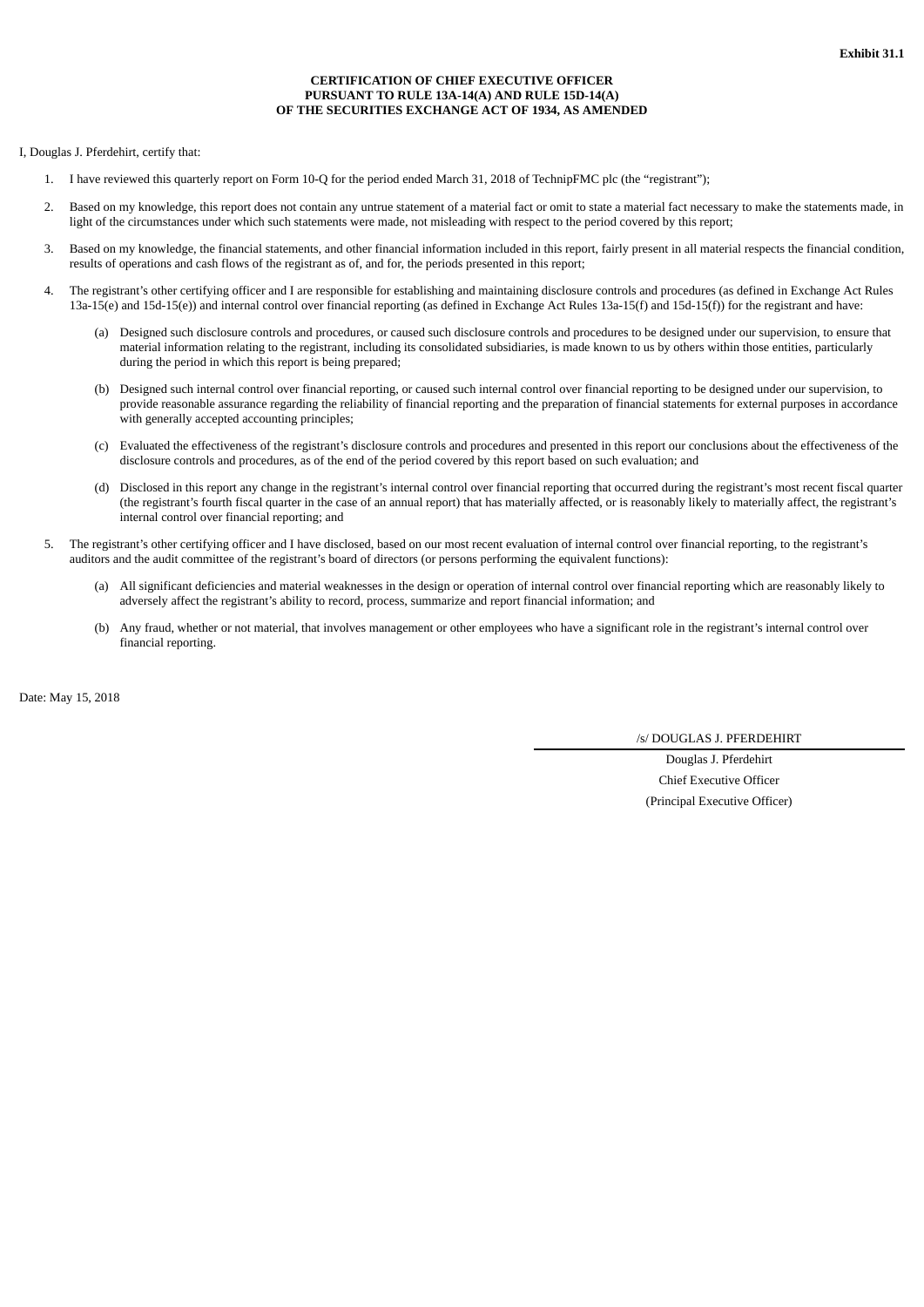#### **CERTIFICATION OF CHIEF FINANCIAL OFFICER PURSUANT TO RULE 13A-14(A) AND RULE 15D-14(A) OF THE SECURITIES EXCHANGE ACT OF 1934, AS AMENDED**

<span id="page-55-0"></span>I, Maryann T. Mannen, certify that:

- 1. I have reviewed this quarterly report on Form 10-Q for the period ended March 31, 2018 of TechnipFMC plc (the "registrant");
- 2. Based on my knowledge, this report does not contain any untrue statement of a material fact or omit to state a material fact necessary to make the statements made, in light of the circumstances under which such statements were made, not misleading with respect to the period covered by this report;
- 3. Based on my knowledge, the financial statements, and other financial information included in this report, fairly present in all material respects the financial condition, results of operations and cash flows of the registrant as of, and for, the periods presented in this report;
- 4. The registrant's other certifying officer and I are responsible for establishing and maintaining disclosure controls and procedures (as defined in Exchange Act Rules 13a-15(e) and 15d-15(e)) and internal control over financial reporting (as defined in Exchange Act Rules 13a-15(f) and 15d-15(f)) for the registrant and have:
	- (a) Designed such disclosure controls and procedures, or caused such disclosure controls and procedures to be designed under our supervision, to ensure that material information relating to the registrant, including its consolidated subsidiaries, is made known to us by others within those entities, particularly during the period in which this report is being prepared;
	- (b) Designed such internal control over financial reporting, or caused such internal control over financial reporting to be designed under our supervision, to provide reasonable assurance regarding the reliability of financial reporting and the preparation of financial statements for external purposes in accordance with generally accepted accounting principles;
	- (c) Evaluated the effectiveness of the registrant's disclosure controls and procedures and presented in this report our conclusions about the effectiveness of the disclosure controls and procedures, as of the end of the period covered by this report based on such evaluation; and
	- (d) Disclosed in this report any change in the registrant's internal control over financial reporting that occurred during the registrant's most recent fiscal quarter (the registrant's fourth fiscal quarter in the case of an annual report) that has materially affected, or is reasonably likely to materially affect, the registrant's internal control over financial reporting; and
- 5. The registrant's other certifying officer and I have disclosed, based on our most recent evaluation of internal control over financial reporting, to the registrant's auditors and the audit committee of the registrant's board of directors (or persons performing the equivalent functions):
	- (a) All significant deficiencies and material weaknesses in the design or operation of internal control over financial reporting which are reasonably likely to adversely affect the registrant's ability to record, process, summarize and report financial information; and
	- (b) Any fraud, whether or not material, that involves management or other employees who have a significant role in the registrant's internal control over financial reporting.

Date: May 15, 2018

/s/ MARYANN T. MANNEN

Maryann T. Mannen Executive Vice President and Chief Financial Officer (Principal Financial Officer)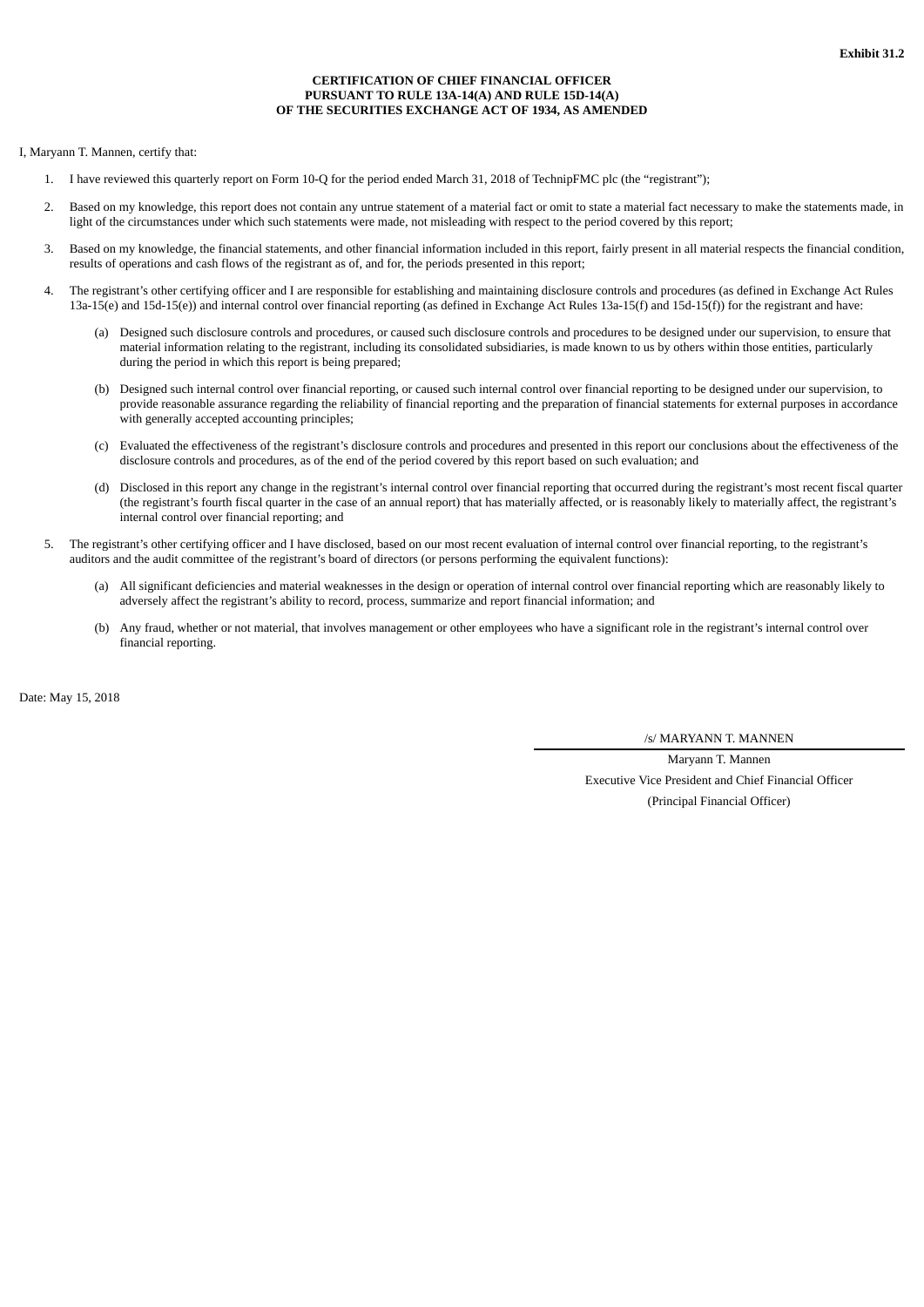#### **CERTIFICATION OF CHIEF EXECUTIVE OFFICER UNDER SECTION 906 OF THE SARBANES-OXLEY ACT OF 2002, 18 U.S.C. SECTION 1350**

<span id="page-56-0"></span>I, Douglas J. Pferdehirt, Chief Executive Officer of TechnipFMC plc (the "Company"), do hereby certify, pursuant to 18 U.S.C. Section 1350, as adopted pursuant to Section 906 of the Sarbanes-Oxley Act of 2002, that, to my knowledge:

(a) The Quarterly Report on Form 10-Q of the Company for the period ended March 31, 2018, as filed with the Securities and Exchange Commission (the "Report"), fully complies with the requirements of Section 13(a) or 15(d) of the Securities Exchange Act of 1934, as amended; and

(b) The information contained in the Report fairly presents, in all material respects, the financial condition and results of operations of the Company.

Date: May 15, 2018

/s/ DOUGLAS J. PFERDEHIRT

Douglas J. Pferdehirt Chief Executive Officer (Principal Executive Officer)